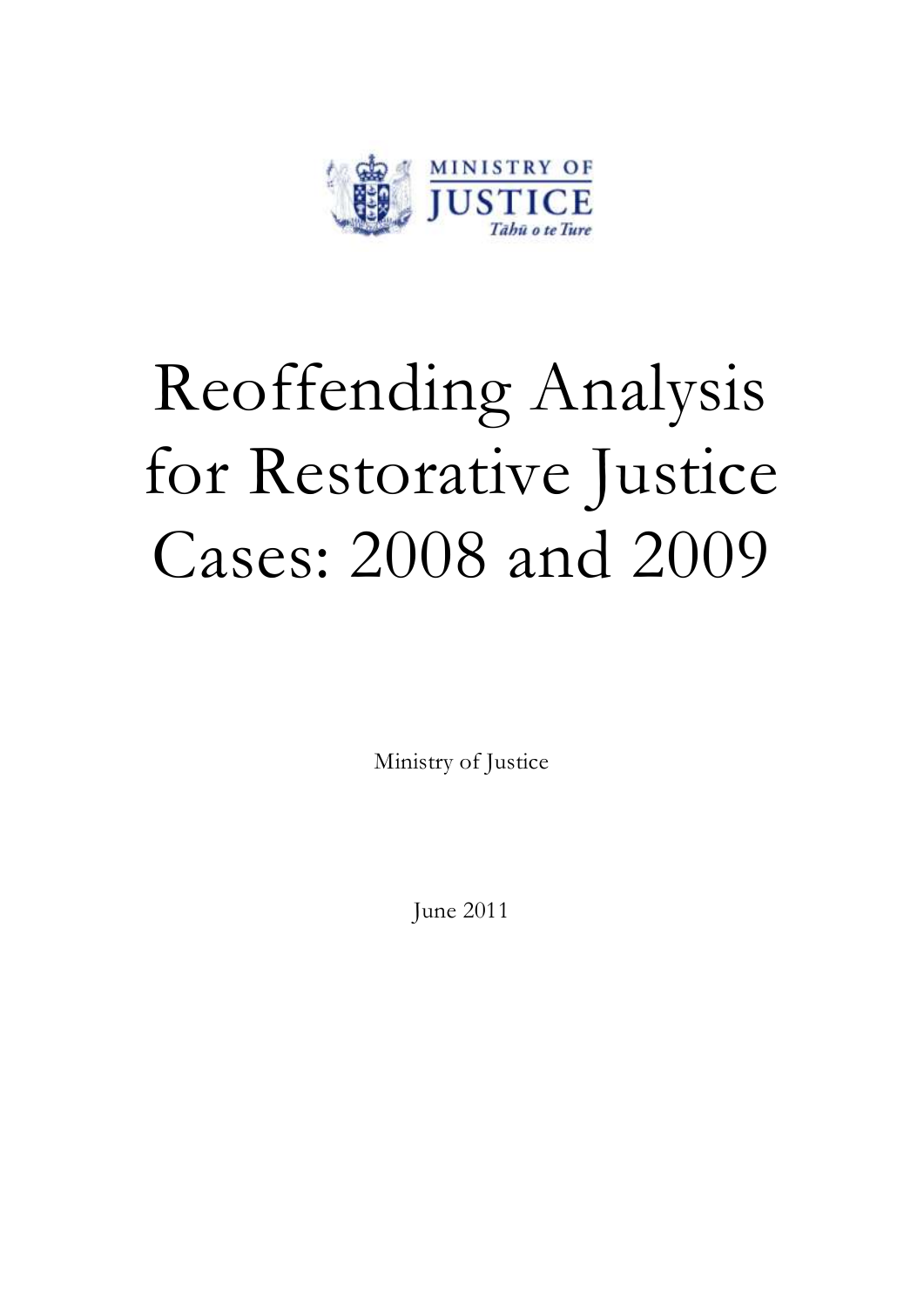First published in June 2011 by the Ministry of Justice PO Box 180 Wellington New Zealand

ISBN 978-0-478-32400-6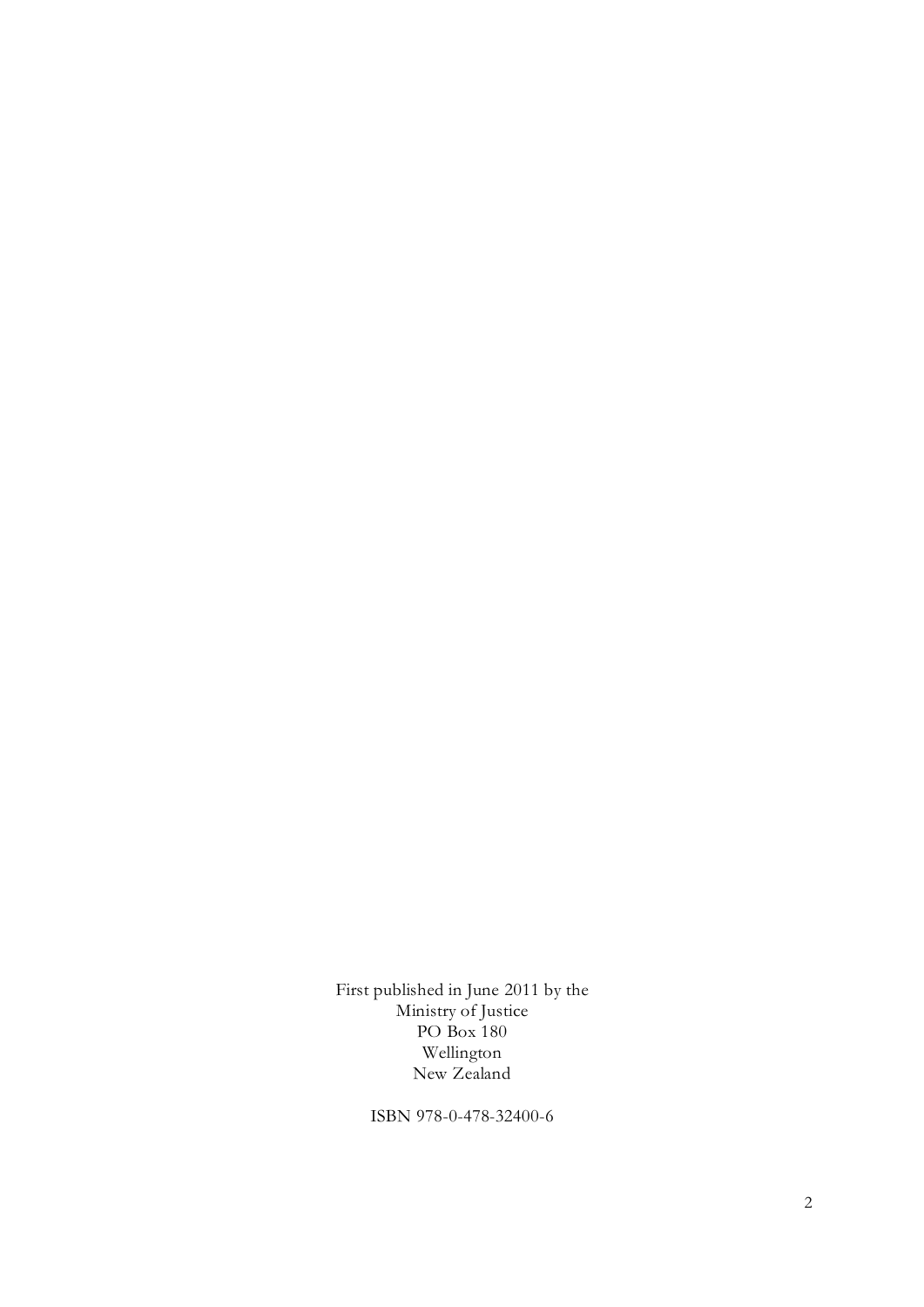## **Acknowledgements**

This report was undertaken by the Justice Strategic Policy Unit and was commission ed by the Restorative Justice Team of the Ministry of Justice. The paper is the result of a number of people's time and efforts. A special thanks to Dr Robert Lynn of the Justice Strategic Policy Unit, who was the principal author and was responsible for the data analysis and research write up. Nic Drew-Crawshaw and Rosalie Terris were integral in supporting Robert in this process. Other members of the Justice Strategic Policy Unit and Restorative Justice Team contributed to peer review of the final report. Members of the Justice Sector Strategy Group provided technical and analytical peer review.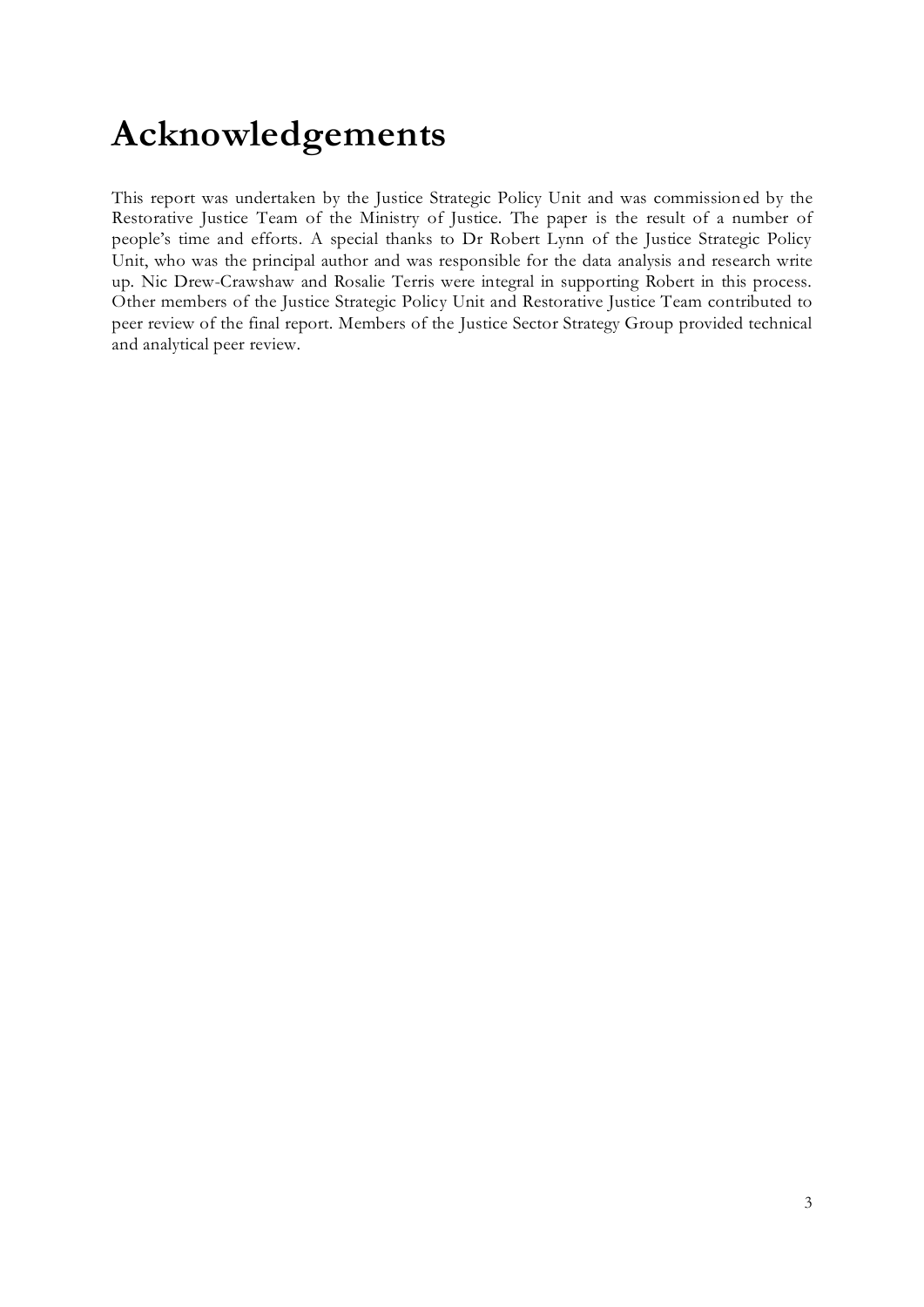## Contents

| 1.   |                                                                     |
|------|---------------------------------------------------------------------|
| 2.   |                                                                     |
| 3.   |                                                                     |
| 4.   |                                                                     |
| 4.1. |                                                                     |
| 4.2. |                                                                     |
| 4.3. |                                                                     |
|      |                                                                     |
| 5.1. |                                                                     |
| 5.2. |                                                                     |
| 5.3. |                                                                     |
| 5.4. |                                                                     |
| 5.5. |                                                                     |
| 6.   |                                                                     |
|      |                                                                     |
|      |                                                                     |
|      |                                                                     |
|      |                                                                     |
|      | Appendix C: Demographic and Offending Profile of Offender Groups 37 |
|      |                                                                     |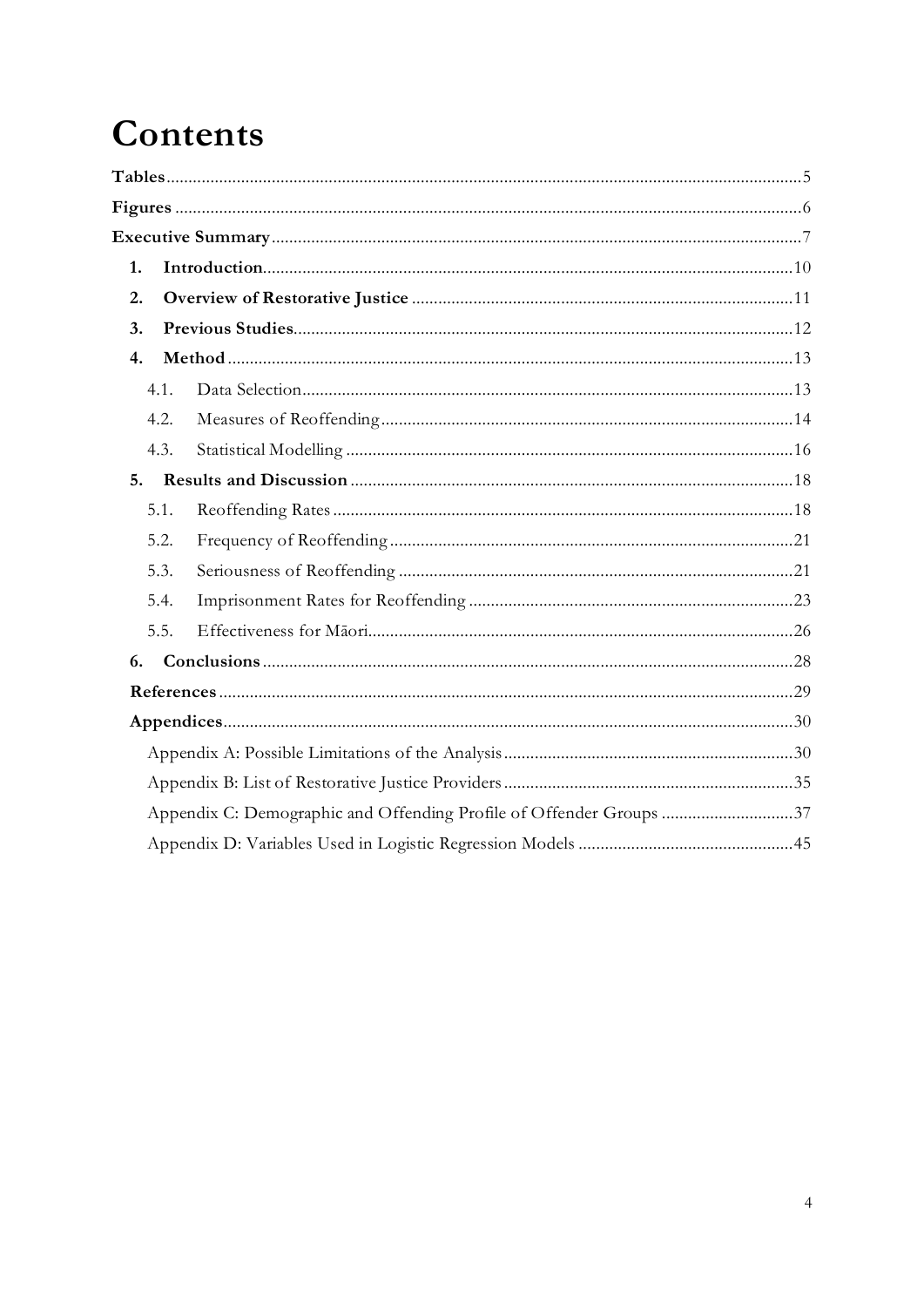## <span id="page-4-0"></span>**Tables**

| <b>Table 1:</b> Actual, expected and risk-adjusted reoffending rates (percent), within 12 months, by                                                                                |
|-------------------------------------------------------------------------------------------------------------------------------------------------------------------------------------|
| Table 2: Actual, expected and risk-adjusted reoffending rates (percent), within 12 months, by                                                                                       |
| Table 3: Actual, expected and risk-adjusted reoffending rates (percent), within 24 months, by                                                                                       |
| Table 4: Frequency of reoffending (rate of new offences per 100 offenders), within one/two                                                                                          |
| Table 5: Actual, expected and risk-adjusted high-level reoffending rates (%), within 12 months,                                                                                     |
| Table 6: Actual, expected and risk-adjusted high-level reoffending rates (%), within 12 months,                                                                                     |
| Table 7: Actual, expected and risk-adjusted high-level reoffending rates (%), within 24 months,                                                                                     |
| Table 8: Actual, expected and risk-adjusted imprisonment rates for reoffending (percent), within                                                                                    |
| Table 9: Actual, expected and risk-adjusted imprisonment rates for reoffending (percent), within                                                                                    |
| Table 10: Actual, expected and risk-adjusted imprisonment rates for reoffending (percent),                                                                                          |
| <b>Table 11:</b> Risk-adjusted reoffending rates $\frac{0}{0}$ for conferenced cases, within one/two years, by                                                                      |
| Table 12: Risk-ratios of frequency of reoffending (rate of new offences per 100 offenders) for<br>conferenced and matched comparison cases, within one/two years, by ethnic group27 |
| <b>Table B1:</b> Number of cases receiving a restorative justice, and numbers which have been<br>matched to CMS, by restorative justice provider and year conferenced: 2008-200935  |
| Table C1: Number of offenders prosecuted, by gender and offender group: 2008 37                                                                                                     |
| Table C2: Number of offenders prosecuted, by ethnic group and offender group: 200837                                                                                                |
| Table C3: Number of offenders prosecuted, by age group and offender group: 200838                                                                                                   |
| Table C4: Number of offenders prosecuted, by number of previous custodial sentences and                                                                                             |
| Table C5: Number of offenders prosecuted, by seriousness score and offender group: 200839                                                                                           |
| Table C6: Number of offenders prosecuted, by sentence and offender group: 200839                                                                                                    |
| Table C7: Number of offenders prosecuted, by lead offence and offender group: 200840                                                                                                |
| Table C8: Number of offenders prosecuted, by gender and offender group: 2009 41                                                                                                     |
| <b>Table C9:</b> Number of offenders prosecuted, by ethnic group and offender group: 2009 41                                                                                        |
| Table C10: Number of offenders prosecuted, by age group and offender group: 2009 42                                                                                                 |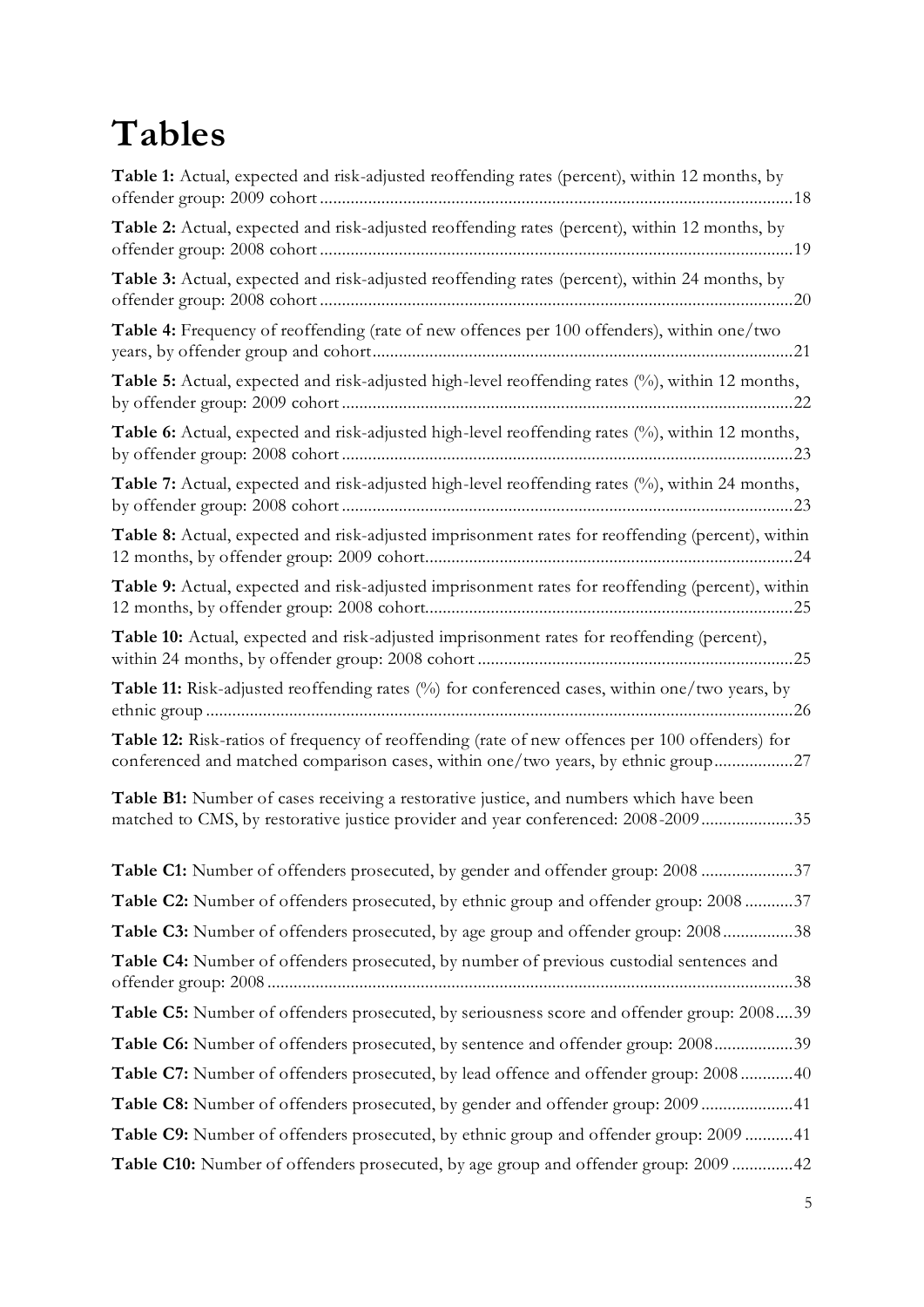| <b>Table C11:</b> Number of offenders prosecuted, by number of previous custodial sentences and |  |
|-------------------------------------------------------------------------------------------------|--|
|                                                                                                 |  |
| Table C12: Number of offenders prosecuted, by seriousness score and offender group: 200943      |  |
| Table C13: Number of offenders prosecuted, by sentence and offender group: 200943               |  |
| Table C14: Number of offenders prosecuted, by lead offence and offender group: 2009 44          |  |

**Table D1:** [Variables Used in Logistic Regression Models and Odds Ratio Estimates: 2008](#page-47-0) .......48 **Table D2:** [Variables Used in Logistic Regression Models and Odd Ratio Estimates: 2009](#page-48-0) ........49

## <span id="page-5-0"></span>**Figures**

| Figure 1: Risk-adjusted reoffending rates (percent), within 12 months, by offender group: 2009                                                                                                                                                                                                                                   |
|----------------------------------------------------------------------------------------------------------------------------------------------------------------------------------------------------------------------------------------------------------------------------------------------------------------------------------|
| Figure 2: Risk-adjusted high-level reoffending rates (%), within 12 months, by offender group:<br>22 metal content content content content content content content content content content content content content content content content content content content content content content content content content content conte |
| Figure 3: Risk-adjusted imprisonment rates for reoffending (%), within 12 months, by offender                                                                                                                                                                                                                                    |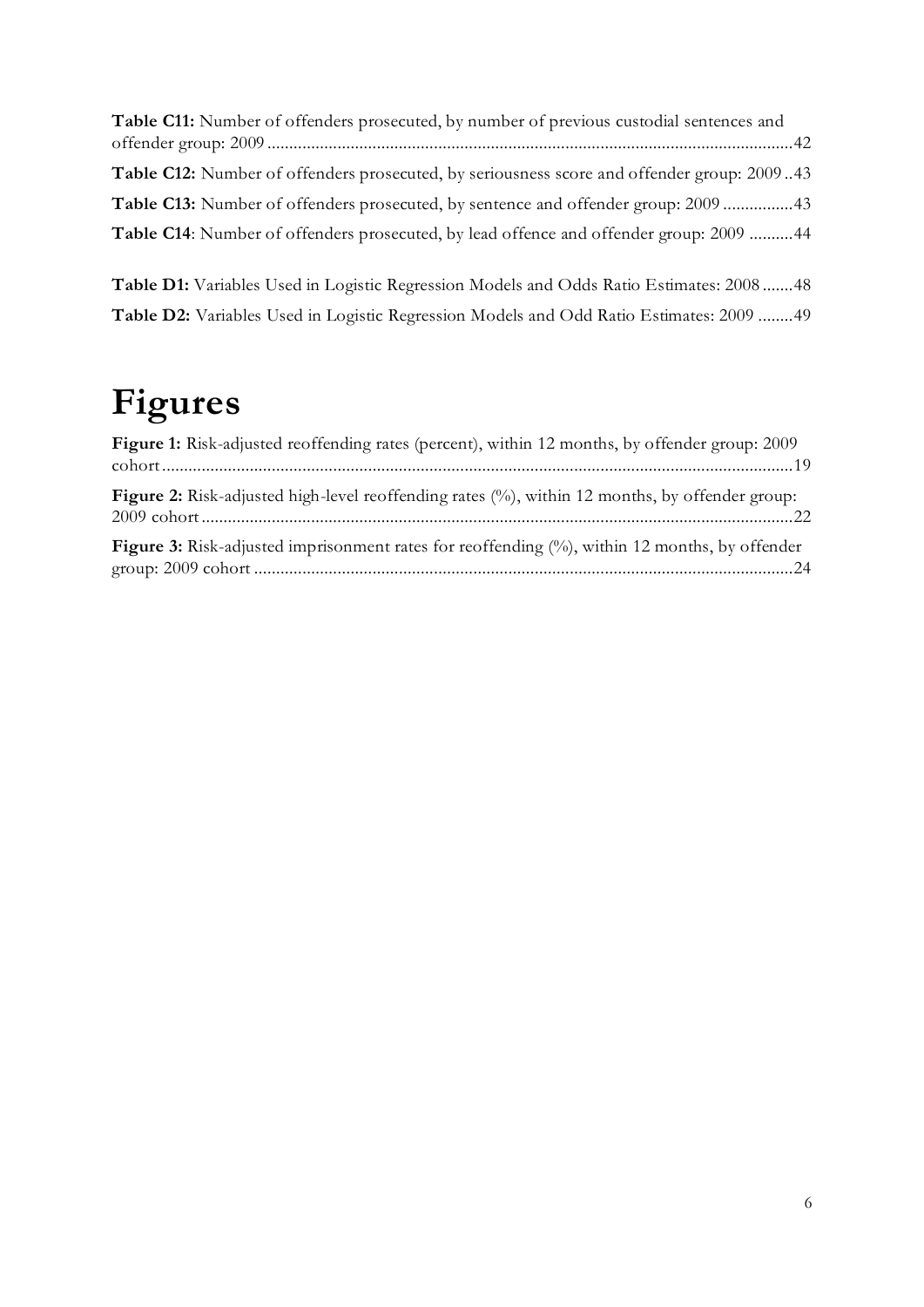## <span id="page-6-0"></span>**Executive Summary**

Restorative justice is a process for resolving crime that focuses on redressing the harm done to victims, while holding offenders to account. In the New Zealand criminal justice system, restorative justice is primarily delivered through a meeting between the victim and the offender called a restorative justice conference. Currently, the Ministry of Justice provides funding for about 1,500 conferences per year.

The main objective of this study is to determine whether offenders who participated in restorative justice conferences in both 2008 and 2009 had a reduced rate of reoffending compared with a similar group of offenders who did not take part in restorative justice conferences.

### **Measures of reoffending**

The primary measure of reoffending used in this report is whether an offender reoffended in the 12 months and 24 months following the court process.<sup>1</sup> The effectiveness of restorative justice is assessed by using risk-adjusted reoffending rates. Risk-adjusted rates enable a fairer comparison to be made between offender groups by controlling for differences in the demographic and offending characteristics of offenders.

Three other measures are also used to assess the effectiveness of restorative justice: frequency of reoffending; seriousness of reoffending; and consequences (imprisonment rates) of reoffending.

### **Reoffending rates**

 $\overline{a}$ 

The principal finding of this report is that those who had been through a restorative justice conference had a 20 percent lower reoffending rate than comparable offenders who did not receive a restorative justice conference (33.2% and 41.3% respectively). This result, from the 2009 cohort, is a statistically significant<sup>2</sup>, risk-adjusted reoffending rate over the 12 months following the finalisation of cases. There was insufficient follow-up time to be able to track reoffending over 24 months for the 2009 cohort.

The differences in risk-adjusted reoffending rates for the 2008 cohort are not as large, with the conferenced group of offenders having a 5.7 percent lower rate over 12 months (43.9 percent versus 46.6 percent), and a 3.7 percent lower rate over 24 months (53.7 percent versus 55.7 percent) compared with similar offenders. However, this result was impacted by the coverage<sup>3</sup> of restorative justice for the 2008 cohort, which was unequal across the court clusters analysed. If these differences are adjusted so that it is as if every cluster had the same proportion of conferences, then the conferenced group is estimated to have an 11 percent lower rate over 12

<sup>1</sup> Based on the conference date for conferenced offenders, or the final court hearing date for all other offenders.

<sup>&</sup>lt;sup>2</sup> In this report, significant means that the result is statistically significant. This measures the probability (p) that a sample result has occurred by pure chance. The lower the value of p, the more confidence there is that the same results are real. Generally, a result of  $p < 0.05$  is desirable to conclude the result is significant.

<sup>&</sup>lt;sup>3</sup> Coverage is defined as the total number of offenders receiving a restorative justice conference in a court cluster, divided by the total number of eligible offenders in that cluster.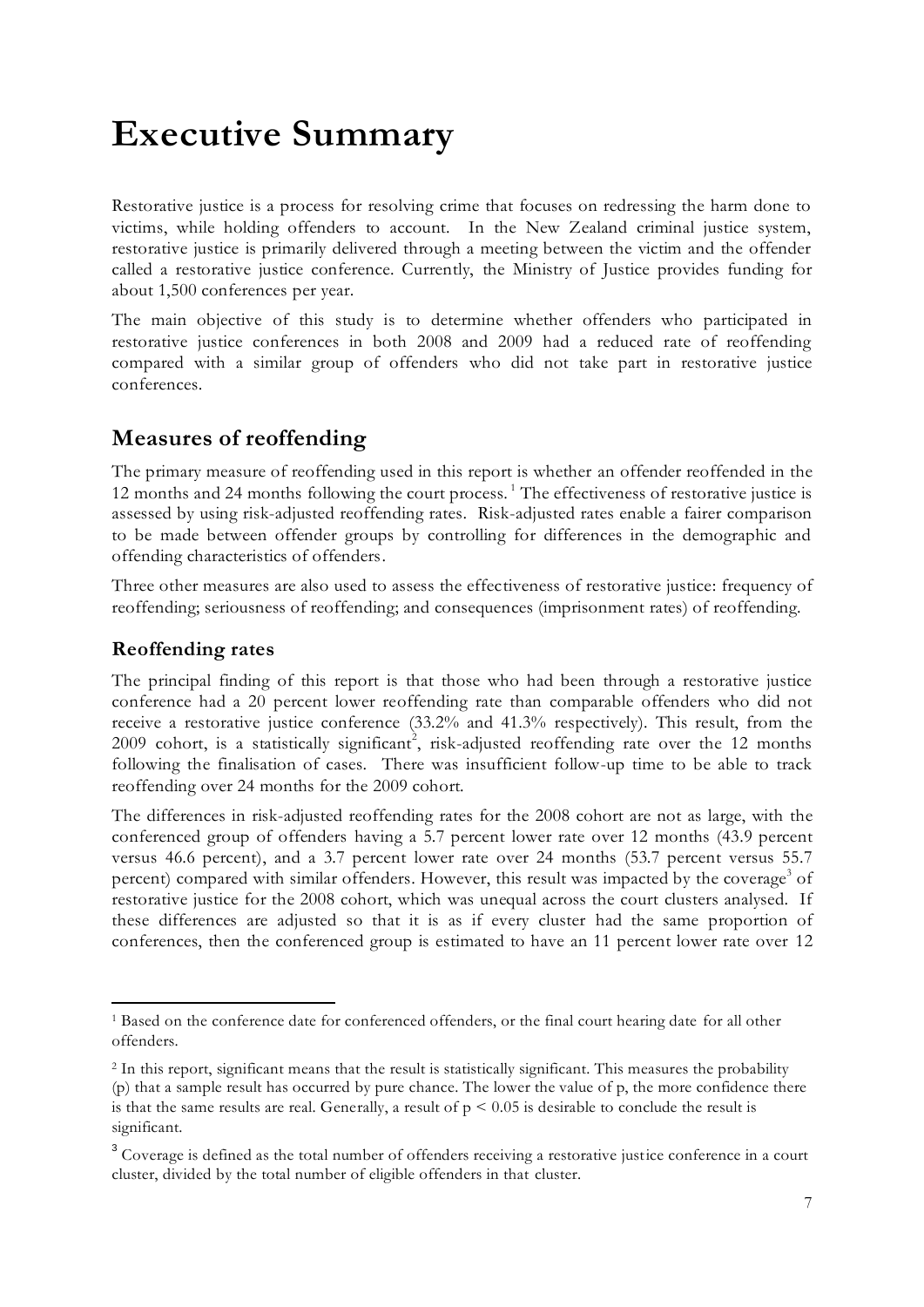months, and 6.1 percent lower rate over 24 months compared with a similar group of offenders. In contrast, using the same approach for the 2009 cohort does not alter the results to any degree.

In addition, the much larger sample size in 2009, covering a wider range restorative justice providers, means more weight should be placed on the results from 2009.

The reduction in reoffending for those who participated in restorative justice for both 2008 and 2009 is generally consistent with analysis from a comparable study by the Ministry of Justice in 2005<sup>4</sup>, which showed that those who received restorative justice had an 11 percent lower rate of reoffending over the following 12 months, and a 9 percent lower rate over the following two years. The congruence with the results from this study provides further weight to the finding that restorative justice reduces reoffending.

#### **Frequency of reoffending and subsequent imprisonment rates**

There were even larger differences between conferenced and comparable offenders in both the frequency of reoffending and the proportion of offenders who were imprisoned as a consequence of their reoffending.

In the 2009 cohort, those who participated in restorative justice reoffended 23 percent less frequently over the following 12 months relative to the matched comparison group of offenders (66 versus 85 new offences per 100 offenders). 5 It was also found that offenders who went through a restorative justice conference in 2009 were 33 percent less likely than comparable offenders to be imprisoned for reoffending that occurred over the following 12 months (5.2 percent compared to 7.8 percent).

The results for the 2008 cohort are similar, with an estimated 28 percent reduction in the frequency of reoffending over the following 12 months, based on a comparison with similar offenders (76 versus 106 new offences per 100 offenders). The frequency of reoffending was 23 percent lower over the following 24 months for conferenced offenders compared with comparable offenders (135 versus 177 new offences per 100 offenders).

The conferenced group for 2008 also had an 18 percent lower imprisonment rate for reoffending over the following 12 months than comparable offenders (8.7 percent and 10.6 percent respectively), and a 29 per cent lower imprisonment rate for reoffending over the following 24 months (11.1 percent compared to 15.6 percent).

The reductions in the number of offenders subsequently imprisoned are broadly consistent with results from the 2005 study. Analysis of changes in the frequency of reoffending was not presented in the 2005 study.

### **Seriousness of reoffending**

 $\overline{a}$ 

The impact of restorative justice conferences on seriousness of reoffending is less clear than that for the other three measures of reoffending. For the 2009 cohort, restorative justice conferences did not appear to reduce the likelihood of committing a more serious crime<sup>6</sup> for those that went

<sup>4</sup> New Zealand Court-Referred Restorative Justice Pilot: Two-Year Follow-Up of Reoffending, Ministry of Justice, 2005.

<sup>&</sup>lt;sup>5</sup> There is no risk-adjusted measure currently available to compare the frequency of reoffending, so there was no means of testing whether differences in the frequency of reoffending over both years were statistically significant.

<sup>6</sup> Serious crime means offences with seriousness scores over 30. This score is based on the average prison sentence for the offence type, not the particulars of any given case. Because of this, seriousness results do not necessarily correspond to subsequent imprisonment rates.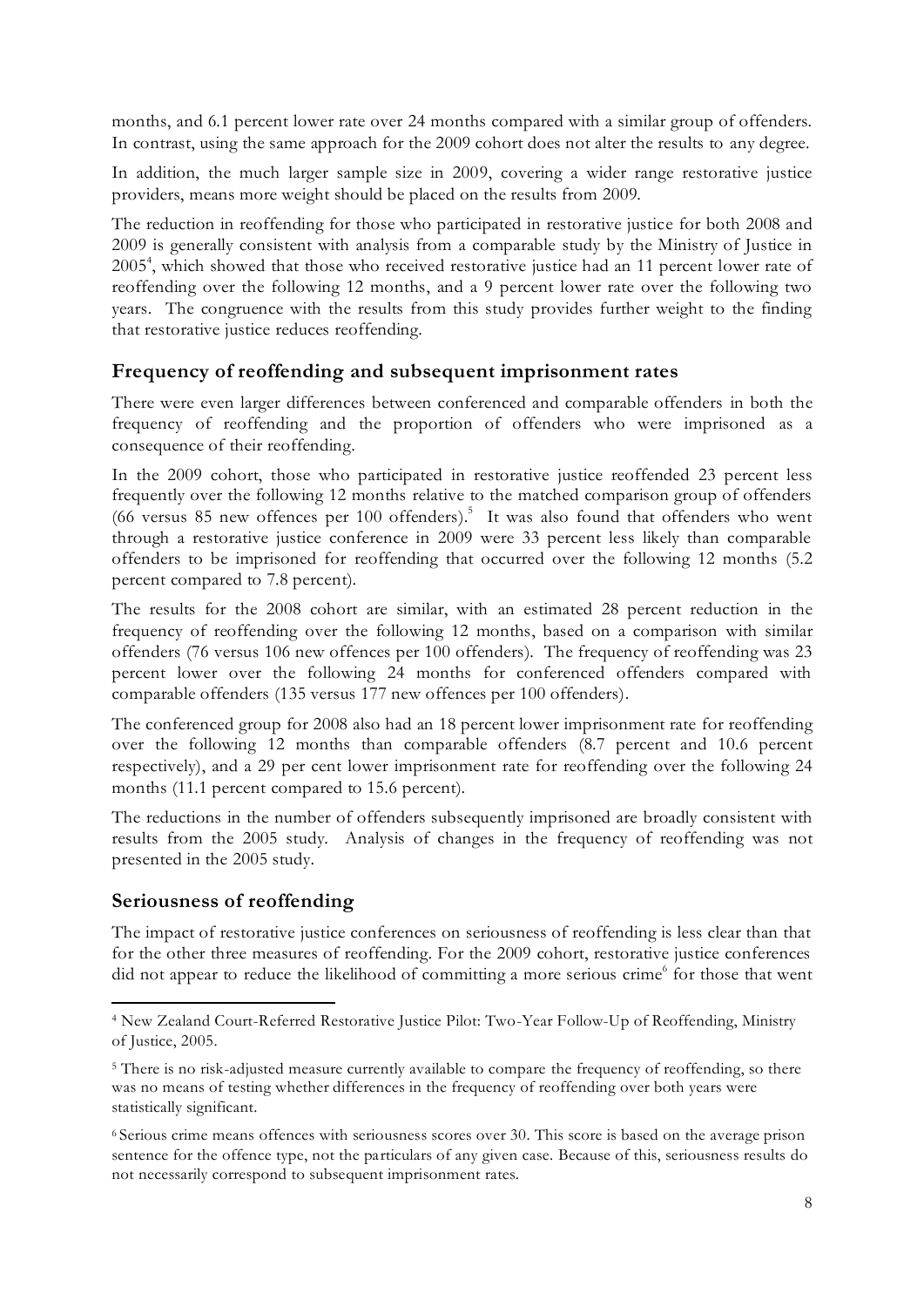on to reoffend. For the 2008 cohort, conferenced offenders were 23 percent and 26 percent less likely to commit a more serious crime over the following 12 and 24 months respectively than a comparable offender, however, neither difference is statistically significant.

### **Effectiveness for Māori**

There is evidence that restorative justice has been as effective for Māori as it has been for non-Māori, in reducing both the numbers of people reoffending and their frequency of reoffending.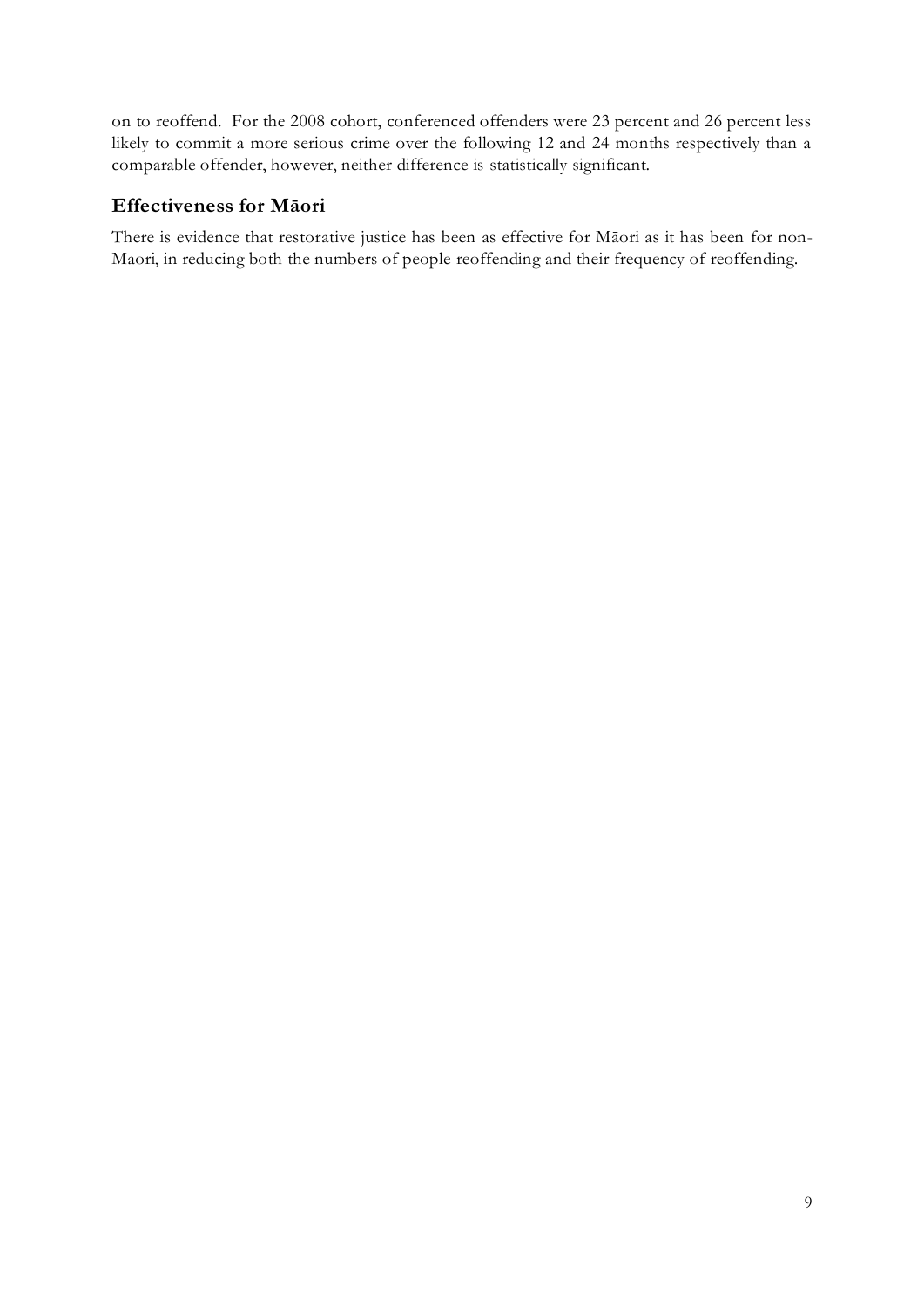## <span id="page-9-0"></span>**1. Introduction**

The main objective of this study is to determine whether offenders who participated in restorative justice conferences in both 2008 and 2009 had a reduced rate of reoffending compared with a similar group of offenders who did not take part in restorative justice conferences. The analysis follows the methodology in the report 'New Zealand Court-Referred Restorative Justice Pilot: Two year follow-up of reoffending (Ministry of Justice, 2005)', but for the first time aims to measure the impact of restorative justice both for cases before a judge (presentence) and those referred through the Police Adult Diversion Scheme.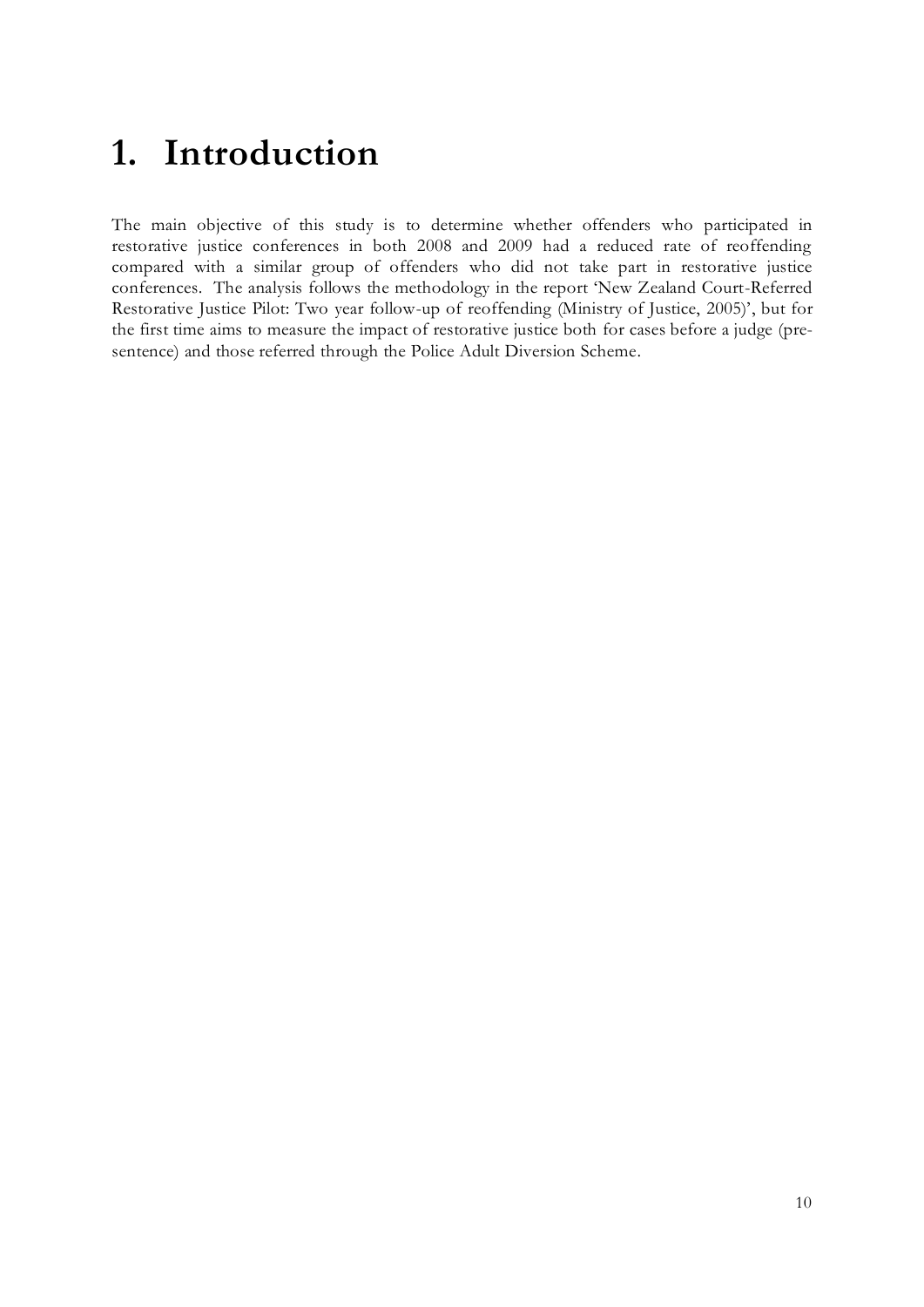## <span id="page-10-0"></span>**2. Overview of Restorative Justice**

Restorative justice is a process for resolving crime that focuses on redressing the harm done to victims, while holding offenders to account and engaging the community in the resolution of conflict. It does this primarily through a meeting between the victim and the offender called a restorative justice conference.

At a conference, victims and offenders can tell their stories, the harm caused can be acknowledged by all present, and the offender can accept responsibility and give an apology. Finally, a discussion may be had about how to work towards putting things right. While there is no standardised process, often an agreement will result from the conference. This agreement includes certain actions or activities to be completed by the offender as part of tak ing responsibility for the offending or responding to some of the underlying causes.

Restorative justice conferencing has been a feature of New Zealand's adult criminal justice system since the early 1990s. Currently, the Ministry of Justice manages a budget of \$2.052 million for restorative justice, and contracts the delivery of approximately 1,500 conferences (2010/11 year) through 24 provider groups that each deliver between 20 and 150 conferences (across 31 courts) per year. Restorative justice conferences are provided for approximately 5 percent of the cases potentially eligible for restorative justice conferencing in the pre-sentence environment.

The provider groups are community-based agencies, and each delivers its restorative justice processes in slightly different ways. Many restorative justice conferences involve a meeting between the victim and offender, and are generally run by one or two facilitators. Supporters of the victim and offender may also be in attendance. Another process is a conference with community representatives, which will generally have one facilitator and two or three community representatives in attendance in addition to the victim, the offender, and their supporters.

Some providers deliver services for cases that have been referred through the Police Adult Diversion Scheme, whereas others only accept referrals from the court. There are also differences between providers in the level of monitoring, with some providers monitoring plans that emerge from the conference while others simply report the outcome of the conference to the court.

Restorative justice is considered both an efficient and effective complement to the conventional criminal justice process. There is a growing body of evidence in New Zealand, and internationally, showing that restorative justice:

- reduces reoffending;
- increases victim satisfaction and holds offenders to account;
- involves the victim in the way a crime is resolved and provides them with an opportunity for direct participation in the criminal justice process; and
- responds to crime in a timely manner.

Restorative justice has the dual goals of increasing victim engagement, support, and satisfaction; and reducing reoffending by offenders who have been through a restorative justice conference. The intended outcomes of restorative justice processes align closely with two priority pieces of work lead by the Ministry of Justice – the *Review of Victims' Rights* and *Addressing the Drivers of Crime*. This report, however, is solely concerned with determining whether restorative justice has been an effective process in reducing reoffending in New Zealand.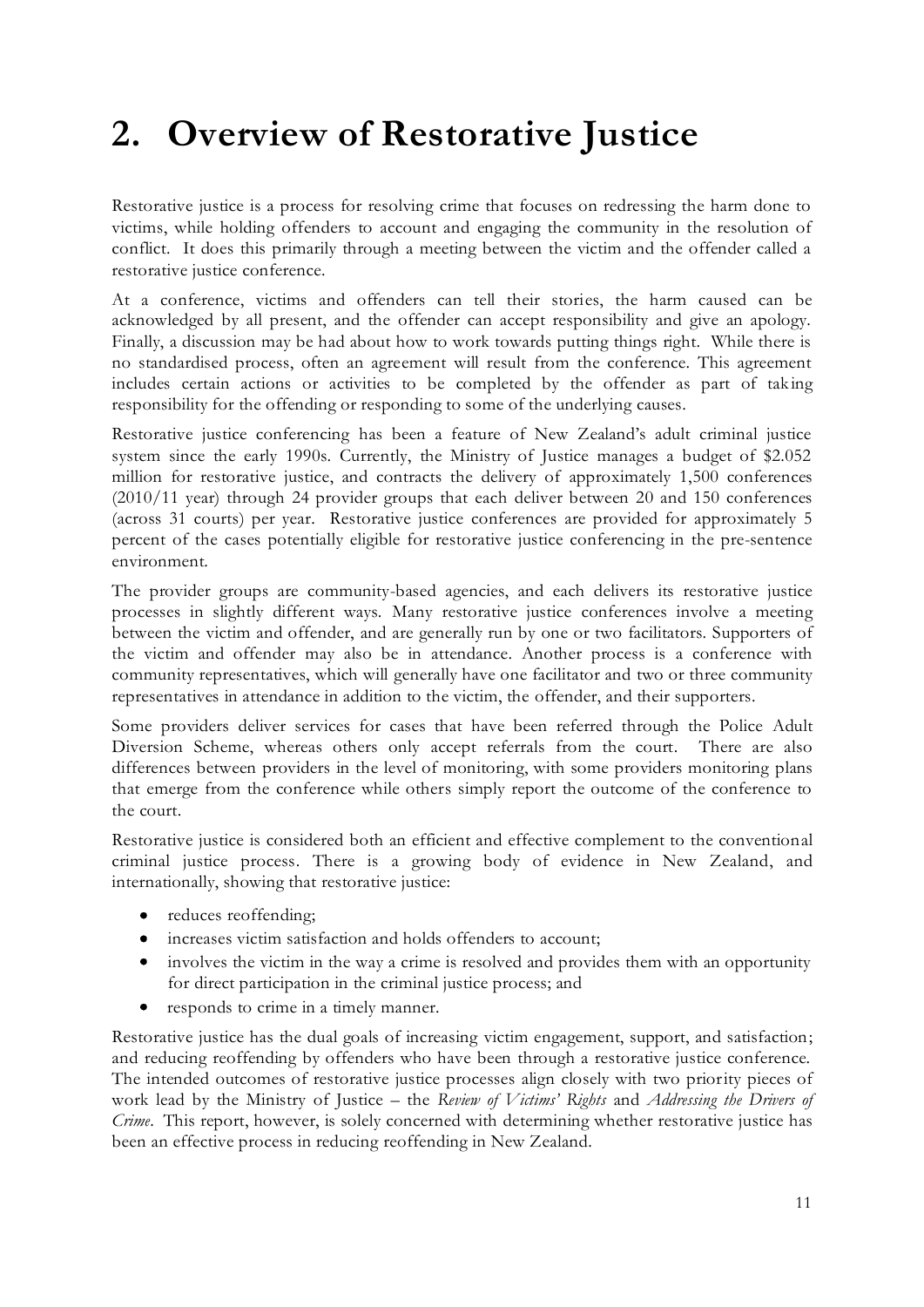## <span id="page-11-0"></span>**3. Previous Studies**

A number of international studies have shown that restorative justice can be effective in reducing reoffending and no studies have found that restorative justice increases reoffending. Other studies, however, have found that the impact of restorative justice on overall crime levels has been minimal.

Shapland *et al* (2008) found that offenders who participated in restorative justice programmes had significantly lower reconviction rates in the subsequent two years than the control group.

In a systematic review of international research on restorative justice, Sherman and Strang (2007) found that in many studies reoffending rates for offenders who received restorative justice services were lower than for offenders who had not.

In New Zealand, there have been four previous studies that have measured whether restorative justice was effective in reducing reoffending. Maxwell *et al* (1999) examined the Project Turnaround restorative justice scheme in Timaru and Te Whānau Awhina in Auckland. Their analysis showed that there was a significantly lower reconviction rate (37 percent lower) among 85 participating offenders compared with a control group of offenders. The reconviction rate for 90 offenders from Te Whānau Awhina was 15 percent lower than that for comparable offenders, but this difference was not statistically significant.<sup>7</sup>

Two studies from 2005 looked at community-managed restorative justice programmes in Wanganui (Paulin *et al*, 2005a) and Rotorua (Paulin *et al*, 2005b) respectively. The evaluation findings from both studies showed that the one-year reconviction rate among programme participants was statistically no different from the rates among similar offenders dealt with by conventional court processes.

The most recent study (Ministry of Justice, 2005) indicated that offenders who received restorative justice had an 11 percent lower reoffending rate over the following 12 months compared with offenders with comparable risk profiles. In the two-year follow-up period, the analysis showed that those who received restorative justice had a 9 percent lower reoffending rate. However, due to the small number of offenders who received restorative justice, neither of these differences was statistically significant. The 2005 study only looked at restorative justice processes that used a victim and offender meeting approach to conferences. In addition, the pilot included four full-time restorative justice co-ordinators, employed by Courts to manage the interface between the court and the restorative justice providers.

 $\overline{a}$ 

<sup>7</sup> Initial results reported significantly lower reconviction rates for pa rticipants from both programmes. However, no adjustment was made for cases which were still active. The results quoted here have been adjusted, and assume that two-thirds of all active cases resulted in a conviction.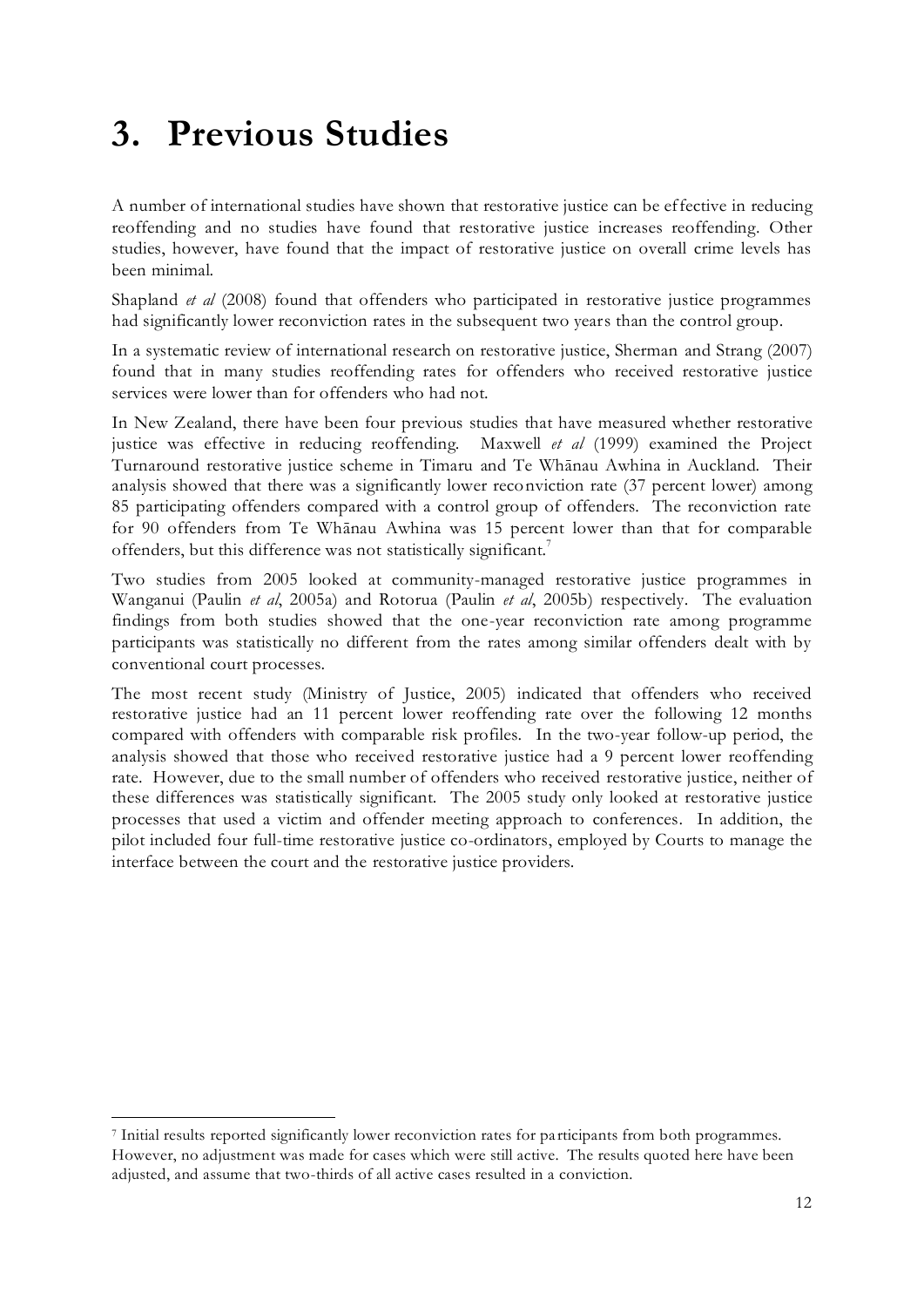## <span id="page-12-0"></span>**4. Method**

## <span id="page-12-1"></span>**4.1. Data Selection**

### Conferenced and Non-conferenced Groups

The principal group of interest was offenders who had participated in a court-referred restorative justice conference or a conference referred through the Police Adult Diversion Scheme. Restorative justice data were collected from restorative justice providers via spreadsheets and entered onto the Ministry of Justice's restorative justice database. Due to incomplete data for earlier time periods, only data on conferences held between 1 January 2008 and 31 December 2009 have been used.

The quality and completeness of the restorative justice data vary from provider to provider. The recording of the numbers which uniquely identify a particular criminal charge (CRNs), was particularly variable between providers. Therefore, only data from restorative justice providers for which accurate matches were able to be made between the restorative justice database and the Courts case management system (CMS), containing data on all criminal charges were used. All restorative justice cases where no conference date was provided were excluded.<sup>8</sup>

In all, seven providers met the criteria in both 2008 and 2009, with a further five providers meeting the criteria for 2009. Offenders who were referred to these providers and received a restorative justice conference are referred to as 'Conferenced' offenders throughout this report. Data on offenders who were referred, but who did not have a conference as the victim declined or the case was otherwise considered unsuitable, were also used from the same providers in each year. This group is referred to as 'Non-conferenced' offenders.

For both groups, offenders who received a custodial sentence were excluded as they did not have the full 12/24 months to reoffend compared with those offenders who did not receive a custodial sentence. Those offenders who received a custodial sentence comprised five percent of all people conferenced in 2008 and three percent of those conferenced in 2009.

This report makes no differentiation between the approaches used by providers in restorative justice conferencing.

#### Other Eligible Group

As noted previously, the main objective of this study was to compare reoffending for those who have been through a restorative justice conference with all other offenders who have not been conferenced but would have been eligible to be referred to a restorative justice conference. This included everyone charged with an imprisonable offence involving a victim<sup>9</sup>, and:

- with a final court hearing date occurring between 1 January 2008 and 31 December 2009;
- was aged 17 or above;
- pleaded guilty;

-

did not receive a custodial sentence; and,

<sup>8</sup> Only providers with at least 80 percent matches in a year, and where the differences betwe en both the conference and first court hearing date, and final court hearing and conference date were less than six months were included in the analysis. All cases where the time difference was greater than six months were excluded as it is most likely that either the conference date or charge number had been entered incorrectly for these cases.

<sup>9</sup> Defined as all offences in Australian Standard Offence Classification (ASOC) groups '01'-'09' or '12'.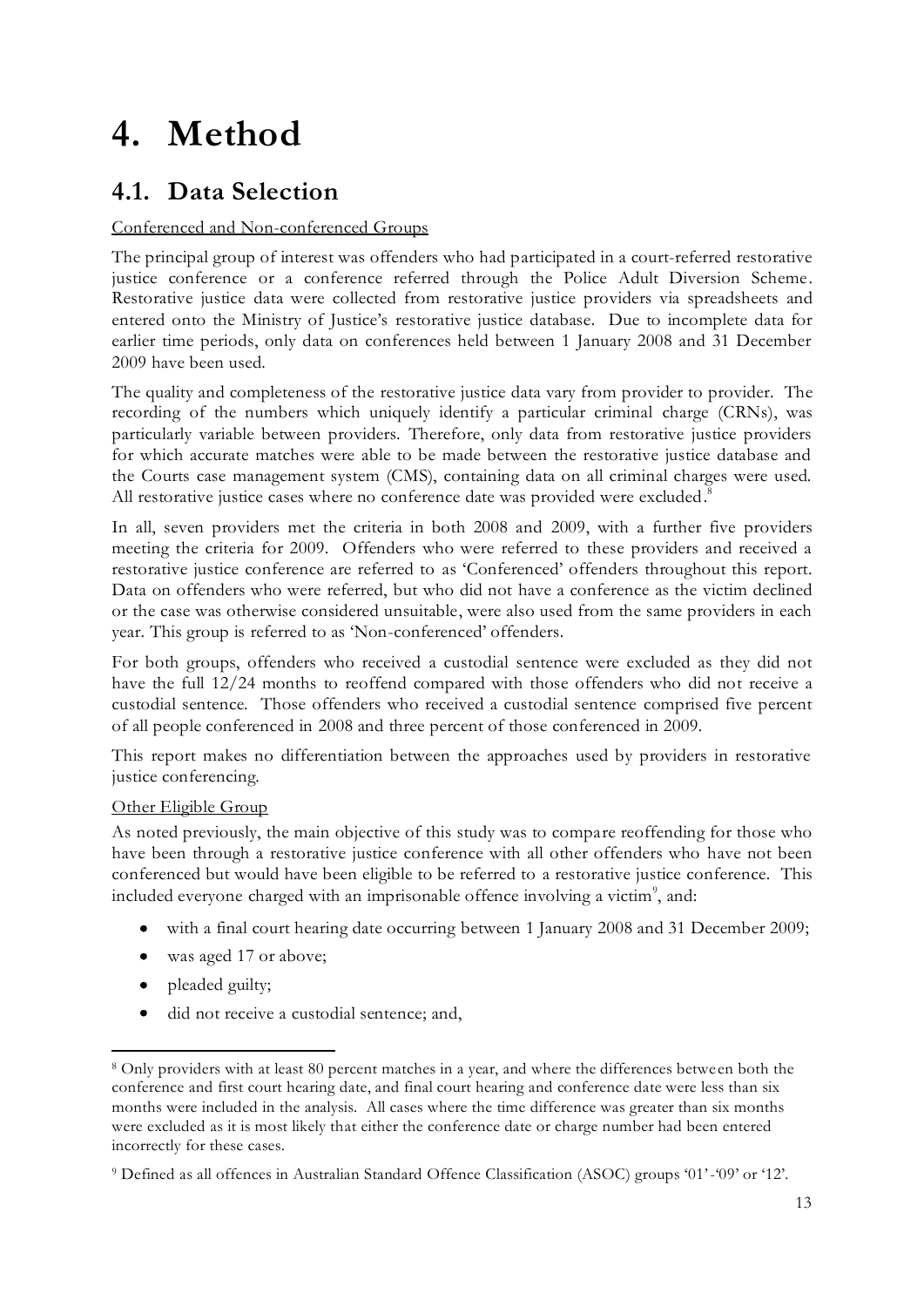was charged in a district court from which referrals were primarily received by the seven restorative justice providers used in the study for 2008, and the 12 providers used for 2009. 10

Offenders in this sample are referred to as the 'Other eligible' group.

#### Matched Comparison Group

As a more rigorous comparison, each conferenced offender was matched to up to three 'controls', that is, offenders with very similar demographic and offending profiles to each offender in the conferenced group, who were eligible for a restorative justice conference, but were not referred.<sup>11</sup> This group is referred to as the 'Matched comparison' group, or alternatively, as 'comparable' or 'similar' offenders when compared with conferenced offenders.

In summary, the characteristics of each the four groups of offenders analysed in this study are detailed below:

- $\bullet$ Conferenced group – offenders referred to one of the seven restorative justice providers used in the study for 2008, or one of the 12 providers used for 2009, and who received a restorative justice conference.
- Matched comparison group offenders who were eligible for restorative justice but were  $\bullet$ not referred, and were matched to a conferenced offender on the basis of predicted probabilities of reoffending from logistic regression models. These offenders were charged in a district court from which referrals were primarily received by the seven restorative justice providers used in the study for 2008, and the 12 providers used for 2009.
- Non-conferenced group offenders referred to one of the seven restorative justice  $\bullet$ providers used in the study for 2008, or one of the 12 providers used for 2009, but who did not receive a restorative justice conference as the victim declined or the case was otherwise considered unsuitable.
- Other eligible group all other offenders who were eligible for restorative justice but were not referred. These offenders were charged in a district court from which referrals were primarily received by the seven restorative justice providers used in the study for 2008, and the 12 providers used for 2009.

Appendix C shows both the demographic and current offending characteristics for each of these four offender groups.

## <span id="page-13-0"></span>**4.2. Measures of Reoffending**

-

Four measures of reoffending are used in this report to determine the effectiveness of restorative justice. Reductions in any of the measures will result in cost savings for the justice sector and less victimisation.

The primary measure of reoffending used in this report is whether an offender who has been through a restorative justice conference, or would have been eligible for a restorative justice conference, reoffends over the 12-month period following the conference date for conferenced

<sup>10</sup> Includes: Rotorua, Tauranga, Napier, Hastings, Wanganui, Taihape, Marton, Nelson, Greymouth, Westport, Whataroa, and Timaru District Courts for 2008; plus Hamilton, Thames, Tokoroa, Taupo, New Plymouth, and Oamaru District Courts for 2009.

<sup>11</sup> They have been matched by predicted probabilities of reoffending from logistic regression models (see subsection 4.3 for a full description). In a small number of cases a conferenced offender was only able to be matched to one or two controls.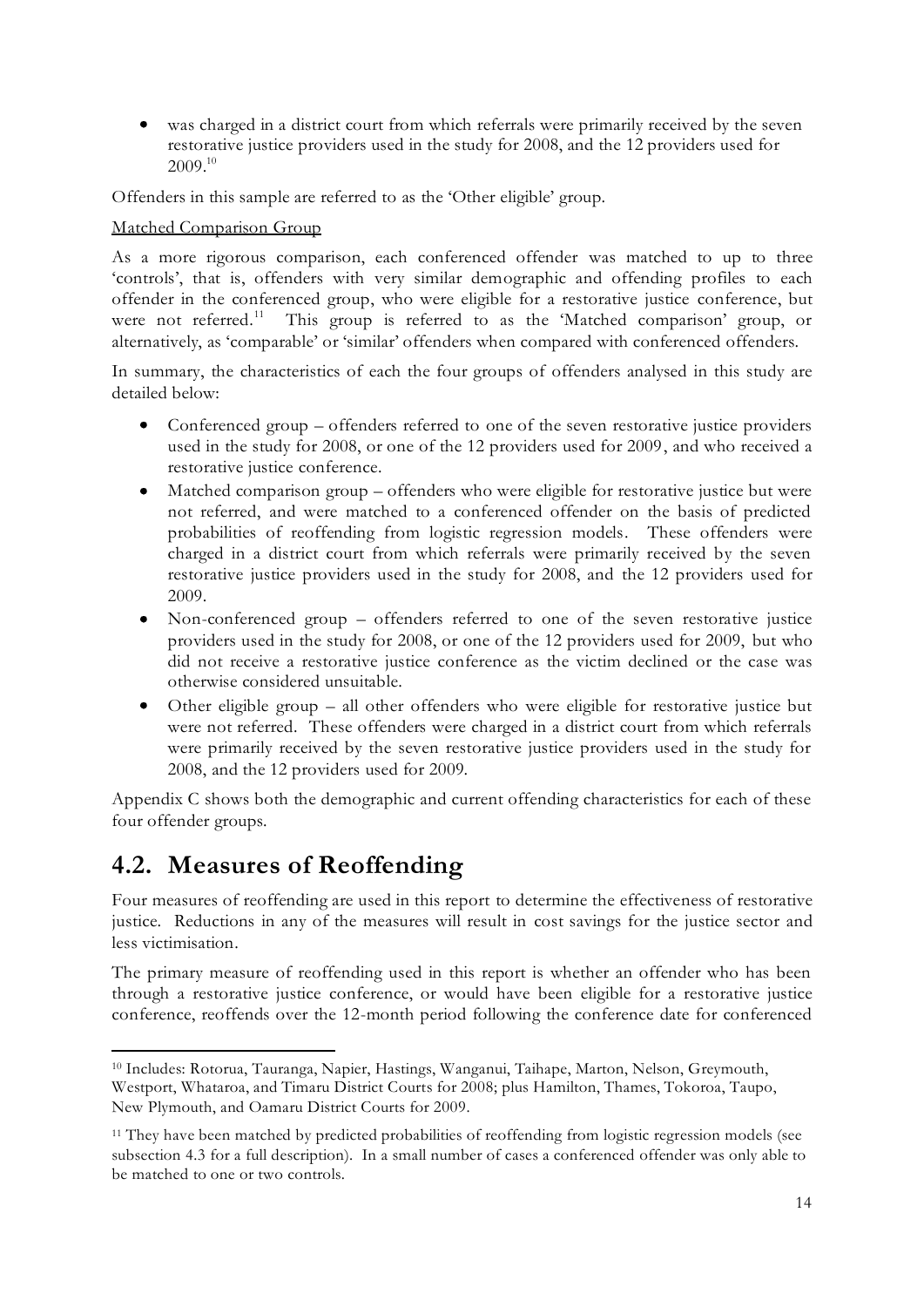offenders, or the final court hearing date for the other three groups of offenders.<sup>12</sup> There was insufficient follow-up time to be able to track reoffending over 24 months for the 2009 cohort. For the 2008 offender cohort, however, reoffending was able to be tracked over the following 24 months. The effectiveness of restorative justice was assessed by using risk-adjusted reoffending rates.

Reoffending for this measure is defined as a charge with a proved outcome and is based on the time when the offence occurred, and is counted only if it was finalised up to:

- 18 months after the final court hearing date/conference date for 12-month reoffending  $\bullet$ rates; and,
- 2 years and 6 months after the final court hearing date/conference date for 24-month reoffending rates.

Three other measures of reoffending are also used to determine the effectiveness of restorative justice, namely:

- 1. The frequency of reoffending the actual number of new offences committed by each group over the follow-up period per 100 offenders. This is the measure used by the UK Government in Public Service Agreement 23 to monitor reoffending in England and Wales. For this analysis, any changes in the total number of offences committed per 100 offenders can provide information on whether or not restorative justice has been equally effective across all types of re-offenders. <sup>13</sup>
- 2. The seriousness of reoffending the risk-adjusted percentage of offenders convicted of high-level offences committed by each group over the follow-up period. High-level offences are defined as all convictions where the Ministry of Justice's seriousness score<sup>14</sup> exceeded 30. Based on this definition, high-level offences comprised 17 percent of all convictions from 2008 to 2010, 58 percent of all convictions that resulted in a custodial sentence, and 85 percent of all custodial sentence lengths imposed over the corresponding period. This measure helps to monitor whether restorative justice has been effective at reducing the most serious crimes which are likely to lead to imprisonment.
- 3. Imprisonment rates for reoffending the risk-adjusted percentage of offenders imprisoned for new offences committed by each group over the follow-up period. This measure also helps determine whether restorative justice has reduced the incidence of serious crimes and/or multiple repeat offending which is very likely to lead to imprisonment. Reductions in imprisonment rates will lead to the biggest savings for the justice sector.<sup>15</sup>

<sup>-</sup><sup>12</sup> Using data for all offenders who would have hypothetically been eligible for a restorative justice conference in 2000, it is estimated that of those who do reoffend, 42 percent do so within 12 months and 61 percent will do so within 24 months.

<sup>&</sup>lt;sup>13</sup> There is no risk-adjusted measure currently available to compare the frequency of reoffending, therefore, actual rates only have been used.

<sup>14</sup> For each offence, this is calculated as the average number of days of imprisonment imposed on every offender convicted of that offence between 2004 and 2008, where the average is taken over both imprisoned and non-imprisoned offenders.

<sup>15</sup> Unlike the 2005 report, this report does not consider whether offenders who had a restorative justice conference were less likely to be imprisoned for the offence a ssociated with the restorative justice conference.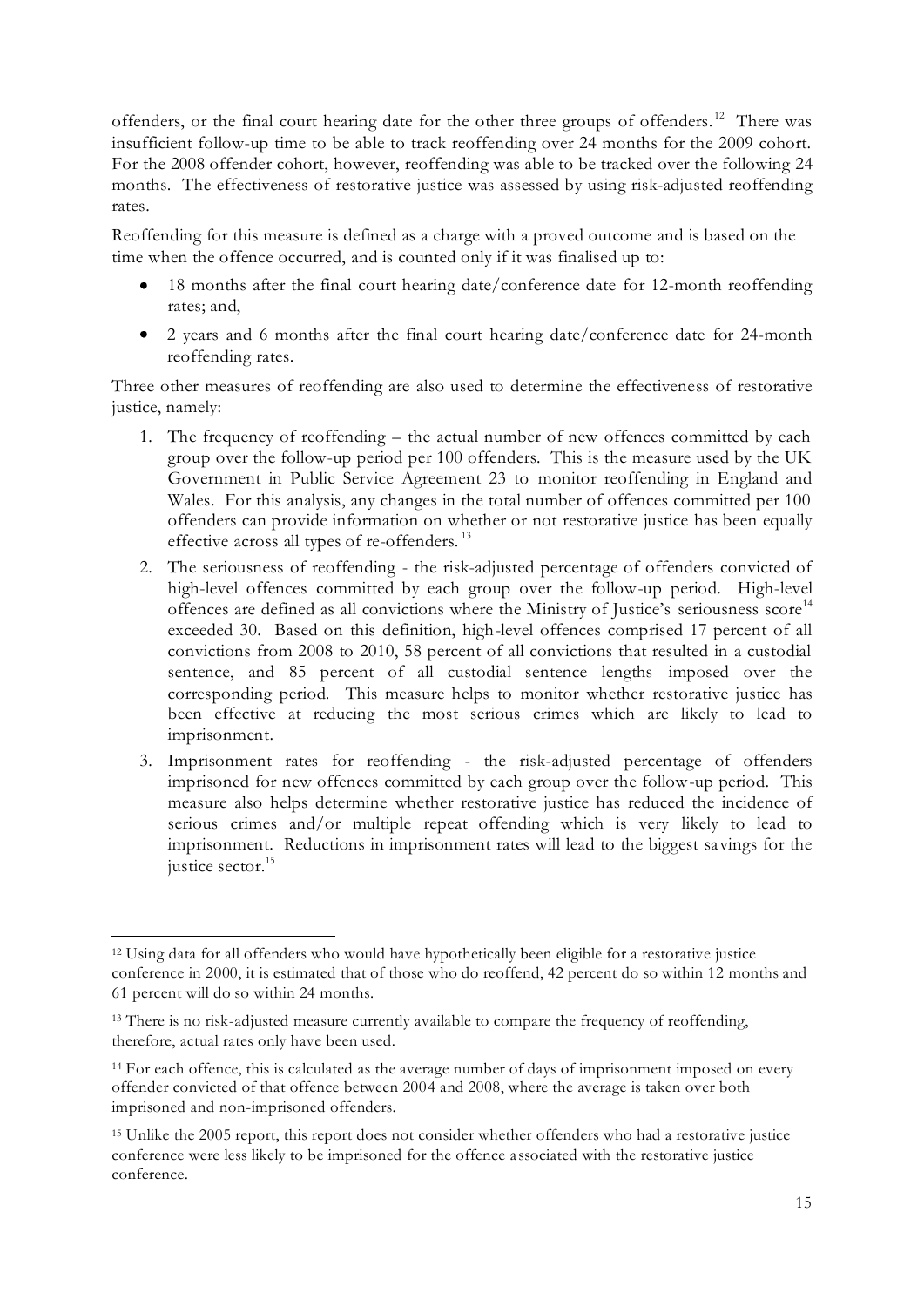## <span id="page-15-0"></span>**4.3. Statistical Modelling**

Differences in actual reoffending rates between those who have received a restorative justice conference and those who have not may be due, in part or completely, to differences in the characteristics of offenders rather than the restorative justice process. For instance, the conferenced group may contain a greater proportion of offenders whose demographic and offending profile mean that they are less likely to reoffend than those who have not received a restorative justice conference (e.g. first time or low-level offenders).

The most important factors in determining how likely someone is to reoffend are:

- $\bullet$ age;
- ethnicity;
- gender;
- current offending profile; and  $\bullet$
- criminal history.  $\bullet$

These five factors must be controlled for to enable a more valid comparison of reoffending rates between the conference group and all other eligible offenders. This is achieved by adjusting the groups' actual reoffending results based on their predicted reoffending rates (see below) at the time of being conferenced, or at the final court hearing date for those who have not received a restorative justice conference.

Comparing risk-adjusted rates enables a fairer comparison to be made between offender groups, thus helping determine whether participation in restorative justice conferences has actually reduced reoffending rates. Because there was not a perfect match between the conferenced and comparison group, in that the conferenced and comparison groups had slightly different expected rates of reoffending, using risk-adjusted rates corrects for these slight differences.

There are a number of other factors that are likely to affect each individual's risk of reoffending that cannot be accounted for in the model. The impact of these is considered in Appendix A as possible limitations of the study.

Predicted reoffending rates were first developed and calculated for the New Zealand justice sector by Bakker *et al* (1999). In particular, they developed the ROC-ROI measure to predict for everyone who is released from prison their risk of being reconvicted (ROC), and if a reconviction did occur, their risk of imprisonment (ROI). The previous study on the effectiveness of restorative justice in reducing reoffending in New Zealand (Ministry of Justice, 2005) used a model strongly based on that of Bakker *et al*.

Following the approach of Bakker *et al* to determine the most important predictors of reoffending, logistic regression models were calculated over 12 months for both cohorts (2008 and 2009) and over 24 months for the 2008 cohort (giving three models in total). Logistic regression is a statistical technique that predicts the probability of an event happening – in this case the probability of an individual reoffending over the 12/24-month period – based on a number of predictive factors.

As shown in Appendix D, the four factors which most strongly predicted whether an offender reoffended over the follow-up period, for all three models were:

- offender was aged 17; or
- offender was aged 18;
- whether the offender was convicted for the cohort case; and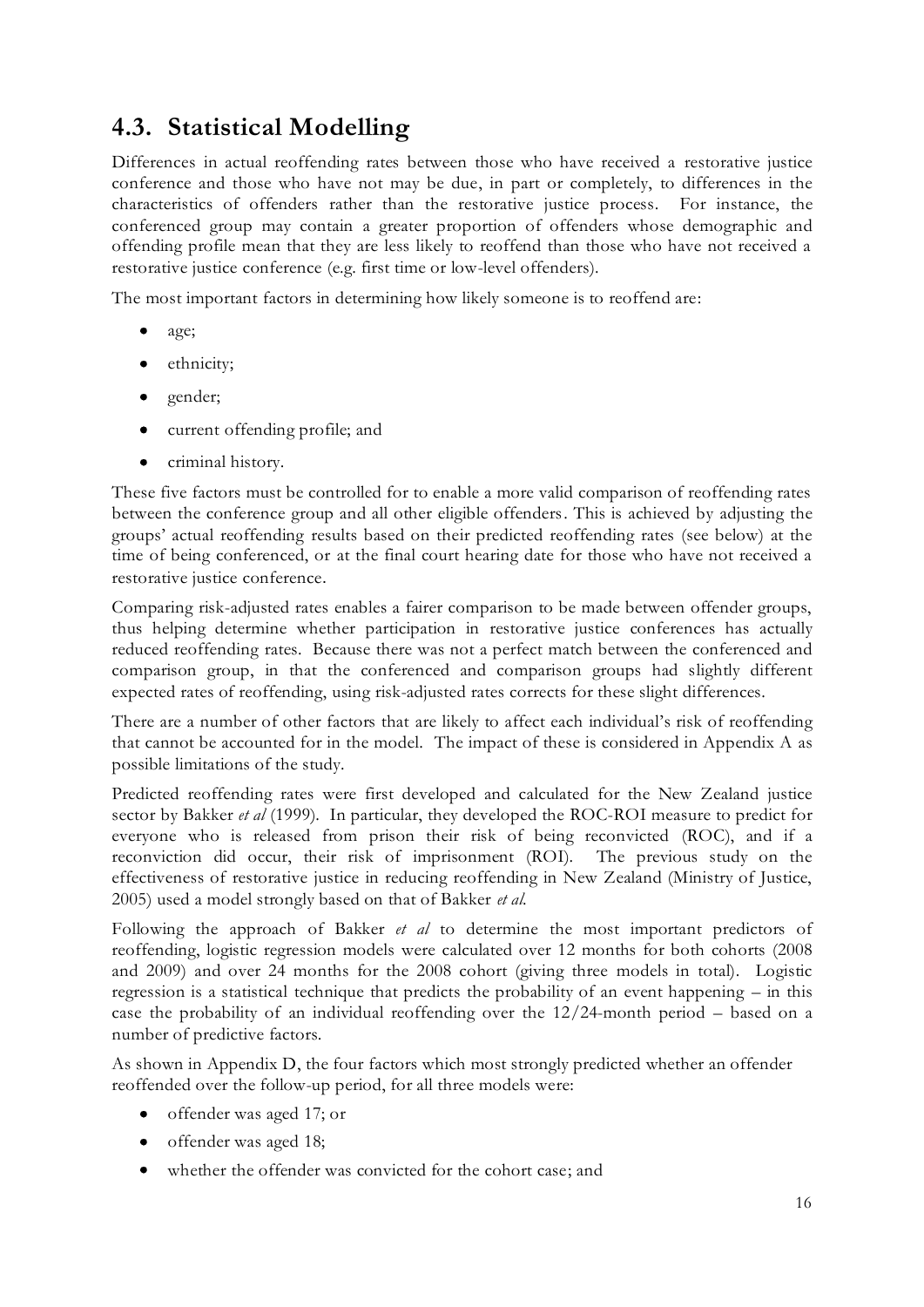variable indicating that the individual has offended frequently over their criminal career (this variable is usually referred to as the Copas rate<sup>16</sup>) – this is the strongest predictor.

In summary, the more of the above characteristics each individual has, the higher the likelihood of reoffending.

The expected reoffending rate for each offender group is calculated by aggregating the predicted probabilities of reoffending (from the logistic regression model) for each offender, by offender group, and dividing by the total number of offenders in that group.

The expected rate for each offender group is the percentage of offenders who are predicted to reoffend during the follow-up period, based on the demographic and offending characteristics of each offender.

The risk-adjusted reoffending rate can then be calculated for each offender group by dividing the actual reoffending rate by the expected rate, then multiplying by the overall reoffending rate for all cases.

Logistic regression models were also used to determine the factors that best predicted the probability of an individual being convicted<sup>17</sup>, for reoffending that occurred over the 12 and 24month follow-up periods, and:

- 1. being convicted at a high-level of seriousness; and
- 2. being imprisoned.

-

Actual and expected serious reoffending rates and imprisonment rates for reoffending can be compared, and risk-adjusted rates calculated using the same approach as that employed for proven reoffending.

<sup>16</sup> This measure was devised by Copas, J. and Marshall, P. (1999) The offender group reoffending scale: A statistical reoffending score for use by probation officers. *Applied Statistics, 47(1)*, pp 159-171.

<sup>&</sup>lt;sup>17</sup> Results for the conviction model are not presented in this report as they were almost identical to that using proven offences.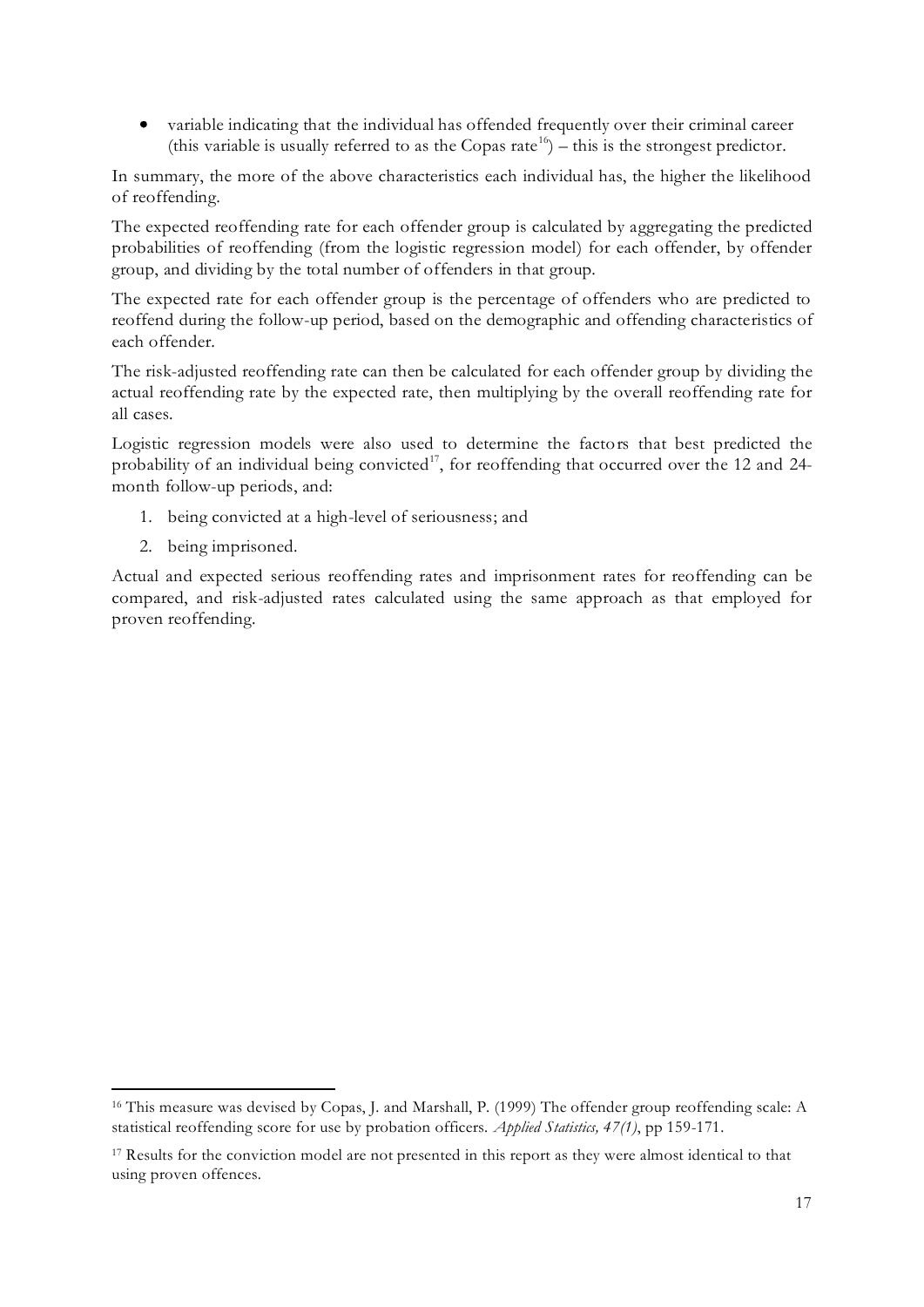## <span id="page-17-0"></span>**5. Results and Discussion**

## <span id="page-17-1"></span>**5.1. Reoffending Rates**

The primary measure of reoffending considered by this report, as discussed in sub-section 4.2, is the percentage of people in each group that were convicted of an offence that occurred in the 12 months following the finalisation of their case (from the conference date for conference cases, or the final court date if they did not have a restorative justice conference).

The principal finding was that, for the 2009 cohort, those who had been through a restorative justice conference had a 20 percent lower reoffending rate than matched comparison group of offenders.

Table 1 shows that 112 out of 468 offenders (23.9 percent) who received a restorative justice conference in 2009 reoffended within 12 months after the conference date. After this actual reoffending rate was adjusted using the offender group's risk of reoffending (to find the riskadjusted reoffending rate), 33.2 percent of conferenced offenders reoffended. As displayed in Figure 1, this is markedly lower than the risk-adjusted rates for the other three offender groups, and 22% lower than the overall rate for all eligible offenders in 2009, and 20% lower than the rate for the matched comparison group - both of these differences are significant. As the conferenced and matched comparison groups have almost identical expected reoffending rates, there is a clear indication that restorative justice has had an impact on reducing the number of people reoffending within 12 months.

|                                                           |             |           | Reoffending rates $(\%)$ |          |          |
|-----------------------------------------------------------|-------------|-----------|--------------------------|----------|----------|
|                                                           | Number      | Number of |                          |          | $Risk-$  |
| Offender group                                            | reoffending | offenders | Actual                   | Expected | adjusted |
| Conferenced                                               | 112         | 468       | 23.9                     | 30.5     | 33.2     |
| Matched comparison                                        | 419         | 1,388     | 30.2                     | 30.9     | 41.3     |
| Non-conferenced                                           | 143         | 338       | 42.3                     | 40.2     | 44.5     |
| Other eligible                                            | 3,714       | 8,175     | 45.4                     | 45.0     | 42.7     |
| Total                                                     | 4,388       | 10,369    | 42.3                     | 42.3     | 42.3     |
| % Difference (Conferenced/<br><b>Matched comparison</b> ) |             |           | $-21$                    | $-1.1$   | $-20$    |

#### <span id="page-17-2"></span>**Table 1: Actual, expected and risk-adjusted reoffending rates (percent), within 12 months, by offender group: 2009 cohort**

#### **Notes**

The conferenced rate is significantly lower than the overall rate for all eligible offenders in 2009 (calculated using a ttest,  $p \leq 0.005$ ).

2. The conferenced rate is significantly lower than the risk-adjusted rate for the matched comparison group in 2009 (calculated using ten McNemars tests of differences between conferenced and matched comparison cases, using bootstrapping to generate ten comparison groups:  $9/10$  tests p <0.05; other test p=0.051).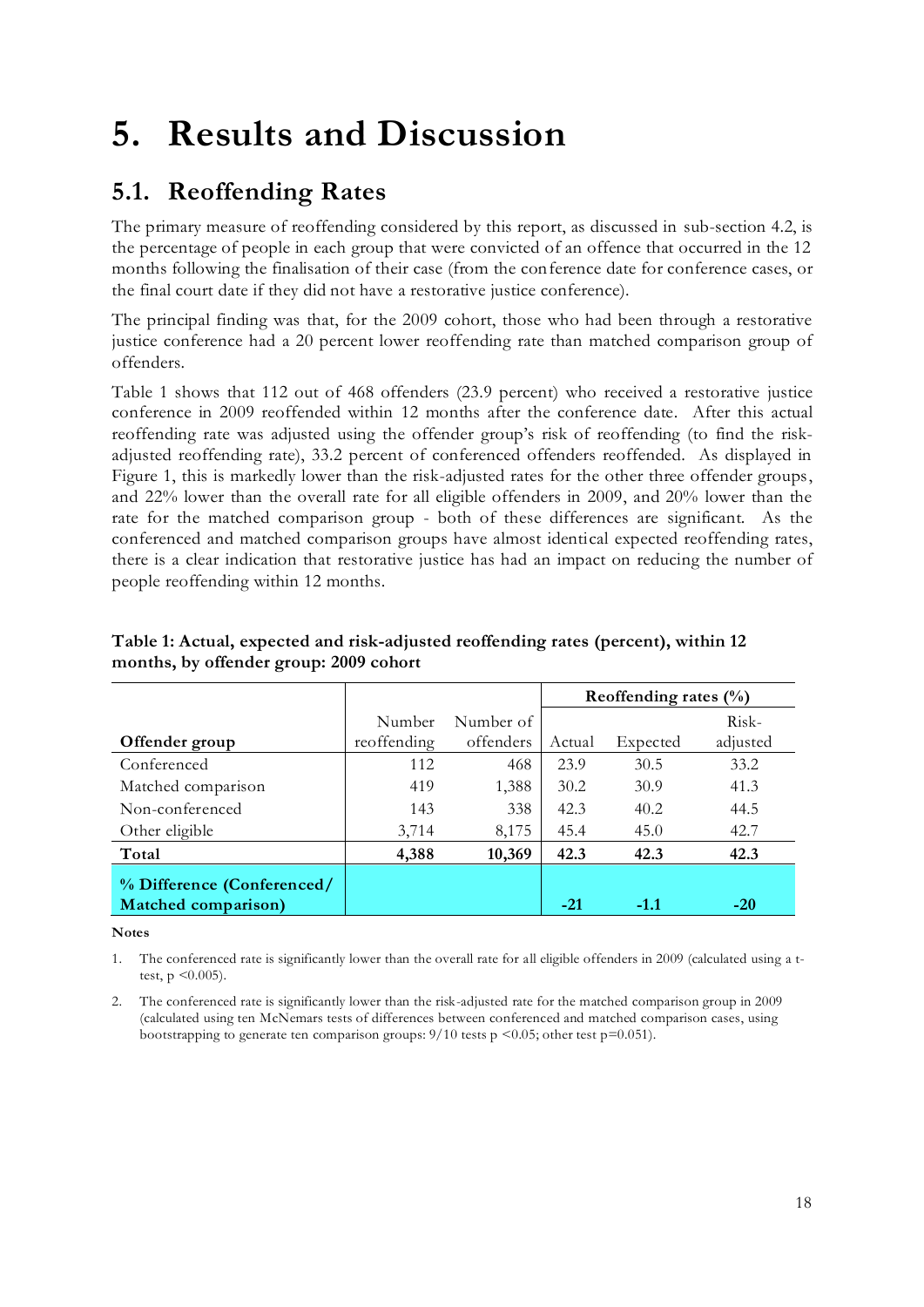<span id="page-18-1"></span>



#### **Offender Group**

The results for the 2008 cohort are presented in Tables 2 and 3. The one-year reoffending rate for the conferenced group was 32.7 percent, considerably higher than that for the 2009 conferenced group, though some of this difference was expected due to the 2009 cohort having a lower expected rate of reoffending than that for 2008. After risk-adjustment, Table 2 shows that only 5.7 percent fewer individuals who were conferenced reoffended in the one-year followup period compared to the matched comparison group, and this difference was not significant.

<span id="page-18-0"></span>**Table 2: Actual, expected and risk-adjusted reoffending rates (percent), within 12 months, by offender group: 2008 cohort**

|                             |             |           | Reoffending rates $(\%$ |          |          |
|-----------------------------|-------------|-----------|-------------------------|----------|----------|
|                             | Number      | Number of |                         |          | $Risk-$  |
| Offender group              | reoffending | offenders | Actual                  | Expected | adjusted |
| Conferenced                 | 82          | 251       | 32.7                    | 34.1     | 43.9     |
| Matched comparison          | 261         | 743       | 35.1                    | 34.6     | 46.6     |
| Non-conferenced             | 53          | 129       | 41.1                    | 39.5     | 47.7     |
| Other eligible              | 2,371       | 4,912     | 48.3                    | 48.3     | 45.8     |
| Total                       | 2,767       | 6,035     | 45.8                    | 45.8     | 45.8     |
| % Difference (Conferenced/  |             |           |                         |          |          |
| <b>Matched comparison</b> ) |             |           | $-7.0$                  | $-1.3$   | $-5.7$   |

Table 3 shows that after 24 months, 41.4 percent of people who had been conferenced had reoffended, a 27 percent increase on the number of people who had reoffended within 12 months. In comparison with the matched comparison cases, the results indicate that restorative justice has been less effective at reducing reoffending after 24 months than after 12 months, with only an apparent 3.7 percent (not significant) lower risk-adjusted reoffending rate than the matched comparison group.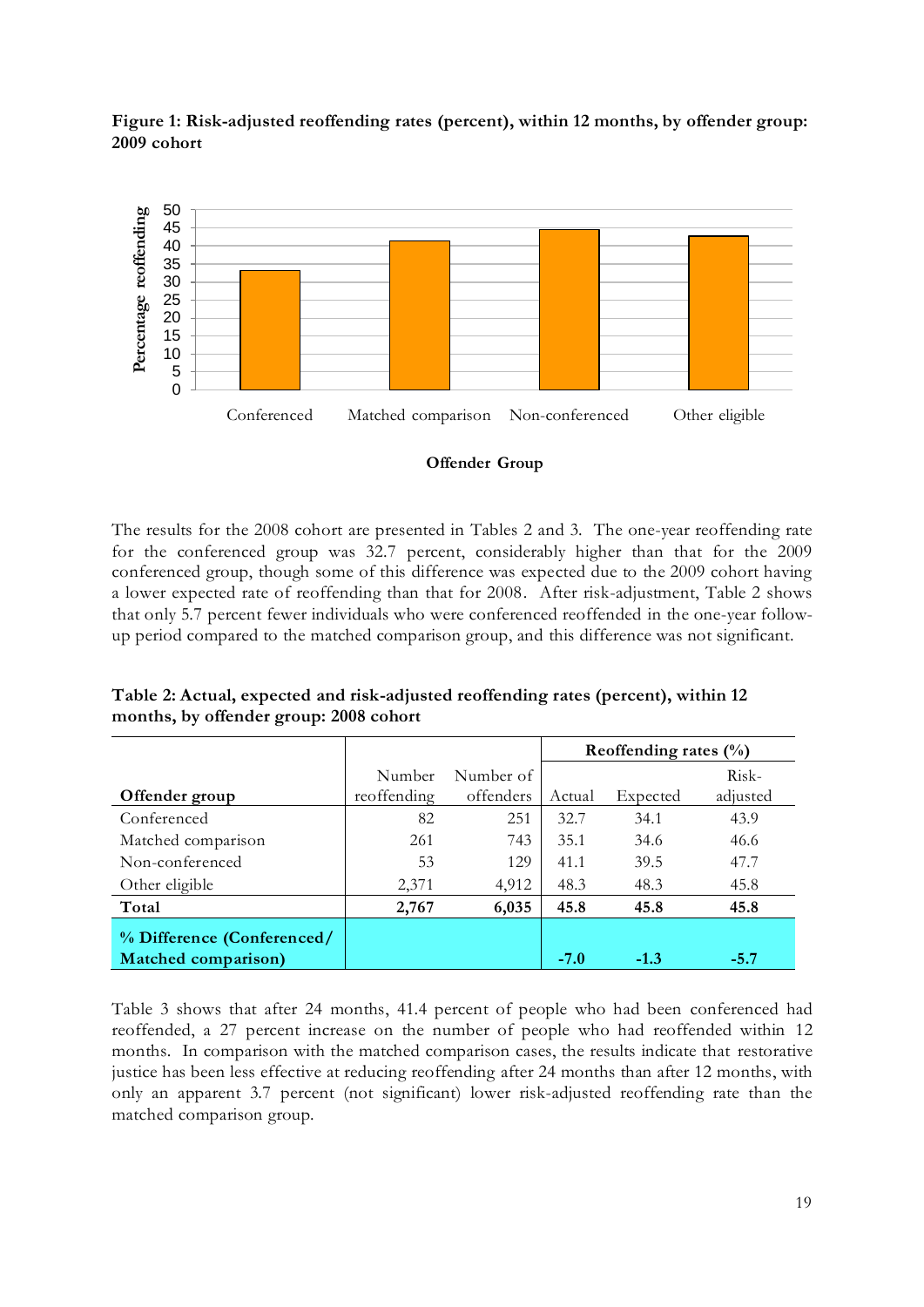|                            |             |           | Reoffending rates $(\%)$ |          |          |
|----------------------------|-------------|-----------|--------------------------|----------|----------|
|                            | Number      | Number of |                          |          | Risk-    |
| Offender group             | reoffending | offenders | Actual                   | Expected | adjusted |
| Conferenced                | 104         | 251       | 41.4                     | 42.3     | 53.7     |
| Matched comparison         | 319         | 743       | 42.9                     | 42.2     | 55.7     |
| Non-conferenced            | 61          | 129       | 47.3                     | 48.2     | 53.8     |
| Other eligible             | 2,822       | 4,912     | 57.5                     | 57.5     | 54.7     |
| Total                      | 3,306       | 6,035     | 54.8                     | 54.8     | 54.8     |
| % Difference (Conferenced/ |             |           |                          |          |          |
| Matched comparison)        |             |           | $-3.5$                   | 0.2      | $-3.7$   |

<span id="page-19-0"></span>**Table 3: Actual, expected and risk-adjusted reoffending rates (percent), within 24 months, by offender group: 2008 cohort**

There are a number of reasons why the risk-adjusted reoffending rates for conferenced offenders could differ so markedly in 2008 and 2009. One reason is that the restorative justice sample for 2008 was about half the size of that used in 2009, so the variability of the reoffending rate estimates is almost 40 percent higher in the 2008 cohort. This together with the fact that the 2008 cohort contains cases from only seven restorative justice providers and 12 district courts, while the 2009 cohort contains cases from 12 restorative justice providers and 18 district courts, means there is much less confidence in the estimates for 2008.

Secondly, some of this difference could be due to differences in restorative justice coverage rates<sup>18</sup> between court clusters, because of the differences in the effectiveness of restorative justice between providers in reducing reoffending. A comparison of restorative justice coverage rates shows that there are noticeable differences in restorative justice provision between court clusters<sup>19</sup>.

If the restorative justice coverage rates were adjusted (standardised)<sup>20</sup> for the 2008 cohort, that is to make them equal across all court clusters, then the difference in 12-month risk-adjusted reoffending rates between the conferenced and matched comparison groups would increase to 11 percent (41.3 percent compared to 46.4 percent), while the reduction in reoffending attributable to restorative justice over 24 months would be estimated at 6.1 percent (52.0 percent compared to 55.2 percent).

In contrast, using the same approach for the 2009 cohort does not alter the results to any degree – the reduction in the percentage of people reoffending after restorative justice is estimated at 18 percent, only slightly lower than the unadjusted rate. This reinforces that results from the 2008 cohort should be given less weight than those for 2009.

For both cohorts, the non-conferenced group has a higher risk-adjusted offending rate over a 12 Month follow-up period than the conferenced group, with the difference for the 2009 cohort being significant. For the 24 month follow-up period, however, this apparent difference has disappeared. The small number of cases in this cohort who were referred to a restorative justice

-

<sup>&</sup>lt;sup>18</sup> The coverage rate in this instance is defined as the total number of offenders receiving a restorative justice conference in a court cluster, divided by the total number of eligible offenders in that cluster.

<sup>19</sup> This analysis is not shown in this report.

<sup>&</sup>lt;sup>20</sup> The standardised rate for the conferenced group is calculated by multiplying the risk-adjusted reoffending rates for conferenced offenders in each court cluster by the corresponding number of eligible offenders in each court cluster, then dividing by the total number of eligible offenders used for the 2008 cohort.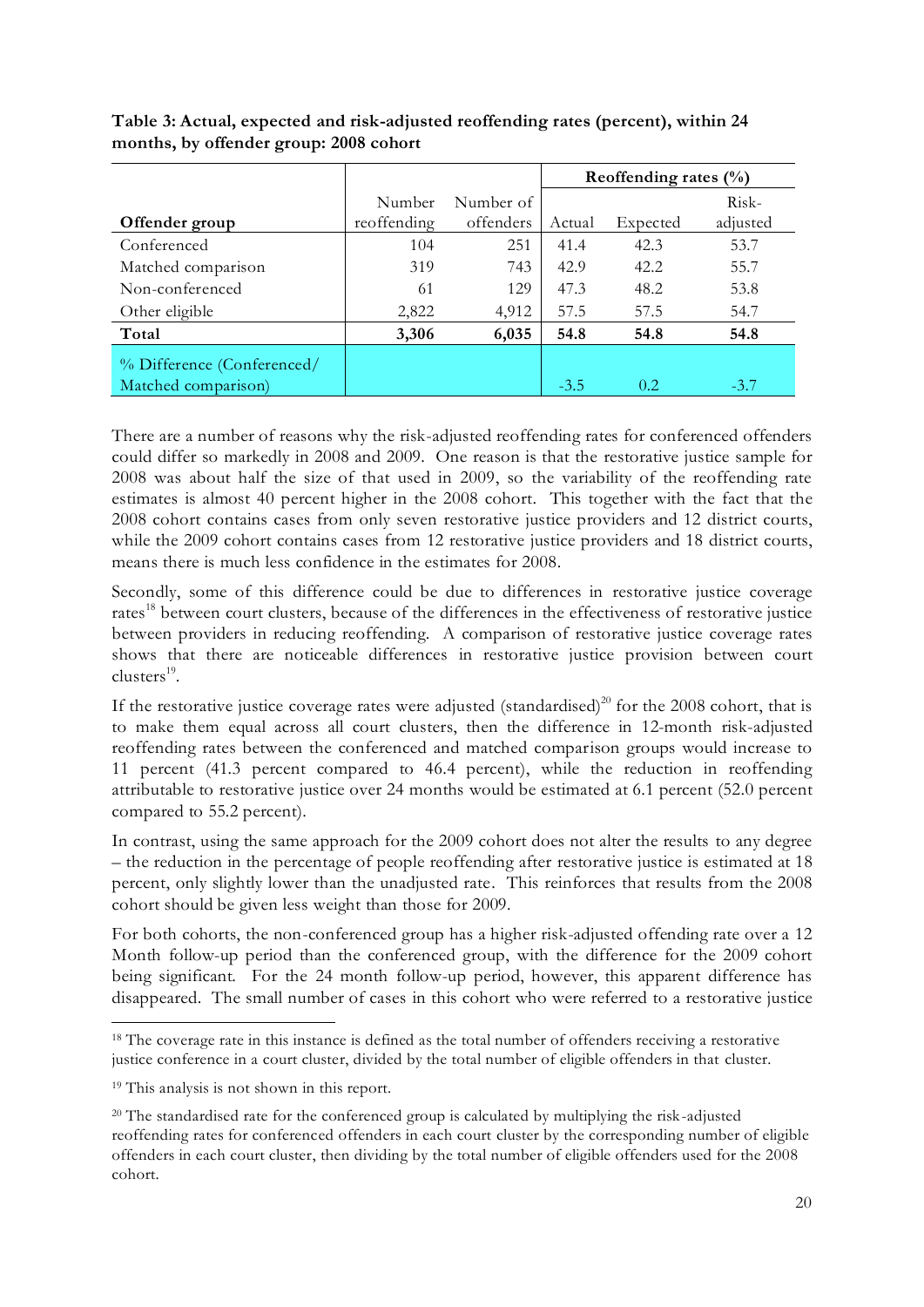conference, but were not conferenced, makes detecting any statistically significant difference very difficult.

## <span id="page-20-0"></span>**5.2. Frequency of Reoffending**

Table 4 shows that both the 2008 and 2009 conferenced groups of offenders committed considerably fewer offences per 100 offenders over the following 12 months than the matched comparison group of offenders (28 percent and 23 percent fewer respectively). As illustrated in Tables 1 and 2, some of this reduction is due to a smaller proportion of people reoffending after having gone through a restorative justice conference. However, there is clear evidence over both years that of those who have reoffended, people who have been through a restorative justice conference reoffend at a lower frequency than comparable offenders.<sup>21</sup>

There is also evidence that those who have been conferenced reoffend at a lower frequency than the matched group of offenders over a two-year follow-up, with 23 percent less offences committed per 100 offenders. As noted previously, due to smaller sample size and the unequal provision of restorative justice across court clusters, less weight should be attached to the results from 2008. Nevertheless, there is a consistent pattern of a much lower frequency of reoffending for those who have been through a restorative justice conference compared to those who have not.

|                                                   | Number of<br>offenders |        | Frequency (rate per 100 offenders<br>and follow-up period) |             |             |  |
|---------------------------------------------------|------------------------|--------|------------------------------------------------------------|-------------|-------------|--|
|                                                   |                        |        | $2008$ (one                                                | $2009$ (one | $2008$ (two |  |
| Offender group                                    | 2008                   | 2009   | year)                                                      | year)       | years)      |  |
| Conferenced                                       | 251                    | 468    | 76                                                         | 66          | 135         |  |
| Matched comparison                                | 743                    | 1,388  | 106                                                        | 85          | 177         |  |
| Non-conferenced                                   | 129                    | 338    | 128                                                        | 138         | 188         |  |
| Other eligible                                    | 4,912                  | 8,175  | 167                                                        | 150         | 272         |  |
| Total                                             | 6,035                  | 10,369 | 155                                                        | 137         | 253         |  |
| % Difference (Conferenced/<br>Matched comparison) |                        |        | $-28$                                                      | $-23$       | $-23$       |  |

<span id="page-20-2"></span>**Table 4: Frequency of reoffending (rate of new offences per 100 offenders), within one/two years, by offender group and cohort**

### <span id="page-20-1"></span>**5.3. Seriousness of Reoffending**

 $\overline{a}$ 

Seriousness of reoffending in this report is measured by comparing risk-adjusted reoffending rates for subsequent convictions for offences with a seriousness score of over 30. Table 5 shows that 22 conferenced offenders (4.7 percent) committed a high-level offence over the following 12 months. After risk-adjustment this is 8.1 percent lower than the rate for the matched comparison group of offenders, although the difference is not significant. Figure 2 also shows that a lower proportion of conferenced offenders committed more serious crimes than any of the other groups. It is important to note, that of those who did reoffend, conferenced

<sup>&</sup>lt;sup>21</sup> There is no risk-adjusted measure currently available to compare the frequency of reoffending, so there was no means of testing whether differences in the frequency of reoffending over both years were statistically significant.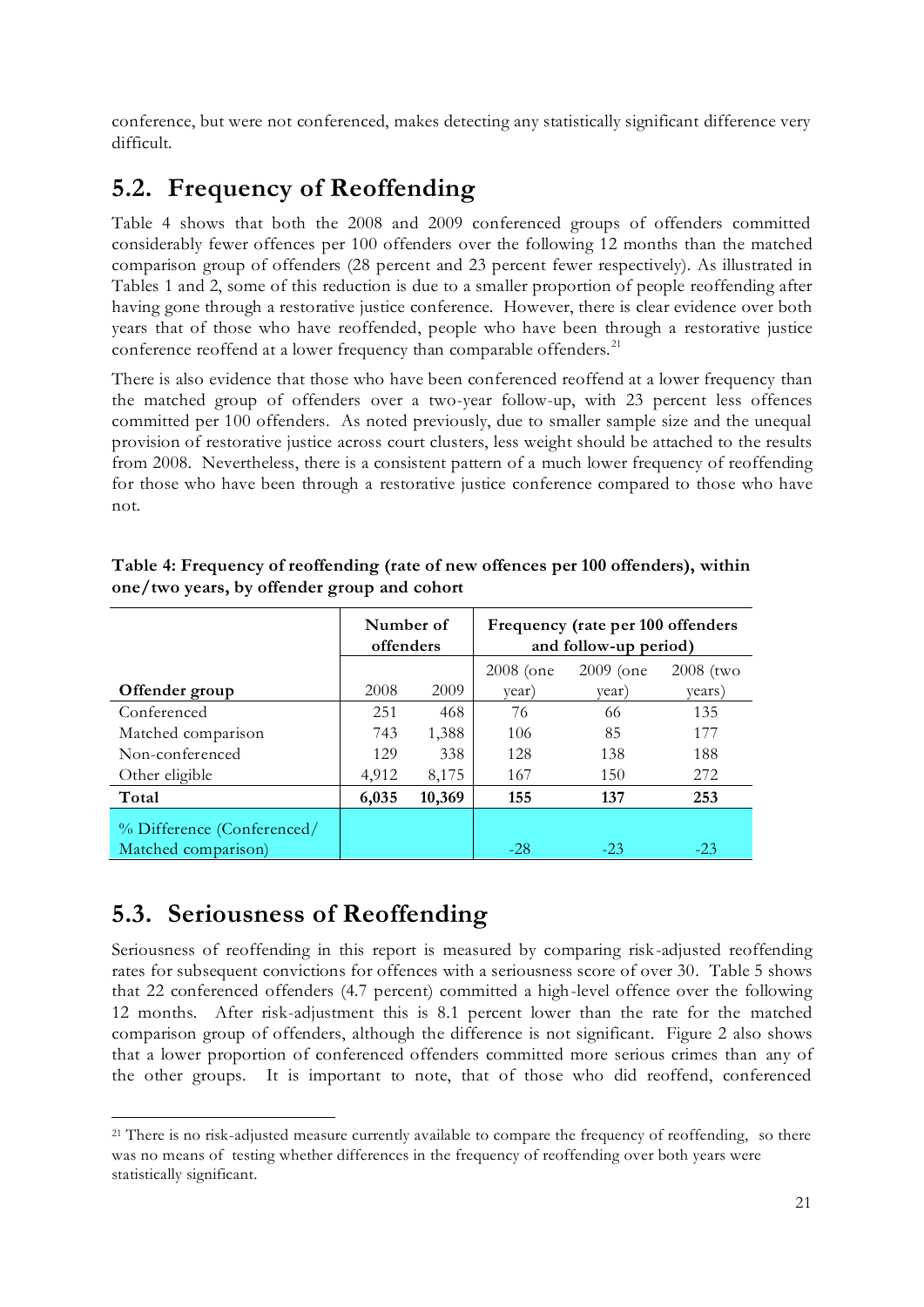reoffenders were as likely to commit serious offences as reoffenders from the matched comparison group in 2009. However, because conferenced offenders were less likely to reoffend overall, they were also less likely to reoffend with a serious offence.

|                            | Number         |           |        | High-level reoffending rates $(\% )$ |          |
|----------------------------|----------------|-----------|--------|--------------------------------------|----------|
|                            | convicted of a |           |        |                                      |          |
|                            | high-level     | Number of |        |                                      | Risk-    |
| Offender group             | offence        | offenders | Actual | Expected                             | adjusted |
| Conferenced                | 22             | 468       | 4.7    | 5.6                                  | 8.0      |
| Matched comparison         | 74             | 1,388     | 5.3    | 5.8                                  | 8.7      |
| Non-conferenced            | 30             | 338       | 8.9    | 8.3                                  | 10.1     |
| Other eligible             | 862            | 8,175     | 10.5   | 10.4                                 | 9.7      |
| Total                      | 988            | 10,369    | 9.5    | 9.5                                  | 9.5      |
| % Difference (Conferenced/ |                |           |        |                                      |          |
| Matched comparison)        |                |           | $-12$  | $-4.1$                               | -8.1     |

<span id="page-21-0"></span>**Table 5: Actual, expected and risk-adjusted high-level reoffending rates (%), within 12 months, by offender group: 2009 cohort**

**Figure 2: Risk-adjusted high-level reoffending rates (%), within 12 months, by offender group: 2009 cohort**



#### **Offender Group**

The results for the 2008 cohort are provided in Tables 6 and 7. Fifteen out of 251 (6.0 percent) conferenced offenders from 2008 were convicted of a high-level offence within a 12-month follow-up period, while 21 offenders (8.4 percent) who had been conferenced were convicted of a high-level offence within 24 months. After risk-adjustment, conferenced offenders were 23 percent and 26 percent less likely to commit a more serious crime over the following 12 and 24 months respectively, than a comparable offender, though, neither of these differences is significant. $^{22}$ 

-

<sup>&</sup>lt;sup>22</sup> The small number of people convicted for a high-level offence means that variability around the estimates is large.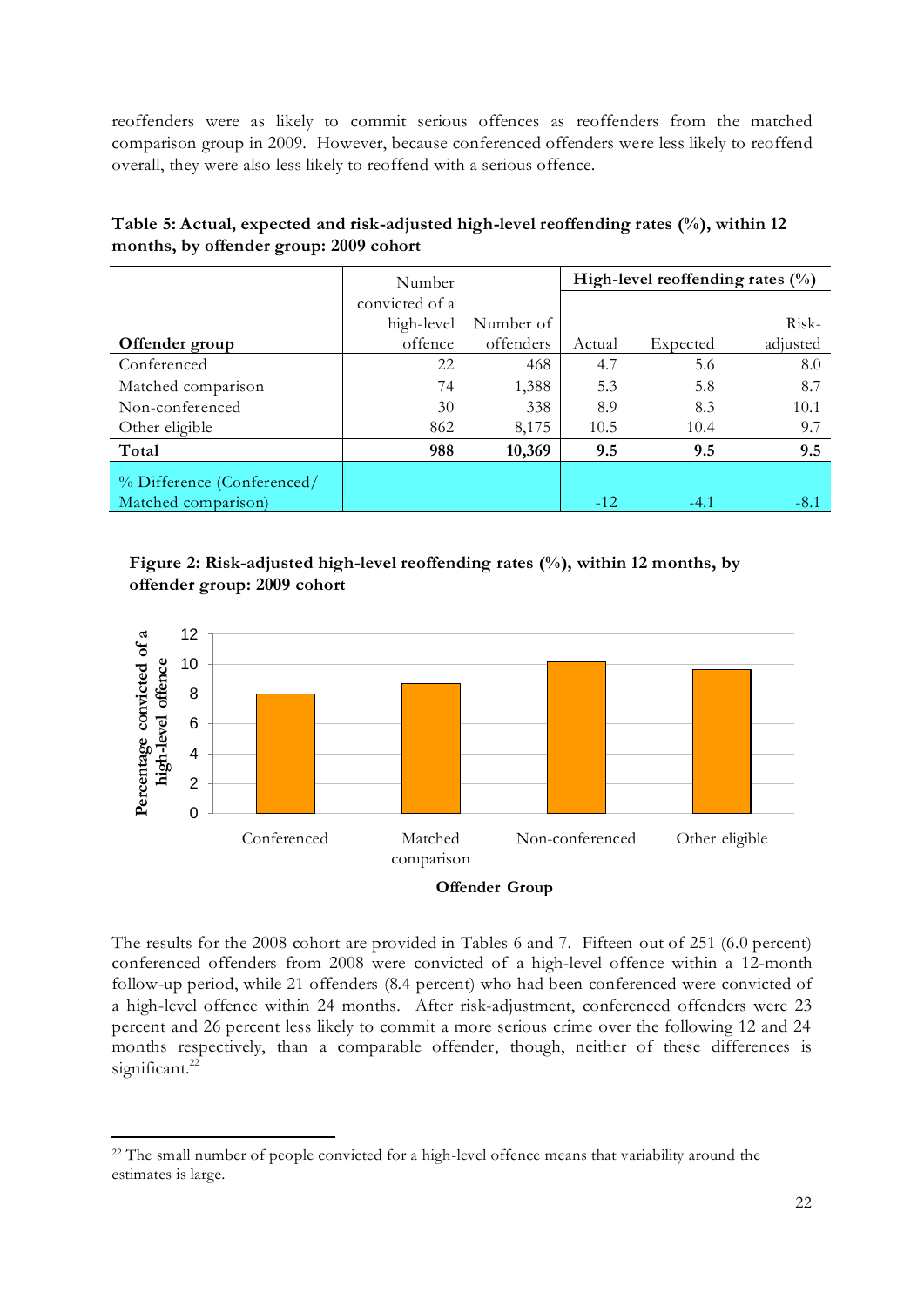|                            | Number         |           | High-level reoffending rates $(\% )$ |          |          |
|----------------------------|----------------|-----------|--------------------------------------|----------|----------|
|                            | convicted of a |           |                                      |          |          |
|                            | high-level     | Number of |                                      |          | Risk-    |
| Offender group             | offence        | offenders | Actual                               | Expected | adjusted |
| Conferenced                | 15             | 251       | 6.0                                  | 8.1      | 8.6      |
| Matched comparison         | 57             | 743       | 7.7                                  | 8.0      | 11.2     |
| Non-conferenced            | 12             | 129       | 9.3                                  | 8.3      | 13.1     |
| Other eligible             | 621            | 4,912     | 12.6                                 | 12.5     | 11.8     |
| Total                      | 705            | 6,035     | 11.7                                 | 11.7     | 11.7     |
| % Difference (Conferenced/ |                |           |                                      |          |          |
| Matched comparison)        |                |           | $-2.2$                               | 0.9      | $-23$    |

<span id="page-22-1"></span>**Table 6: Actual, expected and risk-adjusted high-level reoffending rates (%), within 12 months, by offender group: 2008 cohort**

<span id="page-22-2"></span>**Table 7: Actual, expected and risk-adjusted high-level reoffending rates (%), within 24 months, by offender group: 2008 cohort**

|                            | Number         |           |        | High-level reoffending rates $(\% )$ |          |
|----------------------------|----------------|-----------|--------|--------------------------------------|----------|
|                            | convicted of a |           |        |                                      |          |
|                            | high-level     | Number of |        |                                      | Risk-    |
| Offender group             | offence        | offenders | Actual | Expected                             | adjusted |
| Conferenced                | 21             | 251       | 8.4    | 11.1                                 | 12.5     |
| Matched comparison         | 88             | 743       | 11.8   | 11.6                                 | 17.0     |
| Non-conferenced            | 18             | 129       | 14.0   | 11.6                                 | 20.0     |
| Other eligible             | 875            | 4,912     | 17.8   | 17.8                                 | 16.6     |
| Total                      | 1,002          | 6,035     | 16.6   | 16.6                                 | 16.6     |
| % Difference (Conferenced/ |                |           |        |                                      |          |
| Matched comparison)        |                |           | $-29$  | $-4.1$                               | $-26$    |

## <span id="page-22-0"></span>**5.4. Imprisonment Rates for Reoffending**

-

Table 8 shows that 13 out of 468 offenders (2.8 percent) who received a restorative justice conference in 2009 were convicted and imprisoned for offences committed within 12 months of the conference. After adjusting for both their risk of being convicted in the follow-up period, and if a conviction did occur, their risk of imprisonment, 5.2 percent of conferenced offenders were imprisoned as a consequence of their reoffending. Although the difference is not significant<sup>23</sup>, offenders who have been through a restorative justice conference were 33 percent less likely to be imprisoned than comparable offenders from 2009.<sup>24</sup> Figure 3 also reveals that the risk-adjusted imprisonment rate for reoffending of the conferenced group was considerably lower than the rates for both non-conferenced and other eligible offenders.

<sup>&</sup>lt;sup>23</sup> The small number of people imprisoned here means that variability around the estimates is large.

<sup>24</sup> Conferenced offenders were 21 percent less likely to be convicted, and if convicted, 15 percent less likely to be imprisoned than matched comparison offenders. Note the higher expected rate of being imprisoned, once convicted, for the matched comparison group, as they were matched only on the probability of reoffending.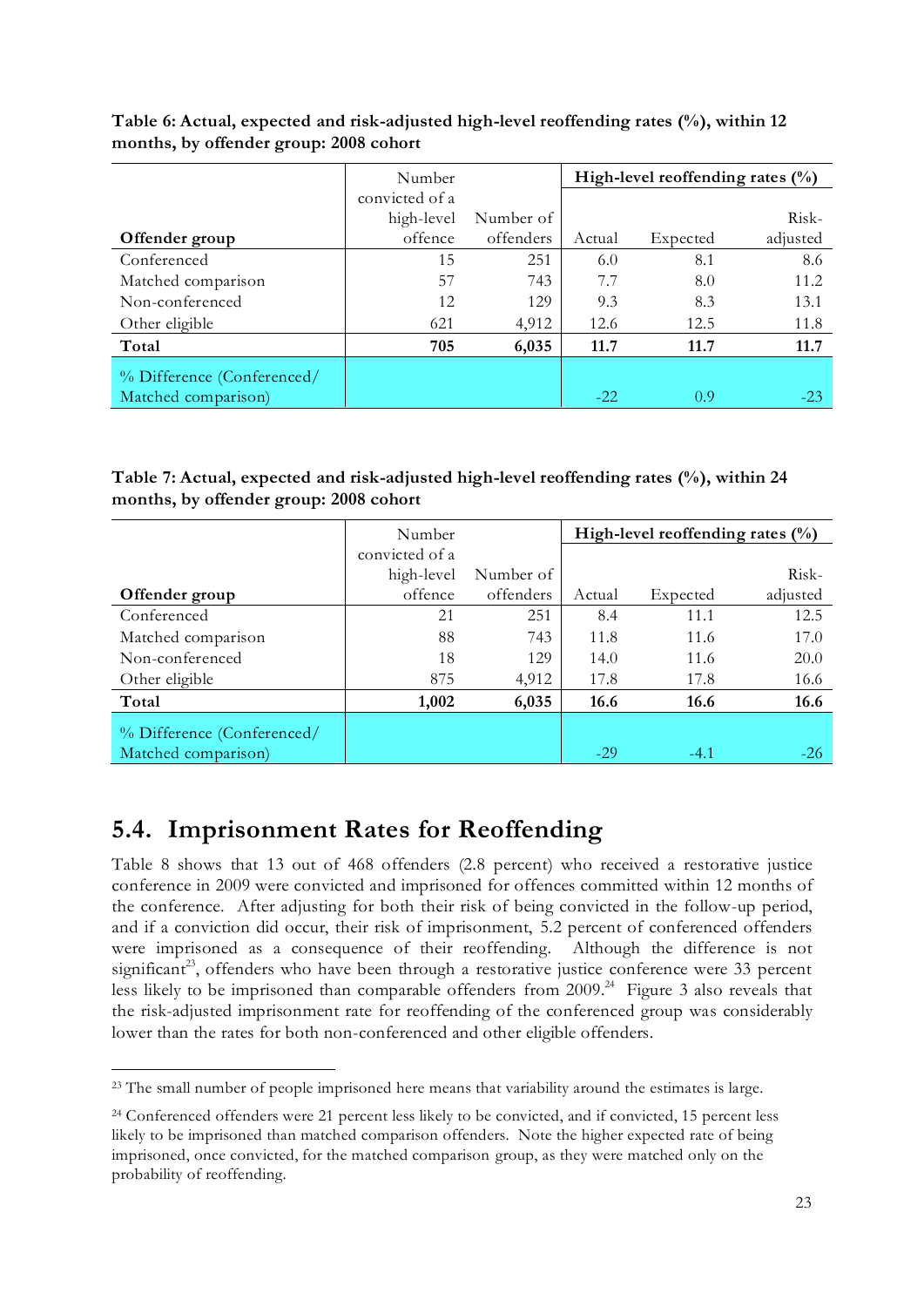|                                                           |            |           | Imprisonment rates $(\%)$ |          |          |
|-----------------------------------------------------------|------------|-----------|---------------------------|----------|----------|
|                                                           | Number     | Number of |                           |          | Risk-    |
| Offender group                                            | imprisoned | offenders | Actual                    | Expected | adjusted |
| Conferenced                                               | 13         | 468       | 2.8                       | 4.5      | 5.2      |
| Matched comparison                                        | 59         | 1,388     | 4.3                       | 4.6      | 7.8      |
| Non-conferenced                                           | 26         | 338       | 7.7                       | 7.0      | 9.4      |
| Other eligible                                            | 782        | 8,175     | 9.6                       | 9.4      | 8.6      |
| Total                                                     | 880        | 10,369    | 8.5                       | 8.5      | 8.5      |
| % Difference (Conferenced/<br><b>Matched comparison</b> ) |            |           | $-35$                     | $-2.9$   | -33      |

<span id="page-23-0"></span>**Table 8: Actual, expected and risk-adjusted imprisonment rates for reoffending (percent), within 12 months, by offender group: 2009 cohort**

**Figure 3: Risk-adjusted imprisonment rates for reoffending (%), within 12 months, by offender group: 2009 cohort**





As noted in the previous study on restorative justice and reoffending (Ministry of Justice, 2005), the overall 12 month imprisonment rate for the 2009 cohort presented here will be an underestimate, as will the 24 month rate for the 2008 cohort, most likely in the range of 10 to 20 percent, as some more serious crimes will not have been finalised in the follow-up time available. However, this underestimate falls across the conferenced and comparison groups and there is no way to determine its impact without following up at a later point.

Table 9 shows that 12 out of 251 (4.8 percent) conferenced offenders from 2008 were imprisoned for offences committed within 12 months of the conference. After risk-adjustment, the imprisonment rate for reoffending of conferenced offenders was 18 percent lower than that for the matched comparison, although this is not significant.<sup>25</sup>

-

<sup>&</sup>lt;sup>25</sup> Conferenced offenders were 4.7 percent less like to be convicted, and if convicted, 14 percent less likely to be imprisoned than matched comparison offenders.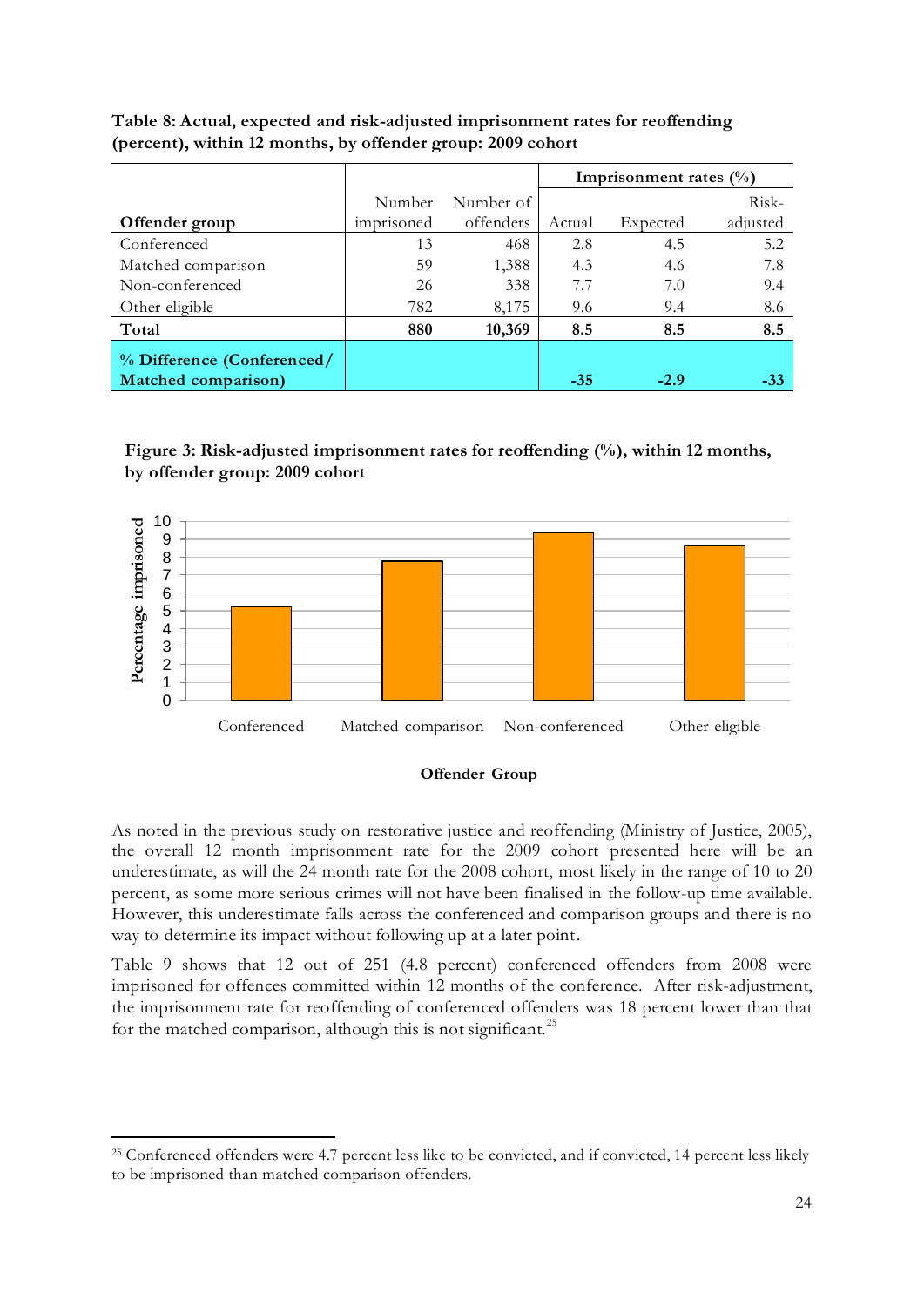|                                                           |            |           |        | Imprisonment rates $(\%)$ |          |
|-----------------------------------------------------------|------------|-----------|--------|---------------------------|----------|
|                                                           | Number     | Number of |        |                           | Risk-    |
| Offender group                                            | imprisoned | offenders | Actual | Expected                  | adjusted |
| Conferenced                                               | 12         | 251       | 4.8    | 6.0                       | 8.7      |
| Matched comparison                                        | 52         | 743       | 7.0    | 7.2                       | 10.6     |
| Non-conferenced                                           | 10         | 129       | 7.8    | 6.9                       | 12.3     |
| Other eligible                                            | 583        | 4,912     | 11.9   | 11.8                      | 10.9     |
| Total                                                     | 657        | 6,035     | 10.9   | 10.9                      | 10.9     |
| % Difference (Conferenced/<br><b>Matched comparison</b> ) |            |           | $-32$  | $-16$                     | -18      |

<span id="page-24-0"></span>**Table 9: Actual, expected and risk-adjusted imprisonment rates for reoffending (percent), within 12 months, by offender group: 2008 cohort**

Table 10 shows that 16 conferenced offenders (6.4 percent) from 2008 were imprisoned for offences committed within a two-year follow-up period. After risk-adjustment, the imprisonment rate for reoffending of conferenced offenders was an estimated 29 percent lower than that for the matched comparison group, but again this is not significant.<sup>26</sup>

|                                                   |            |           |        | Imprisonment rates $(\%)$ |          |
|---------------------------------------------------|------------|-----------|--------|---------------------------|----------|
|                                                   | Number     | Number of |        |                           | Risk-    |
| Offender group                                    | imprisoned | offenders | Actual | Expected                  | adjusted |
| Conferenced                                       | 16         | 251       | 6.4    | 8.2                       | 11.1     |
| Matched comparison                                | 78         | 743       | 10.5   | 9.6                       | 15.6     |
| Non-conferenced                                   | 12         | 129       | 9.3    | 9.0                       | 14.7     |
| Other eligible                                    | 756        | 4,912     | 15.4   | 15.4                      | 14.2     |
| Total                                             | 862        | 6,035     | 14.3   | 14.3                      | 14.3     |
| % Difference (Conferenced/<br>Matched comparison) |            |           | $-39$  | $-1.5$                    | $-2.9$   |

<span id="page-24-1"></span>**Table 10: Actual, expected and risk-adjusted imprisonment rates for reoffending (percent), within 24 months, by offender group: 2008 cohort**

Although there are no significant differences in comparing imprisonment rates for reoffending for conferenced and comparison offenders, due in some degree to small numbers, the results are reasonably consistent across both cohorts, and follow-up periods, with findings of between 18 to 33 percent lower imprisonment rates for reoffending for conferenced offenders. The reductions in the percentage of offenders subsequently imprisoned is consistent with results from the 2005 study, which showed differences in imprisonment rates, as a consequence of reoffending, of between 15 and 20 percent.<sup>27</sup>

The differences observed between the 2008 and 2009 cohorts in the 12 month risk-adjusted imprisonment rates are principally due to there being only small differences between the riskadjusted conviction rates for the conferenced and comparison groups for the 2008 cohort, with the risk-adjusted conditional imprisonment rates being very similar. And as detailed in sub-

-

<sup>26</sup> Conferenced offenders were 2.1 percent less like to be convicted, and if convicted, 27 percent less likely to be imprisoned than matched comparison offenders.

<sup>27</sup> See Table 3.5 in, 'Ministry of Justice (2005) New Zealand Court-Referred Restorative Justice Pilot: Two year follow-up of reoffending. Ministry of Justice, Wellington'.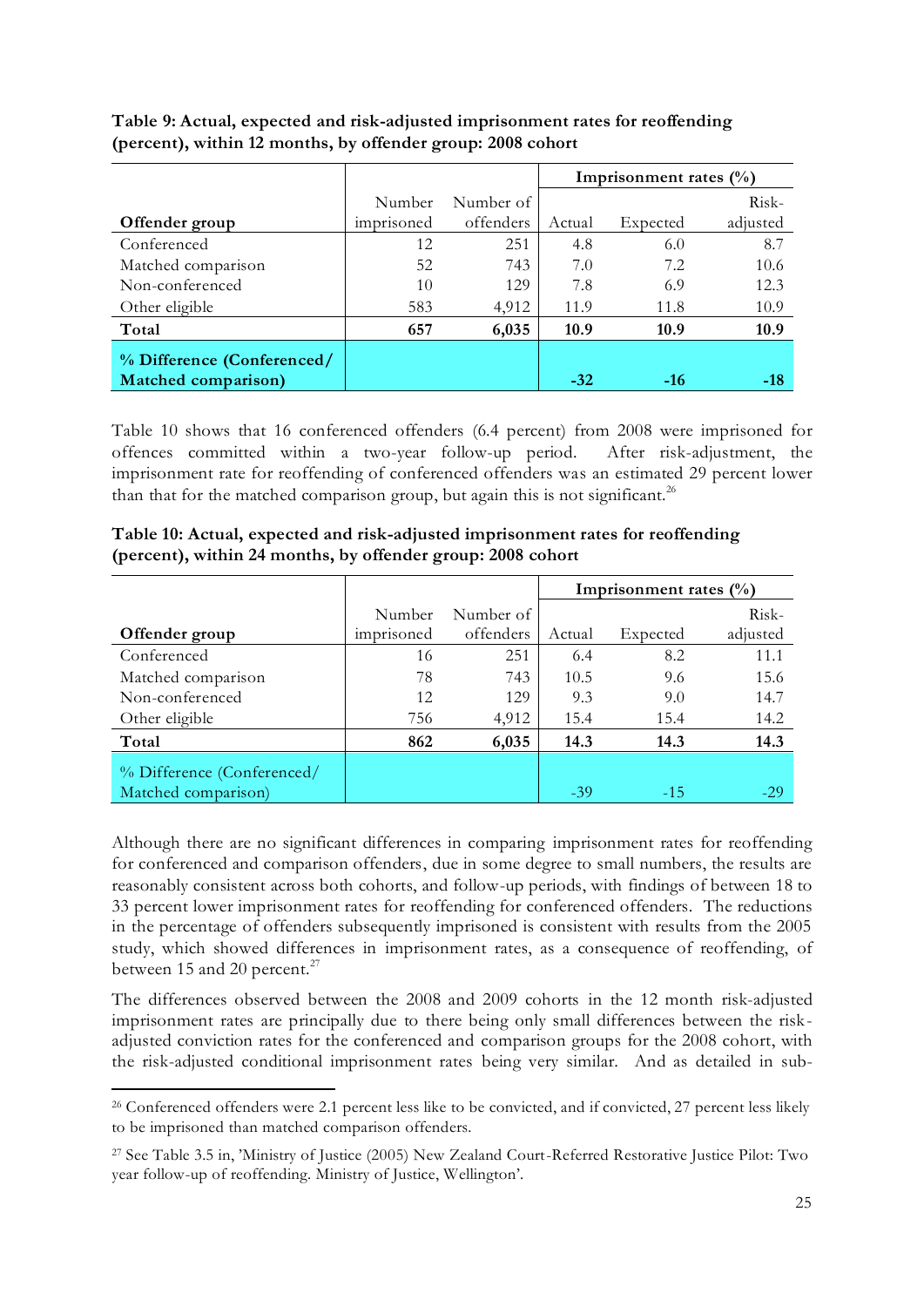section 5.1, there are noticeable differences in restorative justice coverage rates between court clusters for the 2008 sample. If these differences were artificially removed, then the differences in the 12 month risk-adjusted conviction rates between the conferenced and matched comparison groups would be larger, with a flow-on effect for imprisonment rates for reoffending.

## <span id="page-25-0"></span>**5.5. Effectiveness for Māori**

This section looks at whether restorative justice was effective for Māori in terms of both numbers of people and frequency of reoffending. To assess this, risk-adjusted reoffending rates for Māori conferenced offenders were compared with non-Māori conferenced offenders. This enables the relative effectiveness of restorative justice for Māori to be quantified.

Due to very large differences in the expected reoffending rates between Māori and non-Māori, the frequency of reoffending of Māori and non-Māori conferenced offenders could not be directly compared. Instead, a comparison of the risk ratios of offences committed per 100 offenders, of the conferenced against matched comparison groups, for each of Māori and non-Māori, is required.

Table 11 shows evidence that restorative justice has been more effective for Māori than for non-Māori in 2009. The risk-adjusted reoffending rate for Māori who had been conferenced in 2009 was 30.0 percent compared with 36.5 percent of non-Māori who had been conferenced, a difference of 18 percent, though this difference is not significant. For those conferenced in 2008, however, 47.9% of Māori reoffended within 12 months, and 55.7% with 2 years, after risk adjustment. These rates are 18 and 7.2 percent higher than the reoffending rates for non-Māori who were conferenced in 2008, though neither difference is significant.

|                                     |                   | Risk-adjusted reoffending rates $(\%)$ |                  |  |  |  |  |  |  |  |
|-------------------------------------|-------------------|----------------------------------------|------------------|--|--|--|--|--|--|--|
| Ethnic group                        | $2009$ (one year) | $2008$ (one year)                      | 2008 (two years) |  |  |  |  |  |  |  |
| Māori                               | 30.0              | 47.9                                   | 55.7             |  |  |  |  |  |  |  |
| non-Māori                           | 36.5              | 40.4                                   | 52.0             |  |  |  |  |  |  |  |
| $\%$ Difference<br>(Māori/non-Māori | $-18$             |                                        |                  |  |  |  |  |  |  |  |

<span id="page-25-1"></span>**Table 11: Risk-adjusted reoffending rates (%) for conferenced cases, within one/two years, by ethnic group**

Māori who were conferenced in 2009 committed 37 percent fewer subsequent offences per 100 offenders than Māori from the matched comparison group of offenders (72 versus 114 new offences per 100 offenders). In comparison, non-Māori conferenced offenders committed 7.4 percent fewer offences per 100 offenders than similar non-Māori offenders (62 versus 67 new offences per 100 offenders). As shown in Table 12, this indicates that restorative justice has been 32 percent more effective for Māori than non-Māori in 2009.

For those conferenced in 2008, as with the comparison of risk-adjusted reoffending rates, restorative justice appears to have been less effective for Māori compared to non -Māori. The difference, though, is small when comparing frequency of reoffending over a 24 month period.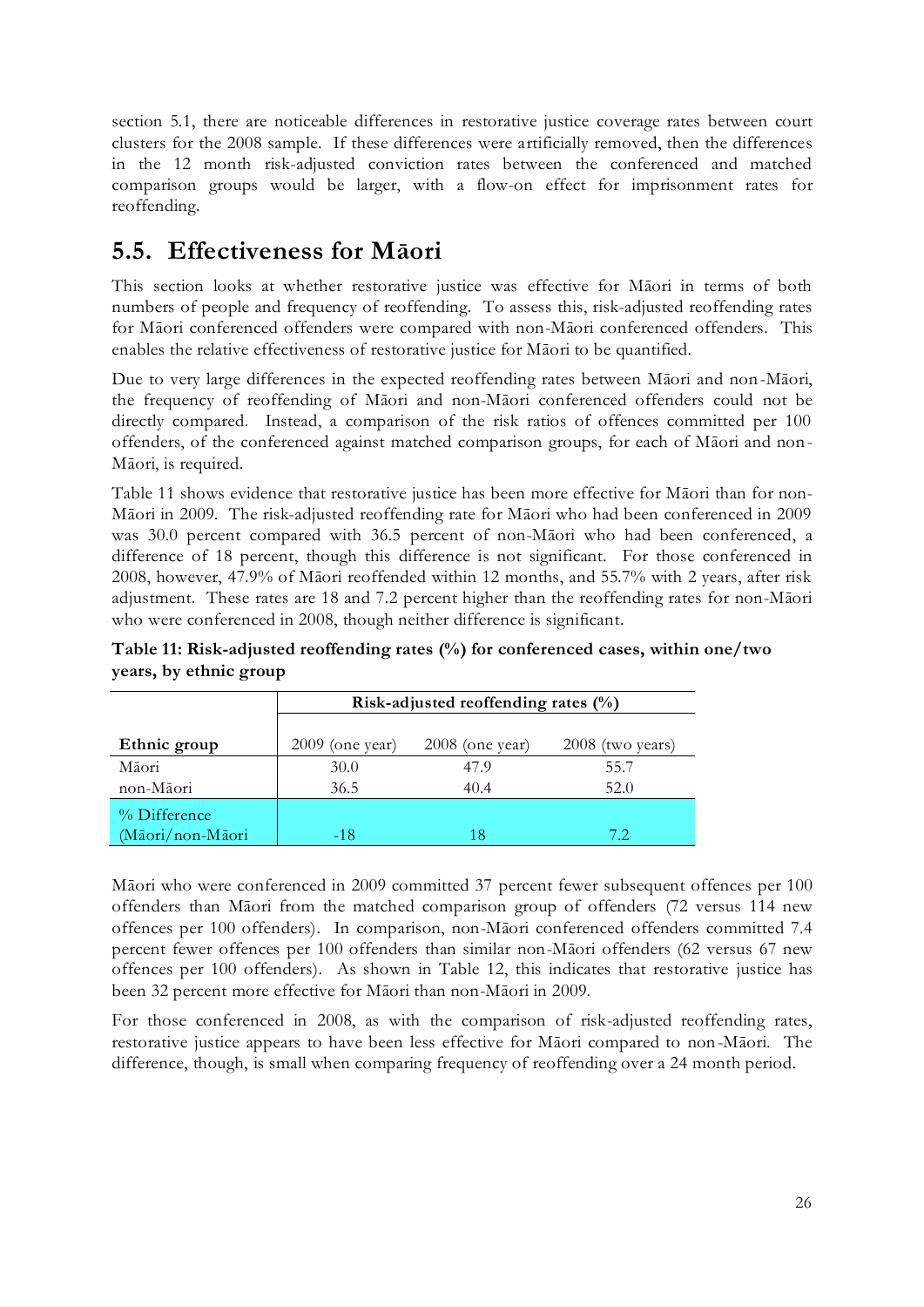<span id="page-26-0"></span>**Table 12: Risk-ratios of frequency of reoffending (rate of new offences per 100 offenders) for conferenced and matched comparison cases, within 12/24 months, by ethnic group**

|                                  |                  | Risk ratio (Conferenced/Matched comparison)* |                   |
|----------------------------------|------------------|----------------------------------------------|-------------------|
| Ethnic group                     | 2009 (12 months) | 2008 (12 months)                             | $2008(24$ months) |
| Māori                            | 62.9             | 82.5                                         | 76.6              |
| non-Māori                        | 92.6             | 55.2                                         | 73.1              |
| % Difference<br>(Māori/non-Māori | $-32.$           | 49                                           | 4.                |

┱

\* Calculated as the rate of offences per 100 conferenced offenders divided by the rate of offences per 100 comparison offenders, multiplied by 100.

Although there is variation in the results for those conferenced in 2008 and 2009, for the reasons listed in sub-section 5.1, more weight should be attached to the results for 2009. In addition, it should be noted that the 2009 cohort contained 2.2 times as many Māori as did the 2008 cohort. Further, the 2008 cohort only contained records from one Māori provider, compared with the three Māori providers used for the 2009 analysis. All these factors would suggest that restorative justice has been at least as effective for Māori as it has been for non-Māori.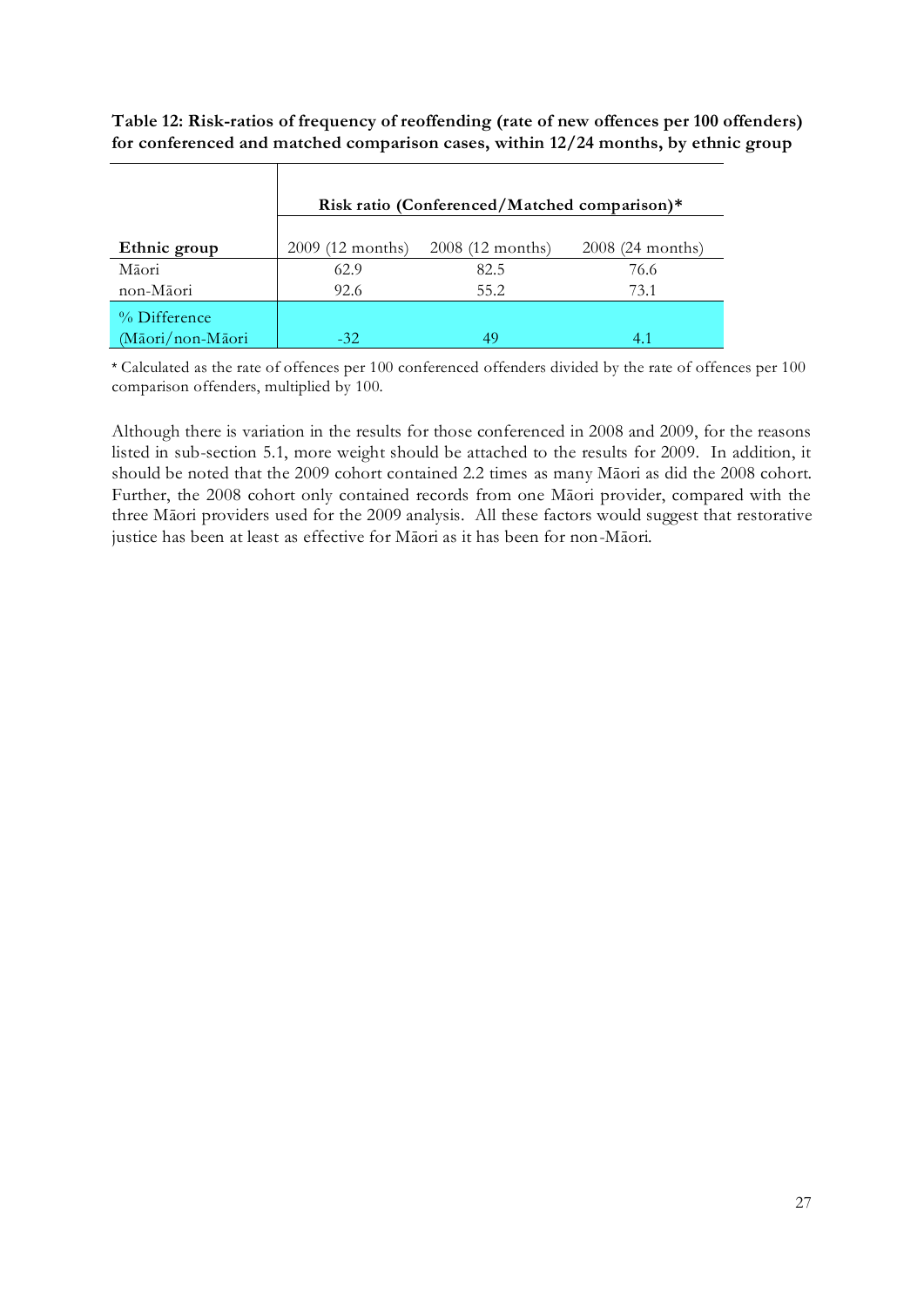## <span id="page-27-0"></span>**6. Conclusions**

The key finding of this study, based on results from offenders who were either conferenced or had their cases finalised in 2009, is that offenders who received a restorative justice conference had a 20 percent lower reoffending rate over the following 12 months than similar types of offenders who did not receive a restorative justice conference, with this difference being significant. The study also found, in comparison with similar offenders, that those who received a restorative justice conference in 2009 had a 23 percent lower frequency of reoffending, a 33 percent lower imprisonment rate for their reoffending, and were 8.1 percent less likely to reoffend for more serious offences.

In terms of the proportion of offenders reoffending, the results for the 2008 cohort are not as conclusive as those for 2009, with an 11 percent lower reoffending rate over the following 12 months, and a 6.1 percent lower rate over the following 24 months, after adjusting for differences in restorative justice coverage between clusters.

More weight should be placed on the results for the 2009 cohort as they were based on a larger sample size than the 2008 cohort, and were from a wider range of providers. However, the reductions in reoffending observed in the 2008 cohort are generally consistent with the results from a previous study carried out in 2005, while the reductions in the frequency of reoffending, percentage imprisoned for their reoffending, and proportions reoffending for more serious offences, are broadly comparable with results for the 2009 cohort.

The reductions in reoffending shown in this study indicate that the use of restorative justice leads to reductions of future victimisation, and to justice sector cost savings from both fewer offenders returning to court, and reduced imprisonment rates.

The study also found that restorative justice has been at least as effective for Māori as it has been for non-Māori, and therefore, offers a promising approach to reducing reoffending by Māori.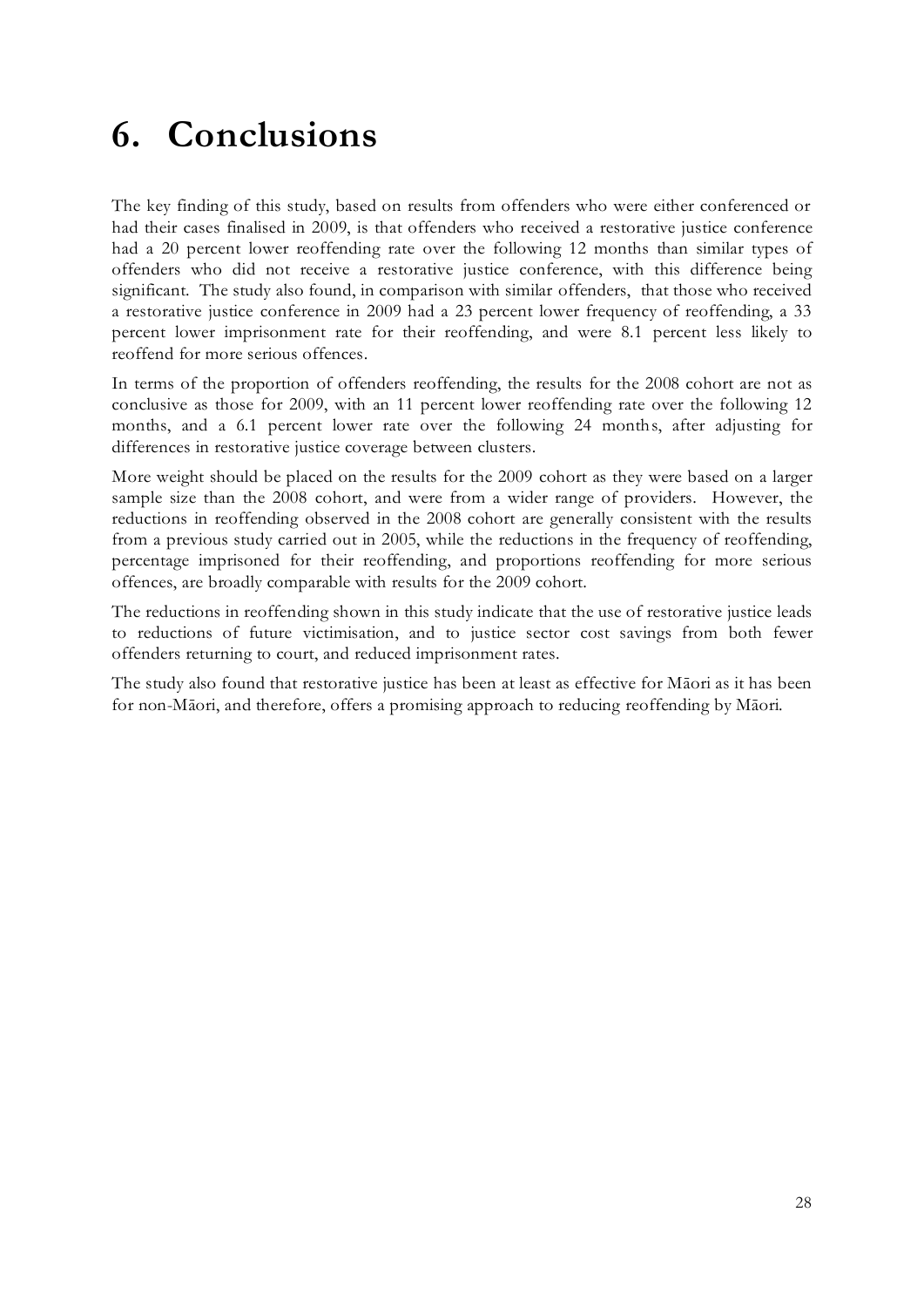## <span id="page-28-0"></span>**References**

Bakker, L., O'Malley, J., and Riley, D. (1999) *Risk of reconviction: statistical models predicting four types of reoffending*. Department of Corrections, Wellington.

Copas, J. and Marshall, P. (1999) The offender group reoffending scale: A statistical reoffending score for use by probation officers. *Applied Statistics, 47(1)*, pp 159-171.

Marshall, T. (1999) *Restorative Justice: An Overview*. Home Office, London.

Maxwell G, Morris A. and Anderson T. (1999) *Community Panel Adult Pre-Trial Diversion: Supplementary evaluation*. Crime Prevention Unit, Department of Prime Minister and Cabinet, Wellington.

Ministry of Justice (2005) *New Zealand Court-Referred Restorative Justice Pilot: Two year follow-up of reoffending*. Ministry of Justice, Wellington.

Ministry of Justice (2010) *New Zealand Crime and Safety Survey 2009: Main Findings Report*. Ministry of Justice, Wellington.

Paulin, P., Kingi, V., and Lash, B. (2005a) *The Wanganui Community-Managed Restorative Justice Programme: An Evaluation*. Ministry of Justice, Wellington.

Paulin, P., Kingi, V., Huirama, T., and Lash, B. (2005b) *The The Rotorua Second Chance Community-Managed Restorative Justice Programme: An Evaluation*. Ministry of Justice, Wellington.

Shapland, J. *et al* (2008) *Does Restorative Justice Affect Reconviction?: The Fourth Report From the Evaluation of Three Schemes*. Ministry of Justice, London.

Sherman, L. W. and Strang, H. (2007) *Restorative Justice: The Evidence*. The Smith Institute, London.

United Kingdom Ministry of Justice (2008) *Reoffending of adults: new measures reoffending 2000-2005*.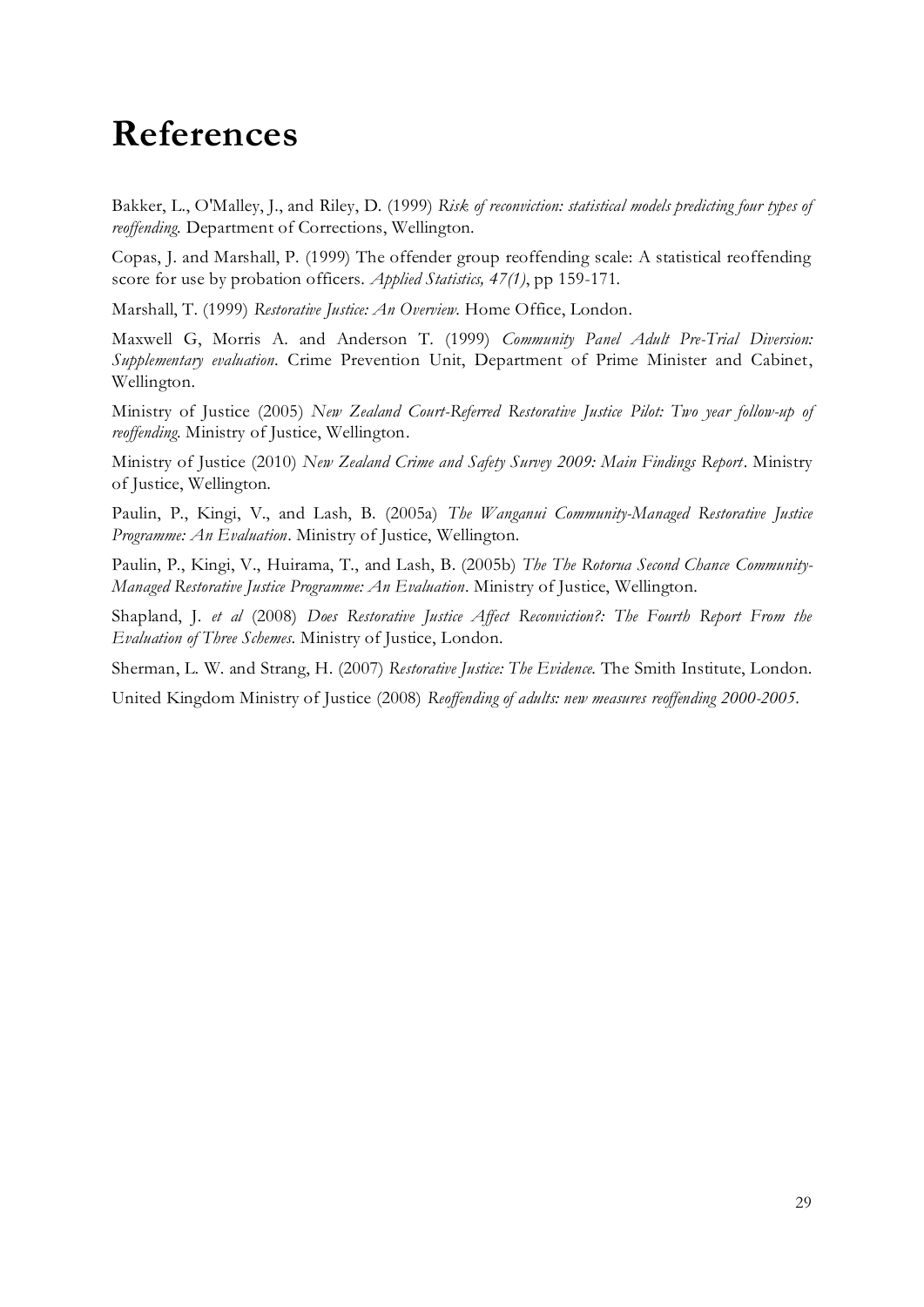## <span id="page-29-0"></span>**Appendices**

## <span id="page-29-1"></span>**Appendix A: Possible Limitations of the Analysis**

The results presented in this report are subject to a number of possible limitations, most of which are associated with measuring reoffending. These are detailed below. An attempt has been made, where possible, to determine the expected impact of each possible limitation.

#### Selection bias of restorative justice cases

Offenders who participate in a restorative justice conference do so of their own accord. It may be that these offenders are different from other offenders with comparable risk profiles on average, in that they were more motivated to change their offending behaviour, and would be less likely to reoffend irrespective of whether they attended a restorative justice conference.

This effect can be measured through comparing the group of offenders who wanted to have a restorative justice conference but did not as the victim either declined or was unsuitable. This group is referred to as non-conferenced (no victims). For the 2009 cohort, this group comprised 134 offenders or 64 percent of the total non-conferenced group where a reason for not having a conference was provided.<sup>28</sup>

After adjusting for offenders' risk of reoffending, 41.9 percent of non-conferenced (no victims) offenders reoffended. This is only a marginally lower rate than that for all other eligible offenders, and 8.9 percent lower than the rate for all other non-conferenced offenders, but is 26 percent higher than the reoffending rate for the conferenced group of offenders. The nonconferenced (no victims) offenders also committed 54 percent more offences per 100 offenders over the following 12 months than the conferenced group of offenders. Although not conclusive, or providing any significant difference, due principally to the small sample size, these results suggest that it is participation in the restorative justice conference that reduces reoffending rather than the motivation of the conferenced offenders.

#### Matching of restorative justice cases

As noted in sub-section 4.1, the quality and completeness of criminal charge numbers was particularly variable between restorative justice providers. Every care has been taken in this report to ensure the source data is as accurate as possible. This includes using only data from providers where there was at least an 80 percent match with CMS. In addition, this data is compared only with cases which would have been eligible for restorative justice from the same courts (those from which the restorative justice providers receive their referrals), to ensure they are as directly comparable as possible. However, there will be some cases that have been conferenced, but not matched with CMS, so will falsely be included in one of the other offender groups. Given the size of this group, accounting for less than 10 percent of all cases who had a restorative justice conference from one of the selected providers, it is very likely that this impact will be minimal.

#### Time to track reoffending

-

CMS data for 2010 and January-February 2011 was extracted from the CMS on 19 February 2011. This implies that almost all reoffending which had occurred within 12 months will be

<sup>28</sup> Note that for 127 out (38 percent) of 338 non-conferenced offenders there was no reason provided as to why the offender was not conferenced.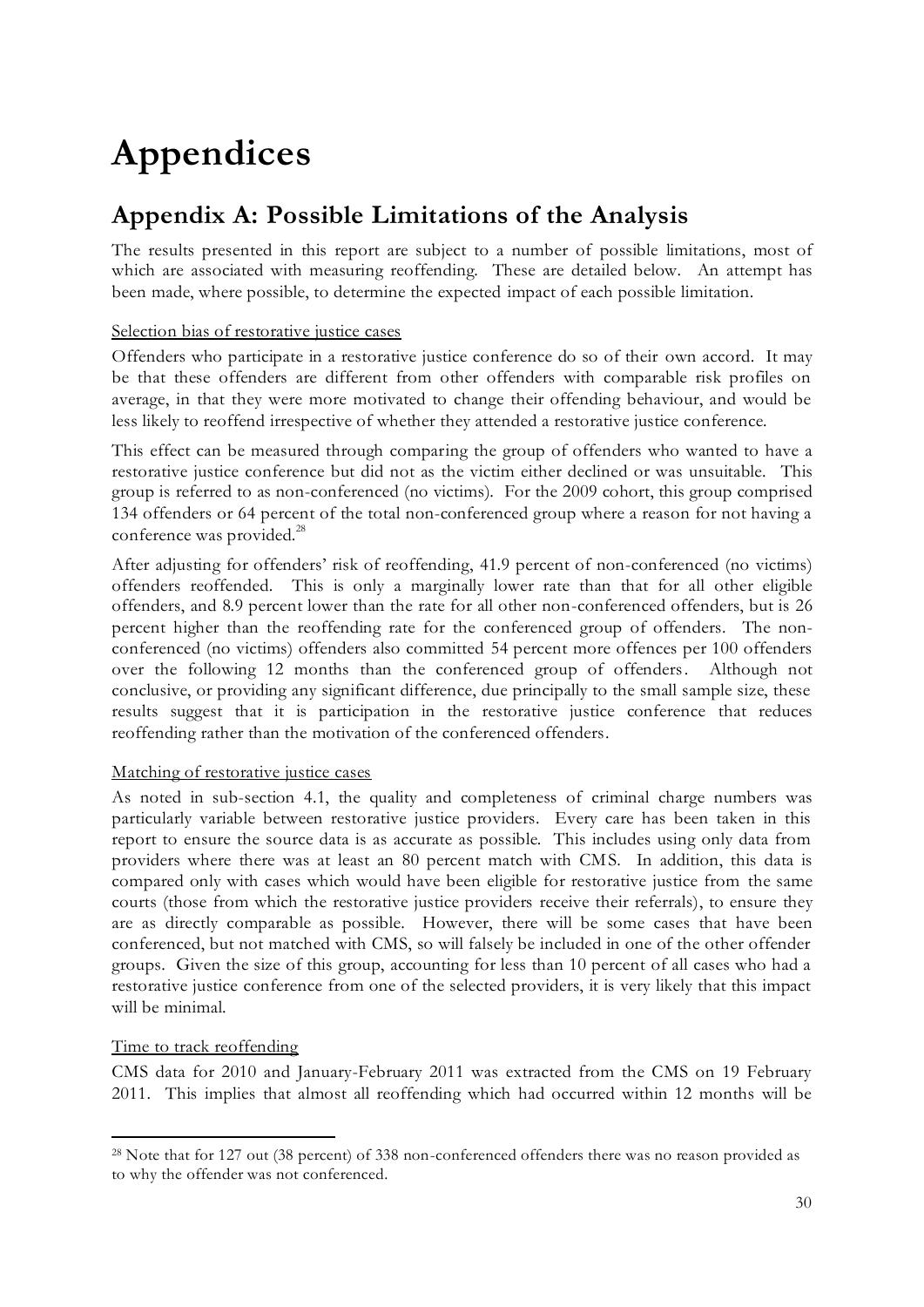captured in this analysis for the 2008 cohort of offenders. However, some reoffending that occurred within one to two years for the same cohort, and some reoffending that occurred within 12 months for the 2009 cohort (approx. 3-5 percent) will not be included in this analysis as they will not be finalised until after 19 February 2011 (this applies equally to the conferenced group and the other three groups).

#### Proved outcomes used as proxy for reoffending

Reoffending in this report has been measured by proved court outcomes. By definition, this is an undercount of the real extent of reoffending. Firstly, not all crime which occurs is reported to the Police, with fewer still being recorded. The New Zealand Crime and Safety Survey 2009 (Ministry of Justice, 2010) estimates that only 41% of all crime was reported to the Police in 2009, with only 32% of reported crime being recorded.

The gap widens with each step further along the criminal justice process. Less than 50 percent of recorded crime was resolved in 2009, with fewer still ending up in court and being proved. However, there is no reason why this effect should bias the results towards those who have received a restorative justice conference.

#### Matching of offenders' criminal histories

There are difficulties in matching offender criminal records as recorded in the Law Enforcement System (LES), (pre-2004), with those in CMS (2004 and beyond). This has no impact on tracking reoffending over the follow-up periods for each of the cohorts, but will underestimate the criminal offending history of some offenders who were charged prior to 2004, thus underestimating their predicted probabilities of reoffending. There is, however, no reason why those who have received a restorative justice conference would be unduly favoured over all other eligible offenders.

#### Calculation of predicted probabilities of reoffending/risk adjustment

Using risk-adjusted rates of reoffending/imprisonment, by calculating predicted probabilities of subsequent offending/imprisonment for each individual, provides a good means of comparing reoffending rates using available demographic, current offending profile, and criminal history data on each individual. However, there are many other factors which are likely to affect each individual's risk of reoffending that cannot be accounted for in the model. These include each individual's socio-economic status, family circumstances, employment status, housing situation, and psychological profile, among others. If the profile of those offenders who been through a restorative justice conference differs with respect to these factors than those offenders who have not been conferenced, making them less likely to reoffend, then this would account for some of the difference in risk-adjusted reoffending rates between conferenced and other eligible offenders. However, given the available information, there is no way to determine if this is true.

#### Selection of matched comparison group

As noted in sub-section 4.1, each offender who has been conferenced has been matched with up to three other offenders ('controls') on the basis of having the same predicted probabilities of reoffending over a one-year follow-up period, calculated from the logistic regression model. However, because the matching was focused on predicted probability of reoffending, it was difficult to also exactly match offenders' demographic and criminal profile characteristics for each conferenced offender.

As can be seen in Appendix B, there are differences in the age, gender, ethnic and offending profile distributions between the conferenced and matched comparison groups. In particular, the biggest differences are in the age and cohort offence distributions between the conferenced and matched comparison groups. The conferenced group has a greater proportion of young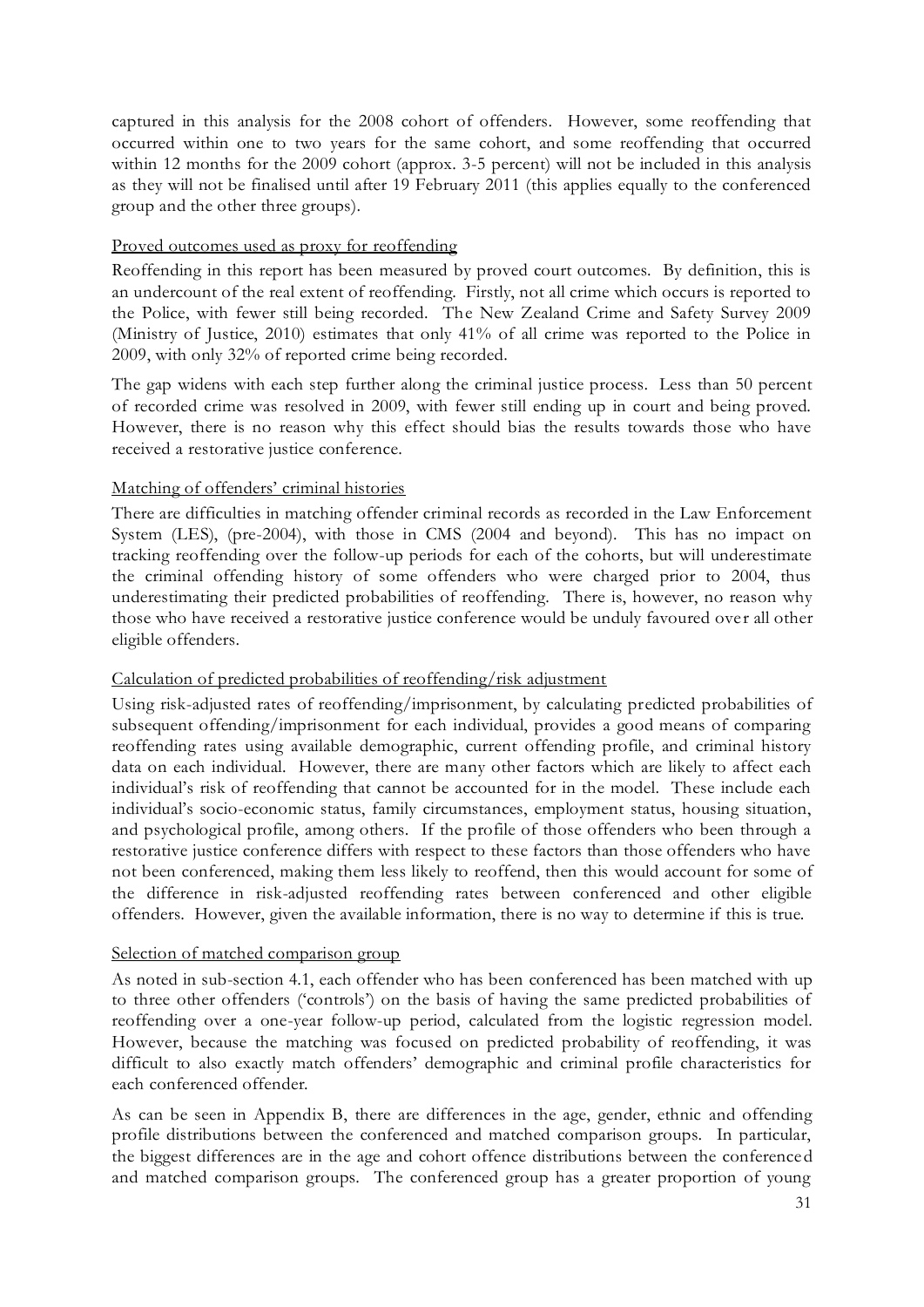people than the matched comparison group. For the 2009 cohort, 31.2 percent of conferenced offenders were aged 20 or under compared with 21.0 percent of the comparison group, while 23.5 percent of the conferenced group were aged 40 and above compared with 31.6 percent of the comparison group. The 2008 cohort has even greater disparities in the age distribution, with 39.4% of conferenced offenders aged 20 or under compared with 24.2% of matched comparison cases.

To test if the differences in age distributions had biased the results, two different approaches were employed. The first approach involved solely comparing risk-adjusted reoffending rates for those aged 20 and below for the conferenced and matched comparison groups from the 2009 cohort. The net result was a 19 percent lower risk-adjusted reoffending rate for the conferenced group, marginally lower than that over all ages. The same approach was repeated for those aged 40 and over, resulting in a 36% lower risk-adjusted reoffending rate for the conferenced group.

The second approach was to match conferenced offenders with 'controls' on the basis of the same age and predicted probabilities of reoffending for the 2009 cohort. The problem with this approach is because of difficulties of matching conferenced offenders by both age and probability of reoffending, the matched group was reduced to 1,059 individuals, and the expected reoffending rate increased to 33.3 percent. This is 10 percent higher than the conferenced group, hence technically no longer a true comparison group. Similar to the first approach, the risk-adjusted reoffending rate was 20 percent lower for the conferenced group. Applying the same methods to the 2008 cohort also resulted in only negligible changes from the results found over all ages. Therefore, differences in the age make-up between groups has not biased the comparison.

As shown in Tables C7 and C14 the lead offence for over half (54.1 percent) of the conferenced offenders in 2009 was assault, compared with only 38.2 percent of the matched comparison group. In 2008, the relative disparity is similar, with 48.2 percent of conferenced offenders lead offence being assault, compared with 30.3 percent of matched comparison offenders. Using the first approach employed above for age, that is, comparing risk-adjusted reoffending rates for those whose lead offence was assault from the 2009 cohort, resulted in an 11 percent lower riskadjusted reoffending rate for the conferenced group, which was not significant. For all other offences, in contrast, the risk-adjusted reoffending rate for the conferenced group was 28 percent lower – a significant difference. This perhaps indicates that restorative justice has been less effective at reducing reoffending for those who have committed assault. Given the much larger proportion of assault cases amongst the conferenced group, the overall difference in riskadjusted reoffending rates between conferenced and comparison offenders is not overestimated – if anything it will be an underestimate.

#### No risk-adjusted measures for the frequency of reoffending

Risk-adjustment has not been used to compare the frequency of reoffending, as there is no such measure currently available.<sup>29</sup> Therefore, actual rates have been used to compare the conferenced and comparison groups for frequency of reoffending. However, if the characteristics for predicting the frequency of reoffending are substantially different to that for predicting whether someone reoffends or not, then the comparison with the matched group of offenders may no longer be comparing like with like.

For the 2009 cohort, the conferenced and matched comparison groups have almost identical expected imprisonment rates for reoffending, while the 2008 conferenced group has 14 and 12 percent lower expected imprisonment rates for reoffending over the next 12 and 24 months respectively. If the assumption is made that the expected frequency of reoffending for the

-

<sup>29</sup> This risk-adjusted measure will be developed by the Ministry of Justice.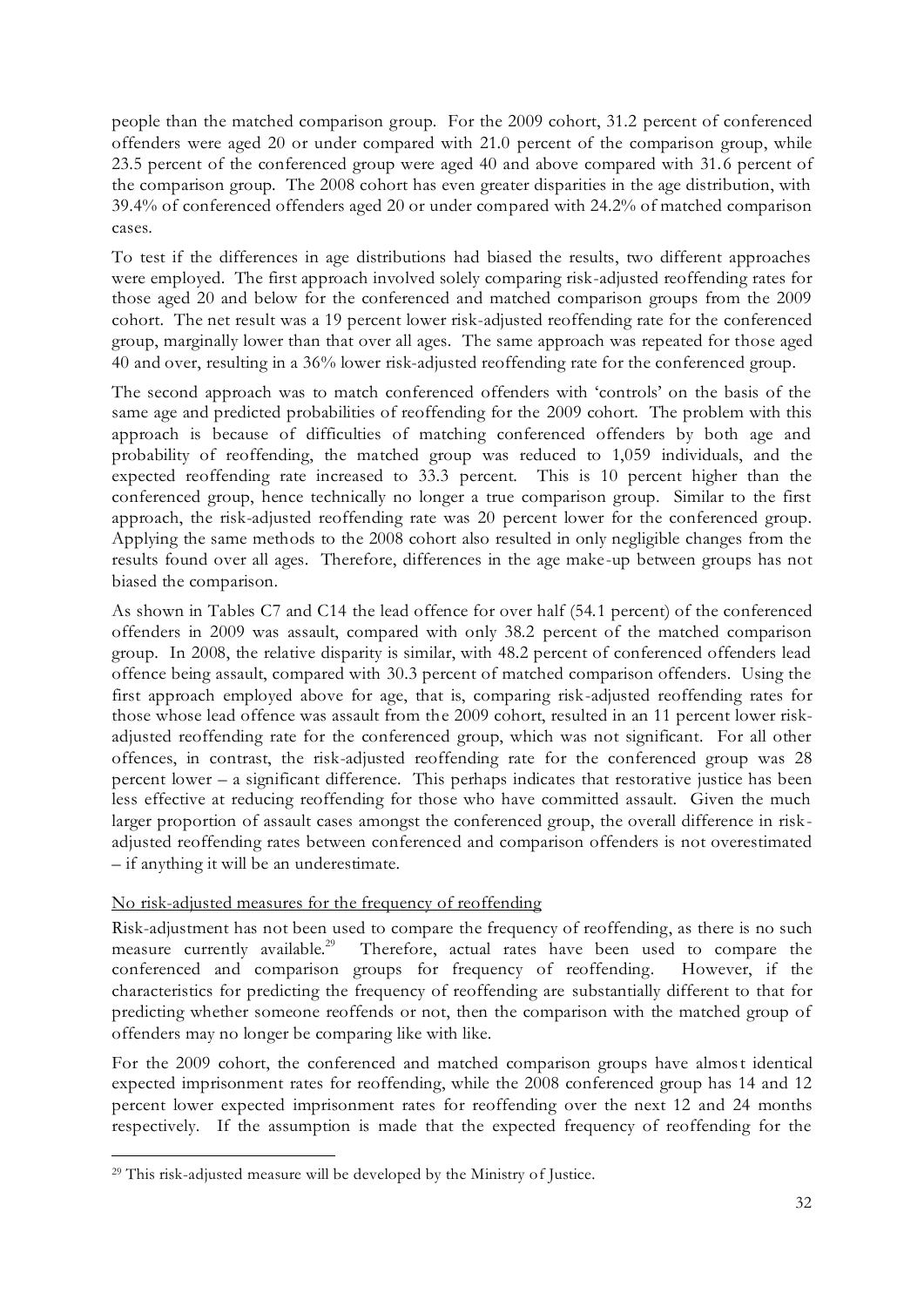comparison group relative to the conferenced group is somewhere in between the ratios for individuals reoffending and imprisonment rates for reoffending, then this would imply that riskadjustment would make very little difference to the results for the 2009 cohort. However, using this approach for the 2008 cohort, risk-adjustment would reduce the differences between the conferenced and comparison group, in terms of frequency of reoffending, by approximately six to seven percent.

#### Sample size of conferenced group

The number of conferenced offenders is relatively small compared with the group of all other eligible offenders. This makes determining whether differences are statistically significant very difficult, especially so for the 2008 cohort where there are only 251 conferenced offenders. When the number of events being measured is also low, for example, the number of offenders subsequently imprisoned, this problem is exacerbated.

However, the relative uniformity or results over the two cohorts, and the concordance with results from the previous analysis of restorative justice and reoffending (Ministry of Justice, 2005) would suggest that restorative justice does reduce reoffending, though, the actual extent of the reduction can only be estimated using figures from this report.

#### General applicability of results to all New Zealand

As noted in section 2, the Ministry of Justice contracts the delivery of 1,477 restorative justice conferences in 2010/11, through 24 providers. However, during 2008 and 2009, there were 26 providers, with two having since been disestablished - Tuwharetoa Social Services (Taupo RJ), and Te Ao Marama Trust (Tokoroa RJ). These services are spread throughout New Zealand, but coverage is disproportionately low in some regions, particularly the metropolitan areas. In all, 705 contracted cases (48%) for 2010/11 are from the 14 providers not included in the 2009 cohort.<sup>30</sup>

The characteristics of offenders who have gone through the restorative justice providers used in this report may be different to those in other restorative justice providers who were not analysed, therefore, the estimated reductions in reoffending from this report may not be applicable to offenders from other providers. However, three of the four providers analysed in the 2005 study (Ministry of Justice, 2005) were not included in this analysis. This should provide a degree of confidence that the results provided in this report will be fairly applicable to providers throughout the rest of the country.

#### Use of conference date rather than final court hearing date

-

Reoffending is defined as offences occurring within 12 or 24 months after the restorative justice conference date for conferenced cases, and within the same follow-up periods after the final court hearing (sentence) date for all other eligible offenders. This means that reoffending for some conferenced offenders will be tracked up to six months before their final court hearing date. This could potentially bias the comparison if offenders who have not yet been sentence d are more or less likely to reoffend.

To test if using the conference date as the resolution date for conferenced cases has biased the results, reoffending for conferenced cases was measured from the time of their final court hearing date. For the 2009 final court hearing date cohort<sup>31</sup>, the risk-adjusted reoffending rate

<sup>30</sup> Based on 2008/09 and 2009/10 figures, only 85 percent of these conferences are expected to be delivered.

<sup>&</sup>lt;sup>31</sup> This consists of 521 individuals who received a restorative justice during either 2008 or 2009, and had a final court hearing date during 2009.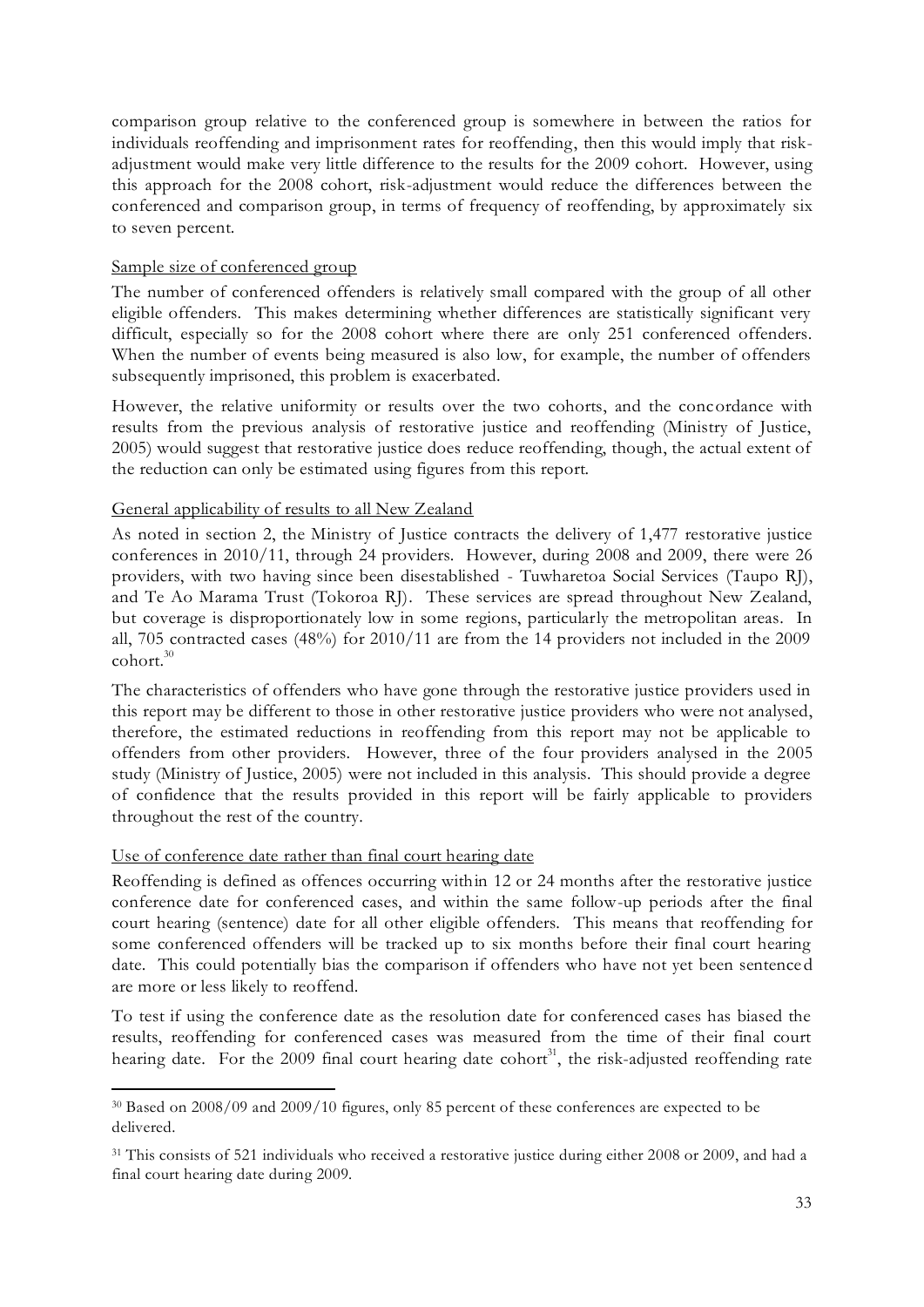for the conferenced group was 18 percent lower than the rate for the matched comparison group, only slightly lower than the difference shown in Table 1, and still significant.<sup>32</sup>

For the 2008 final court hearing date cohort<sup>33</sup>, the differences in both the one and two-year riskadjusted reoffending rates between the conferenced and matched comparison groups were larger than those calculated measuring reoffending from the conference date. The one-year reoffending rate for the conferenced group was 12 percent lower, while the two-year reoffending rate was 10 percent lower. Neither of these results was significant.<sup>34</sup>

In terms of frequency of reoffending, there were 13 percent fewer offences per 100 offenders committed by the 2009 cohort of conferenced offenders, over the following12 months, compared with the matched comparison group of offenders, half the difference from that shown in Table 4. However, there were 49 percent and 38 percent fewer offences per 100 individuals for the 2008 conferenced group compared with the comparison group, considerably higher than the differences shown in Table 4.

Finally, the risk-adjusted imprisonment rate for reoffending of conferenced offenders, with a final court hearing date in 2009, was 14% lower than that of the comparison group, a considerably smaller difference than that using the conference date for measuring subsequent imprisonment for conferenced offenders. However, as with risk-adjusted reoffending rates and frequency of reoffending, the difference in the one-year risk-adjusted subsequent imprisonment rates between the conferenced and matched comparison groups of offenders for 2008 has increased markedly to 40 percent, while the gap between the two-year imprisonment rates for reoffending has remained relatively unchanged.

In conclusion, all the figures provided above indicate that using the conference date rather than the final court hearing date for conferenced offenders has not biased comparisons with similar offenders. Differences for the 2009 cohort based on final court hearing date are lower than those based on the conference date, while the opposite is true for the 2008 cohort. Some of this difference will be due to differences in the composition of both the conferenced and matched comparison groups when using final court hearing date as the resolution date.

-

<sup>&</sup>lt;sup>32</sup> Calculated using ten McNemars tests of differences between conferenced and matched comparison cases, using bootstrapping to generate ten comparison groups:  $9/10$  tests p <0.05; other test p=0.056.

<sup>&</sup>lt;sup>33</sup> This consists of 198 individuals who received a restorative justice during 2008, and had a final court hearing date during 2008.

<sup>&</sup>lt;sup>34</sup> It should be noted that as both the 2008 and 2009 cohorts of conferenced offenders are different to the conferenced groups based on year of conference date, so too, by definition, are the matched comparison groups.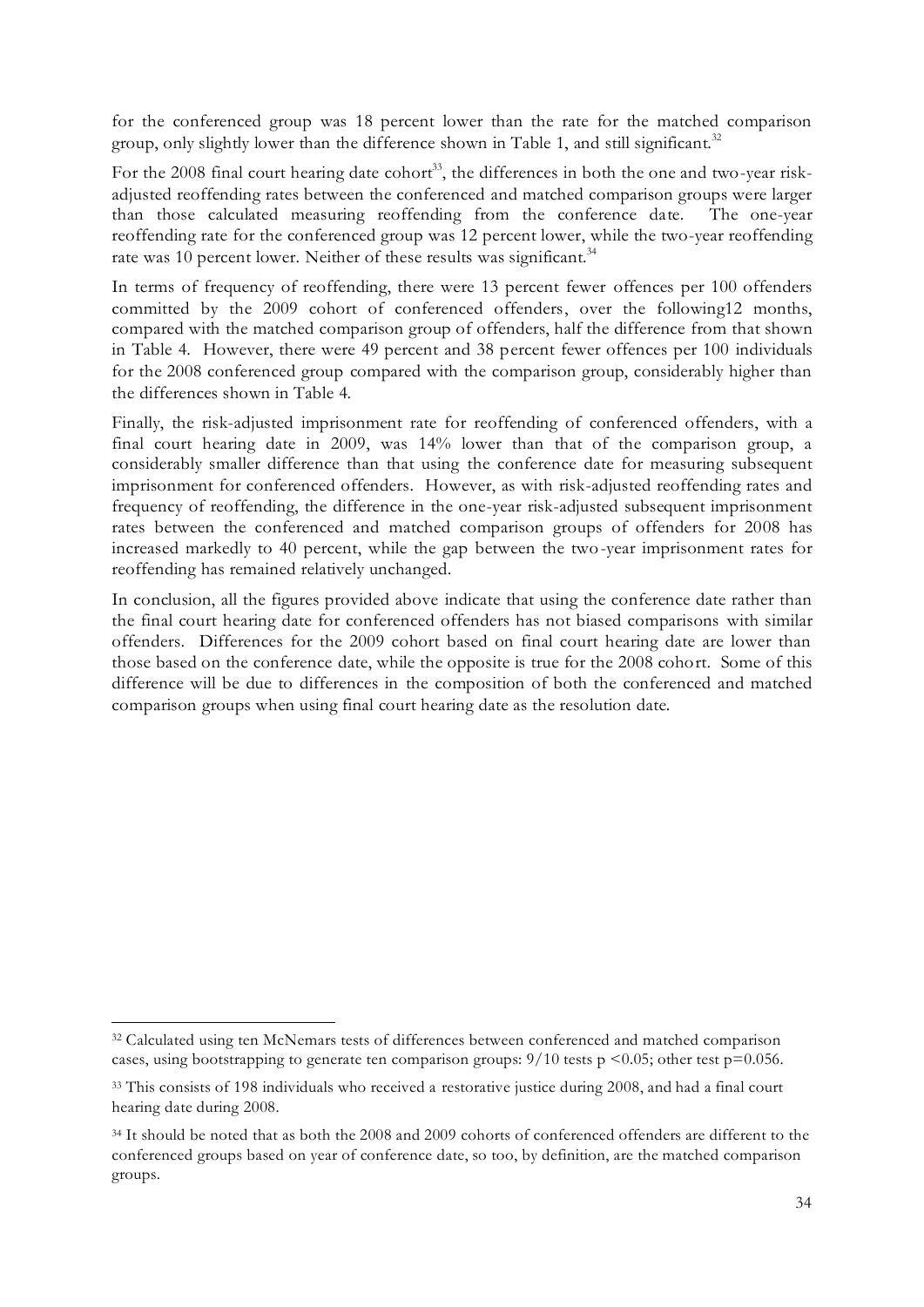## **Appendix B: List of Restorative Justice Providers**

**Table B1: Number of cases receiving a restorative justice, and numbers which have been matched to CMS, by restorative justice provider and year conferenced: 2008-2009**

<span id="page-34-1"></span><span id="page-34-0"></span>

|               |                                                           | Number of cases |                 |                 |                 |                 | Percent         | Included in |             |
|---------------|-----------------------------------------------------------|-----------------|-----------------|-----------------|-----------------|-----------------|-----------------|-------------|-------------|
|               |                                                           | Matched         |                 | Total           |                 | Matched         |                 |             | analysis of |
|               |                                                           | with CMS        |                 | conferences     |                 | with CMS        |                 |             | reoffending |
| Court cluster | Restorative justice provider                              | 2008            | 2009            | 2008            | 2009            | 2008            | 2009            | 2008        | 2009        |
| Whangarei     | Ngatihine Health Trust Board                              | $\mathbf{1}$    | 3               | $\mathbf{1}$    | $\overline{4}$  | 100             | $\overline{75}$ |             |             |
|               | Hoani Waititi Marae Trust                                 | $\mathbf{1}$    | 8               | $\mathbf{1}$    | 8               | 100             | 100             |             |             |
| Auckland      | Nga Whare Waatea Trust                                    | 14              | 26              | 18              | 26              | 78              | 100             |             |             |
|               | Te Whanau O Waipareira Trust                              |                 |                 | $\theta$        | $\theta$        |                 |                 |             |             |
|               | Waitakere Restorative Justice Community Group Trust       | 21              | 20              | $\overline{23}$ | $\overline{22}$ | 91              | 91              |             |             |
|               | Waikato Hauraki District Restorative Justice Co-operative |                 |                 |                 |                 |                 |                 |             |             |
| Hamilton      | Trust                                                     | 3               | 38              | 3               | 39              | 100             | 97              |             | <b>YES</b>  |
|               | Te Ano Marama Whetu Trust                                 | 3               | 58              | $\overline{4}$  | 75              | 75              | 77              |             | <b>YES</b>  |
| Tauranga      | Tauranga Moana Restorative Justice Trust                  | 33              | 29              | $\overline{35}$ | 32              | 94              | 91              | <b>YES</b>  | <b>YES</b>  |
| Rotorua       | Mana Social Services                                      | 52              | 117             | 62              | 122             | 84              | 96              | <b>YES</b>  | <b>YES</b>  |
| Taupo         | Tuwharetoa Social Services                                | $\overline{2}$  | 56              | $\overline{2}$  | 57              | 100             | 98              |             | <b>YES</b>  |
| Gisborne      | Te Runanga O Ngati Porou                                  | 7               | $\overline{4}$  | 7               | 7               | 100             | 57              |             |             |
|               | Hawkes Bay Restorative Justice Te Puna Wai Ora            |                 |                 |                 |                 |                 |                 |             |             |
| Napier        | Incorporated                                              | 15              | 19              | 17              | 23              | 88              | 83              | <b>YES</b>  | <b>YES</b>  |
| <b>New</b>    |                                                           |                 |                 |                 |                 |                 |                 |             |             |
| Plymouth      | Taranaki Restorative Justice Trust                        | 15              | 19              | 27              | 21              | 56              | 90              |             | <b>YES</b>  |
| Wanganui      | Wanganui Restorative Justice Trust                        | 58              | $\overline{83}$ | $\overline{60}$ | 88              | $\overline{97}$ | 94              | <b>YES</b>  | <b>YES</b>  |
| Palmerston    |                                                           |                 |                 |                 |                 |                 |                 |             |             |
| North         | Manawatu Community Justice Trust                          | $\overline{4}$  | 6               | $\overline{4}$  | 6               | 100             | 100             |             |             |
| Wellington    | Restorative Justice Services Wellington Trust             | 20              | $\overline{26}$ | $\overline{22}$ | $\overline{30}$ | 91              | $\overline{87}$ |             |             |
| Nelson        | Marlborough District Council                              |                 |                 | $\overline{0}$  | $\theta$        |                 |                 |             |             |
|               | Nelson Restorative Justice Trust                          | 76              | 85              | 81              | 88              | 94              | $\overline{97}$ | <b>YES</b>  | <b>YES</b>  |
| Chch/Westlnd  | Ashburton Safer Community Council                         | $\overline{7}$  | 22              | 24              | 42              | 29              | $\overline{52}$ |             |             |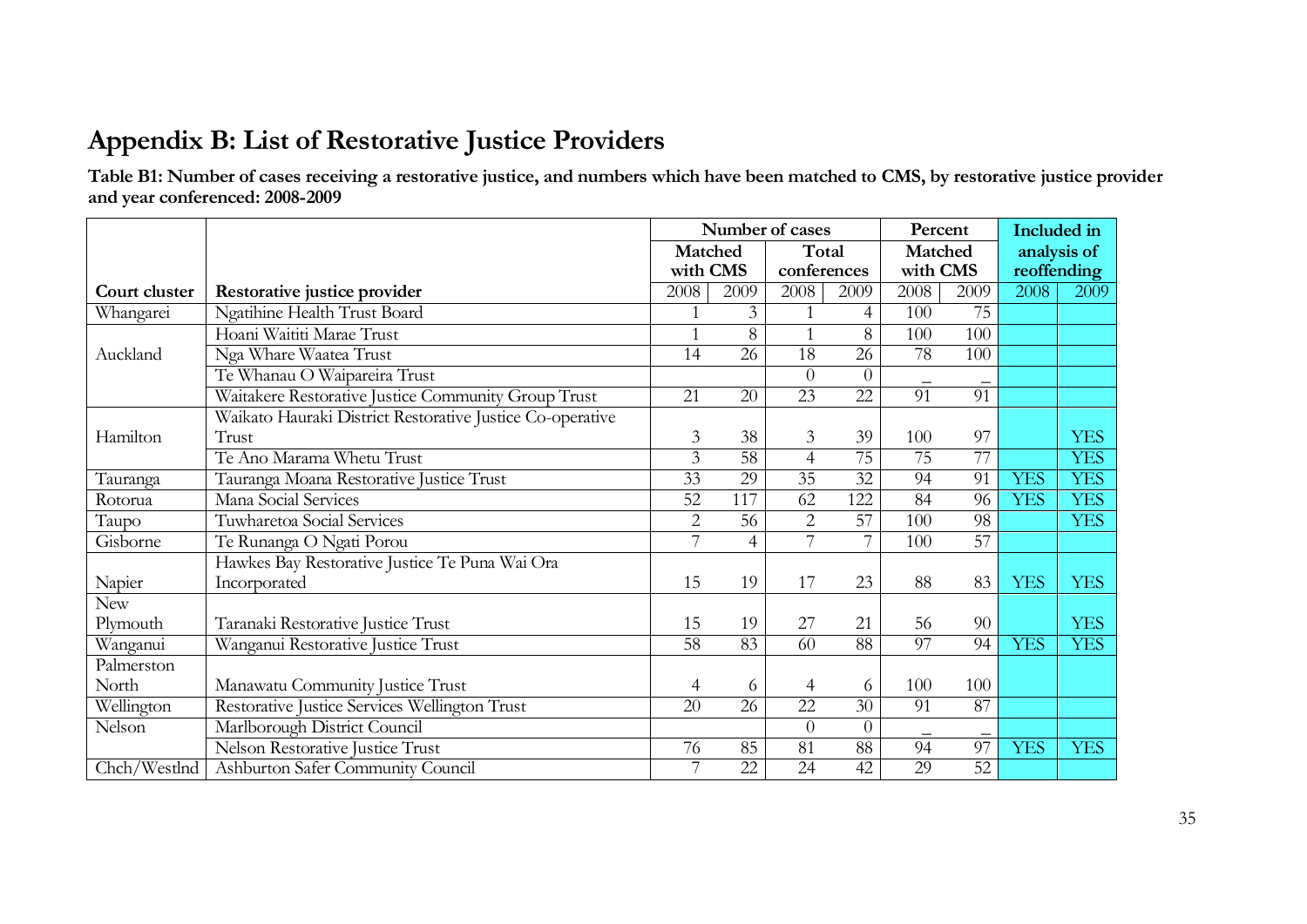|           |                                                      |          |          | Number of cases |          | Percent |          |            | <b>Included</b> in |
|-----------|------------------------------------------------------|----------|----------|-----------------|----------|---------|----------|------------|--------------------|
|           |                                                      | Matched  |          | Total           |          | Matched |          |            | analysis of        |
| Court     |                                                      | with CMS |          | conferences     |          |         | with CMS |            | reoffending        |
| cluster   | Restorative justice provider                         | 2008     | 2009     | 2008            | 2009     | 2008    | 2009     | 2008       | 2009               |
|           | Restorative Justice Services Otautahi Christchurch   | ⌒        | 18       | 8               | 27       | 25      | 67       |            |                    |
|           | Waimakariri District Council                         | 63       | 53       | 104             | 99       | -61     | 54       |            |                    |
|           | <b>Grey District Council</b>                         | 15       | 31       | 18              | 32       | 83      | 97       | <b>YES</b> | <b>YES</b>         |
| Timaru    | Timaru District Council                              | 57       | 47       | 62              | 49       | 92      | 96       | <b>YES</b> | <b>YES</b>         |
| Dunedin   | Anglican Family Care Centre Incorporated             |          | $\Omega$ | $\cup$          | $\Omega$ |         | 100      |            |                    |
|           | Waitaki Safer Community Trust                        | 47       | 54       | 74              | 66       | 64      | 82       |            | <b>YES</b>         |
| Southland | Nga Kete Matauranga Pounamu Charitable Trust         |          |          | $\Omega$        | $\Omega$ |         |          |            |                    |
| Total     |                                                      | 516      | 831      | 657             | 972      | 79      | 85       |            |                    |
|           | All Providers to be Analysed in Reoffending Analysis | 306      | 636      | 335             | 692      | 91      | 92       |            | 12                 |

**Table B1: Number of cases receiving a restorative justice, and numbers which have been matched to CMS, by restorative justice provider and year conferenced: 2008-2009**

Note: All figures includes cases that received a custodial sentence and cases where the differences between both the conference and first court hearing date, and final court hearing and conference date were greater than six months – these were excluded from the final data set. All restorative justice cases where no conference date was provided were excluded.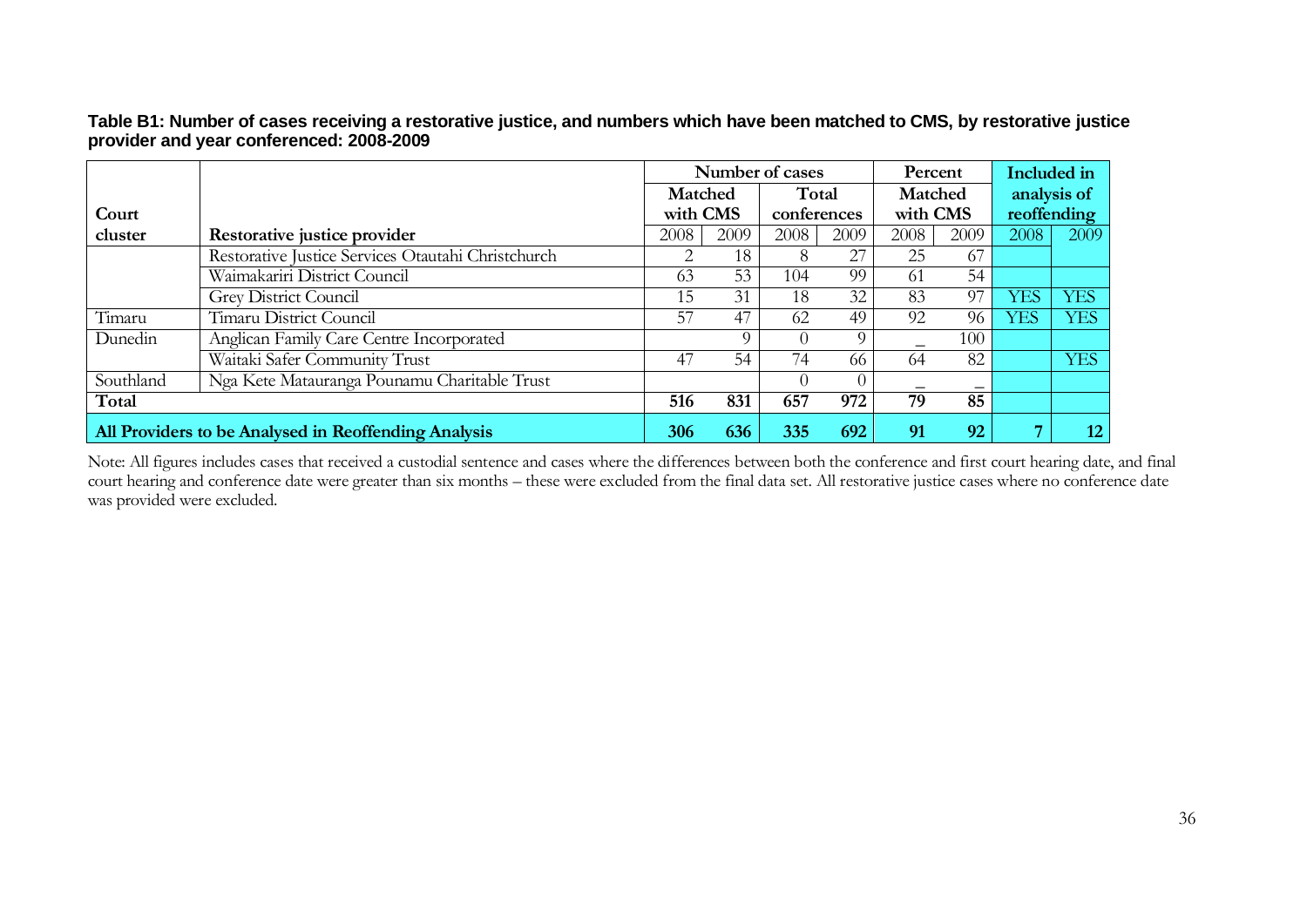## **Appendix C: Demographic and Offending Profile of Offender Groups**

|        |             |            | Number      |          | Percent of Total |             |            |             |          |
|--------|-------------|------------|-------------|----------|------------------|-------------|------------|-------------|----------|
|        |             | Matched    | Non-        | Other    |                  |             | Matched    | Non-        | Other    |
| Gender | Conferenced | comparison | conferenced | eligible | Total            | Conferenced | comparison | conferenced | eligible |
| Female | 60          | 198        | 30          | 1,121    | ,409             | 23.9        | 26.6       | 23.3        | 22.8     |
| Male   | 191         | 545        | 99          | 3,791    | 4,626            | 76.1        | 73.4       | 76.7        | 77 2 I   |
| Total  | 251         | 743        | 129         | 4,912    | 6,035            | 100         | 100        | 100         | 100      |

**Table C1: Number of offenders prosecuted, by gender and offender group: 2008**

**Table C2: Number of offenders prosecuted, by ethnic group and offender group: 2008**

<span id="page-36-2"></span><span id="page-36-1"></span><span id="page-36-0"></span>

|                 |             |            | <b>Number</b> |          | Percent of Total |               |            |             |          |
|-----------------|-------------|------------|---------------|----------|------------------|---------------|------------|-------------|----------|
|                 |             | Matched    | Non-          | Other    |                  |               | Matched    | Non-        | Other    |
| Ethnic group    | Conferenced | comparison | conferenced   | eligible | Total            | Conferenced   | comparison | conferenced | eligible |
| Māori           | 87          | 239        | 45            | 2,304    | 2,675            | 34.7          | 32.2       | 34.9        | 46.9     |
| Pacific peoples |             | 22         |               | 139      | 168              | 1.6           | 3.0        | 2.3         | 2.8      |
| Other           |             | 14         |               | 66       | 85               | $4.2^{\circ}$ | 4.9        | 1.6         | 1.3      |
| European        | 113         | 358        |               | .993     | 2,535            | 45.0          | 48.2       | 55.0        | 40.6     |
| Unknown         | 44          | 110        | 8             | 410      | 572              | 17.5          | 14.8       | 6.2         | 8.3      |
| Total           | 251         | 743        | 129           | 4,912    | 6,035            | 100           | 100        | 100         | 100      |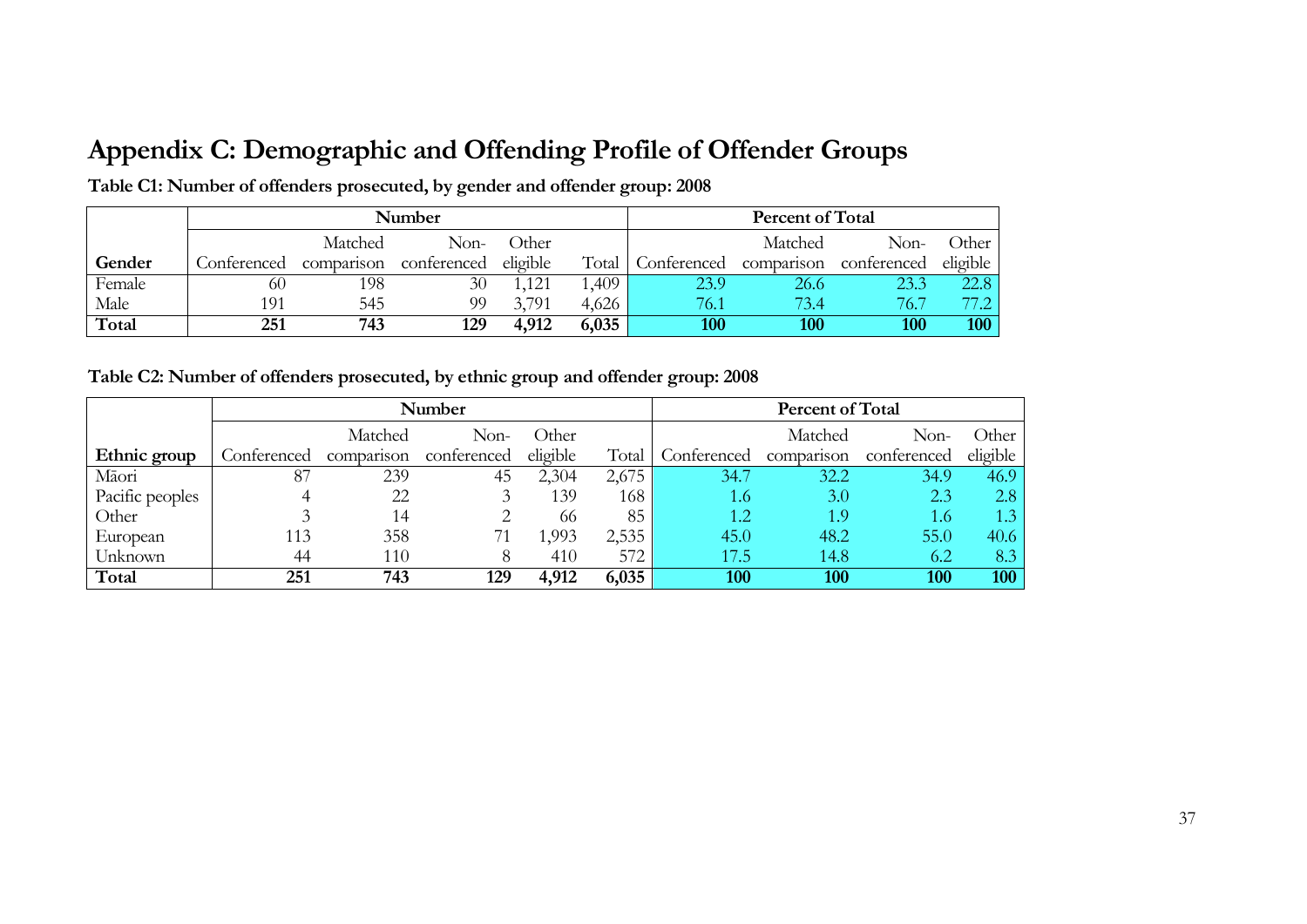|           |             |            | Number      |          | <b>Percent of Total</b> |             |            |             |          |
|-----------|-------------|------------|-------------|----------|-------------------------|-------------|------------|-------------|----------|
|           |             | Matched    | Non-        | Other    |                         |             | Matched    | Non-        | Other    |
| Age group | Conferenced | comparison | conferenced | eligible | Total                   | Conferenced | comparison | conferenced | eligible |
| 17 to 18  | 64          | 100        | 27          | 866      | 1,057                   | 25.5        | 13.5       | 20.9        | 17.6     |
| 19 to 20  | 35          | 80         | 18          | 672      | 805                     | 13.9        | 10.8       | 14.0        | 13.7     |
| 21 to 24  | 30          | 102        | 16          | 866      | 1,014                   | 12.0        | 13.7       | 12.4        | 17.6     |
| 25 to 29  | 29          | 91         | 12          | 719      | 851                     | 11.6        | 12.2       | 9.3         | 14.6     |
| 30 to 34  | 17          |            | 11          | 535      | 634                     | 6.8         | 9.6        | 8.5         | 10.9     |
| 35 to 39  | 17          | 65         | 16          | 501      | 599                     | 6.8         | 8.7        | 12.4        | 10.2     |
| 40 to 49  | 37          | 160        | 21          | 538      | 756                     | 14.7        | 21.5       | 16.3        | 11.0     |
| $50$ plus | 22          | 74         | 8           | 215      | 319                     | 8.8         | 10.0       | 6.2         | 4.4      |
| Total     | 251         | 743        | 129         | 4,912    | 6,035                   | 100         | 100        | 100         | 100      |

### **Table C3: Number of offenders prosecuted, by age group and offender group: 2008**

### **Table C4: Number of offenders prosecuted, by number of previous custodial sentences and offender group: 2008**

<span id="page-37-1"></span><span id="page-37-0"></span>

| Previous  |             |            | <b>Number</b> |          |       |             | <b>Percent of Total</b> |             |          |
|-----------|-------------|------------|---------------|----------|-------|-------------|-------------------------|-------------|----------|
| custodial |             | Matched    | Non-          | Other    |       |             | Matched                 | Non-        | Other    |
| sentences | Conferenced | comparison | conferenced   | eligible | Total | Conferenced | comparison              | conferenced | eligible |
|           | 239         | 622        | 118           | 3,760    | 4,739 | 95.2        | 83.7                    | 91.5        | 76.5     |
|           |             | 56         | 4             | 444      | 511   | 2.8         | ל./                     | 3.1         | 9.0      |
|           |             | 20         |               | 212      | 236   | 0.4         | 2.7                     | 2.3         | 4.3      |
|           |             |            |               | 144      | 156   | $0.8\,$     | 1.2                     | 0.8         | 2.9      |
|           |             |            |               | 87       | 96    | 0.0         | 1.1                     | 0.8         | 1.8      |
| 5 plus    |             | 28         | ⌒             | 265      | 297   | $0.8\,$     | 3.8                     | 1.67        |          |
| Total     | 251         | 743        | 129           | 4,912    | 6,035 | 100         | 100                     | 100         | 100      |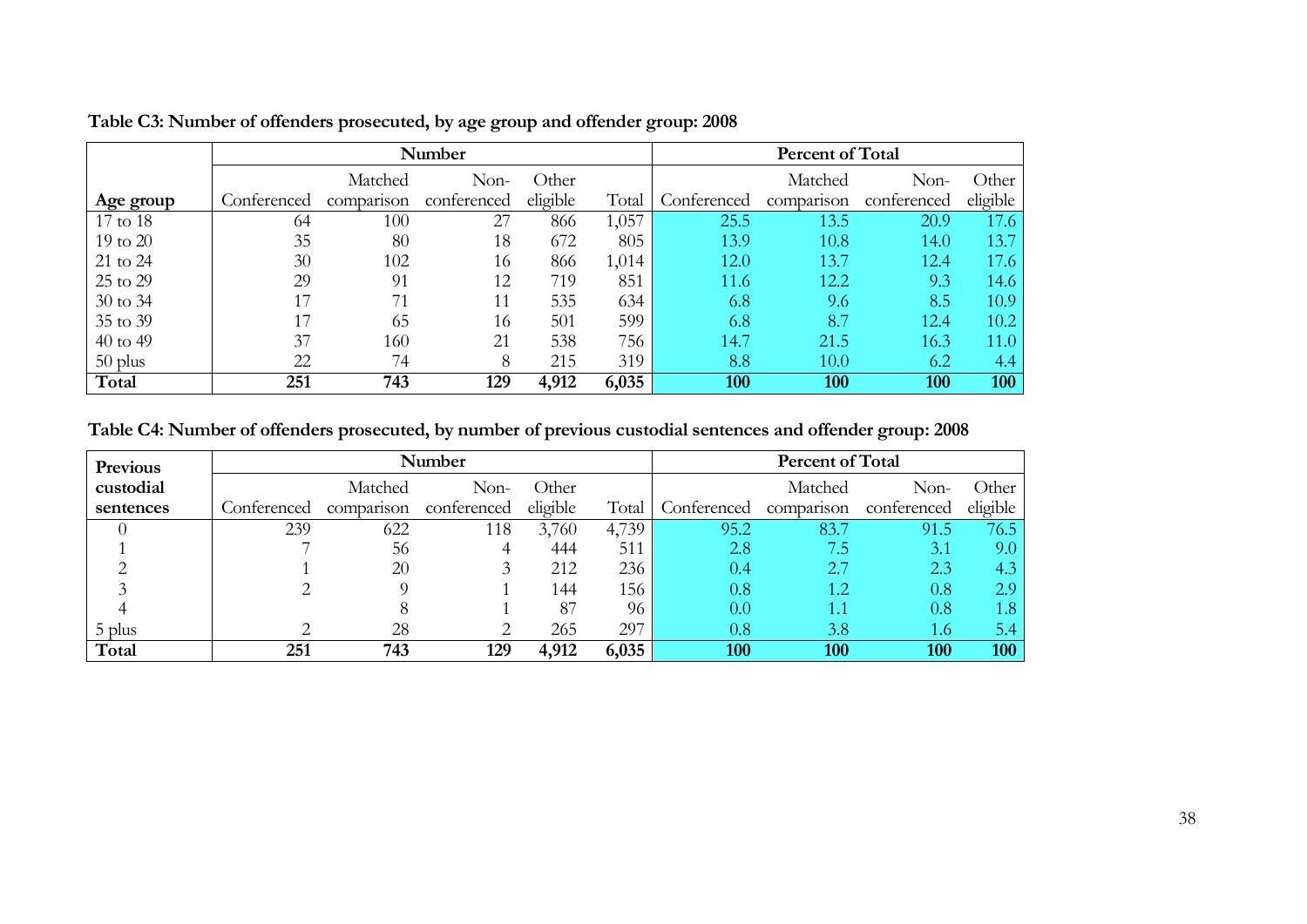|                    |             |            | Number      |          | Percent of Total |             |            |             |          |
|--------------------|-------------|------------|-------------|----------|------------------|-------------|------------|-------------|----------|
| <b>Seriousness</b> |             | Matched    | Non-        | Other    |                  |             | Matched    | Non-        | Other    |
| score              | Conferenced | comparison | conferenced | eligible | Total            | Conferenced | comparison | conferenced | eligible |
| 5 or less          | 98          | 421        | 36          | 2,522    | 3,077            | 39.0        | 56.7       | 27.9        | 51.3     |
| $>5-10$            |             | 21         | $\circ$     | 229      | 257              | 0.4         | 2.8        | 4.7         | 4.7      |
| $>10-30$           | 93          | 182        | 56          | ,294     | 1,625            | 37.1        | 24.5       | 43.4        | 26.3     |
| $>30-100$          | 30          | -61        | 20          | 529      | 640              | 12.0        | 8.2        | 15.5        | 10.8     |
| Over 100           | 29          | 58         | 11          | 338      | 436              | 11.6        | 7.8        | 8.5         | 6.9      |
| Total              | 251         | 743        | 129         | 4,912    | 6,035            | 100         | 100        | 100         | 100      |

### **Table C5: Number of offenders prosecuted, by seriousness score and offender group: 2008**

### **Table C6: Number of offenders prosecuted, by sentence and offender group: 2008**

<span id="page-38-1"></span><span id="page-38-0"></span>

|                        |             | <b>Percent of Total</b><br>Number |             |          |       |             |            |             |          |
|------------------------|-------------|-----------------------------------|-------------|----------|-------|-------------|------------|-------------|----------|
|                        |             | Matched                           | Non-        | Other    |       |             | Matched    | Non-        | Other    |
| Sentence               | Conferenced | comparison                        | conferenced | eligible | Total | Conferenced | comparison | conferenced | eligible |
| Home Detention         |             | 32                                | 3           | 204      | 246   | 2.8         | 4.3        | 2.3         | 4.2      |
| Community Detention    | $\sigma$    | 15                                | 4           | 122      | 147   | 2.4         | 2.0        | 3.1         | 2.5      |
| Intensive Supervision  |             | 12                                |             | 109      | 125   | 1.2         | 1.6        | 0.8         | 2.2      |
| Community              | 45          | 252                               | 50          | 2,172    | 2,519 | 17.9        | 33.9       | 38.8        | 44.2     |
| Fines                  | 21          | 217                               | 34          | 1,419    | 1,691 | 8.4         | 29.2       | 26.4        | 28.9     |
| Other Deferment        | 44          | 66                                | 20          | 371      | 501   | 17.5        | 8.9        | 15.5        | 7.6      |
| Other conviction       | 10          | 10                                |             | 66       | 86    | 4.0         | 1.3        | 0.0         | 1.3      |
| Conviction & discharge | 31          | 19                                | 2           | 120      | 172   | 12.4        | 2.6        | 1.6         | 2.4      |
| Youth Court Proved     |             |                                   |             | 3        | 4     | 0.0         | 0.1        | 0.0         | 0.1      |
| Discharged without     |             |                                   |             |          |       |             |            |             |          |
| conviction             | 40          | 51                                | 11          | 129      | 231   | 15.9        | 6.9        | 8.5         | 2.6      |
| Not proved             | 44          | 68                                |             | 197      | 313   | 17.5        | 9.2        | 3.1         | 4.0      |
| Total                  | 251         | 743                               | 129         | 4,912    | 6,035 | 100         | 100        | 100         | 100      |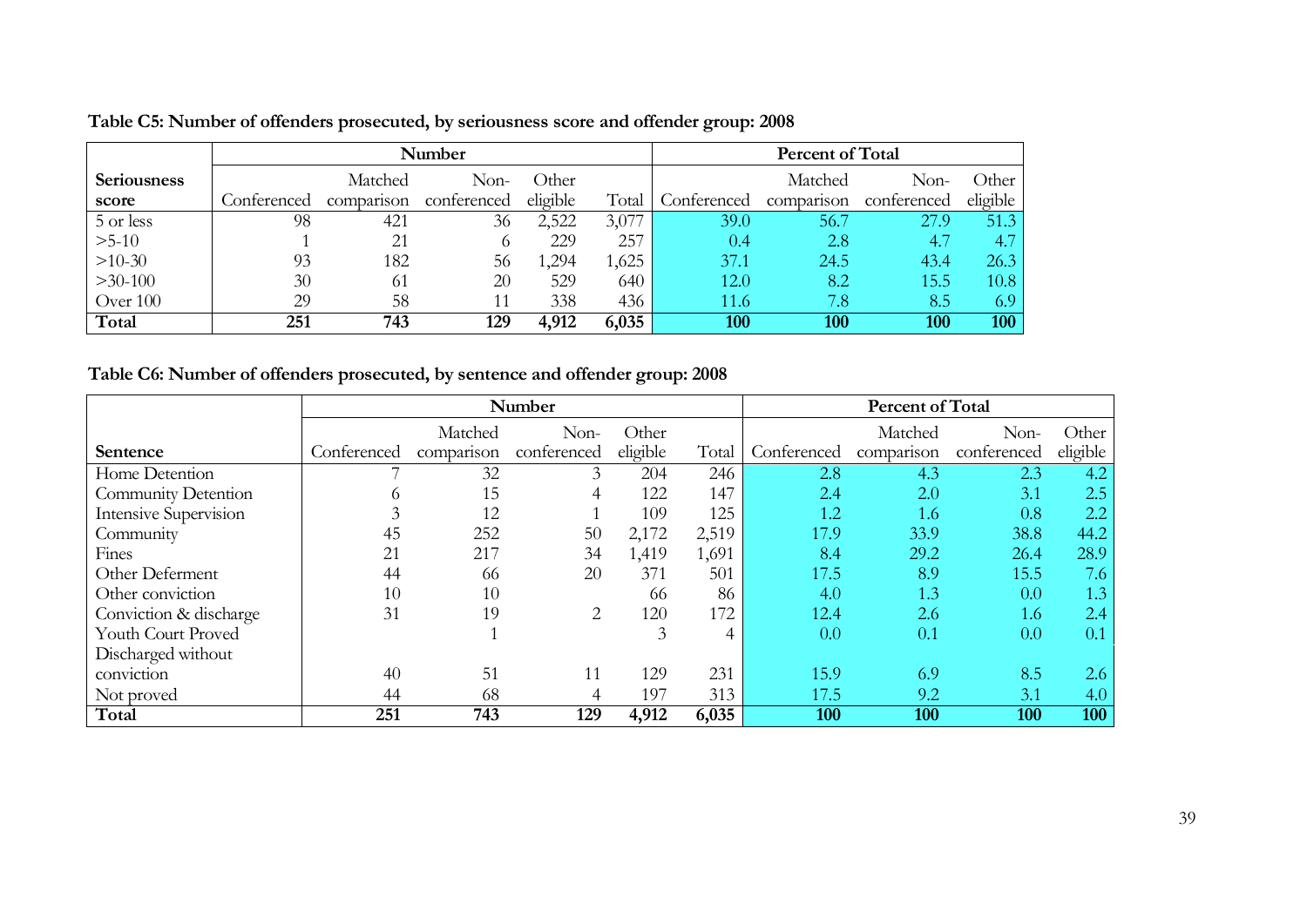<span id="page-39-0"></span>

|                                     |                |                | Number         |          |                |             | Percent of Total |             |          |
|-------------------------------------|----------------|----------------|----------------|----------|----------------|-------------|------------------|-------------|----------|
|                                     |                | Matched        | Non-           | Other    |                |             | Matched          | Non-        | Other    |
| Lead offence                        | Conferenced    | comparison     | conferenced    | eligible | Total          | Conferenced | comparison       | conferenced | eligible |
| Burglary                            | 26             | 41             | 10             | 262      | 339            | 10.4        | 5.5              | 7.8         | 5.3      |
| Grievous Bodily Harm                |                | 15             | 11             | 156      | 189            | 2.8         | 2.0              | 8.5         | 3.2      |
| Robbery                             | $\overline{2}$ | 5              |                | 25       | 32             | 0.8         | 0.7              | 0.0         | 0.5      |
| Class $A\&B$ drugs – selling/supply |                |                |                |          | $\mathbf{1}$   | 0.0         | 0.0              | 0.0         | 0.0      |
| Assault                             | 121            | 225            | 60             | 1,427    | 1,833          | 48.2        | 30.3             | 46.5        | 29.1     |
| Disqualified Driving                |                | 5              |                | 73       | 79             | 0.0         | 0.7              | 0.8         | 1.5      |
| Class $C$ drugs $-$ selling/supply  |                |                |                | 28       | 30             | 0.0         | 0.1              | 0.8         | 0.6      |
| Drink Driving                       |                |                | 1              | 93       | 101            | 0.0         | 0.9              | 0.8         | 1.9      |
| Theft/Receiving                     | 19             | 153            | 19             | 1,125    | 1,316          | 7.6         | 20.6             | 14.7        | 22.9     |
| Deception                           | 12             | 37             | 6              | 220      | 275            | 4.8         | 5.0              | 4.7         | 4.5      |
| Other Sexual Offences               |                |                |                | 12       | 12             | 0.0         | 0.0              | 0.0         | 0.2      |
| <b>Indecent Assault</b>             |                | 5              |                | 17       | 23             | 0.4         | 0.7              | 0.0         | 0.3      |
| Manslaughter                        |                |                |                |          |                | 0.4         | 0.0              | 0.0         | 0.0      |
| Arson                               |                | $\overline{2}$ |                | 12       | 14             | 0.0         | 0.3              | 0.0         | 0.2      |
| Kidnapping/Abduction                |                |                |                | 3        | $\overline{4}$ | 0.0         | 0.1              | 0.0         | 0.1      |
| Conversion (car)                    | 4              | 6              | $\overline{2}$ | 66       | 78             | 1.6         | 0.8              | 1.6         | 1.3      |
| <b>Against Justice</b>              |                |                |                | 3        | 3              | 0.0         | 0.0              | 0.0         | 0.1      |
| Breach of Community Sentences       |                | $\mathfrak{Z}$ | 2              | 28       | 33             | 0.0         | 0.4              | 1.6         | 0.6      |
| Possession of Offensive Weapon      | 6              | $\overline{2}$ | $\mathbf{1}$   | 37       | 46             | 2.4         | 0.3              | 0.8         | 0.8      |
| Other Violence                      |                | $\overline{2}$ |                | 3        | 5              | 0.0         | 0.3              | 0.0         | 0.1      |
| Driving Causing Death/Injury        | 24             | 53             | 4              | 78       | 159            | 9.6         | 7.1              | 3.1         | 1.6      |
| Other Property Damage               | 18             | 101            | 5              | 573      | 697            | 7.2         | 13.6             | 3.9         | 11.7     |
| Other Drug Offences                 |                |                |                | 17       | 18             | 0.4         | 0.0              | 0.0         | 0.3      |
| Other Breaches                      | 3              |                | $\mathfrak{Z}$ | 80       | 93             | 1.2         | 0.9              | 2.3         | 1.6      |
| Other Disorder Offences             | $\mathfrak{Z}$ | 6              |                | 38       | 47             | 1.2         | 0.8              | 0.0         | 0.8      |
| Other Traffic Offences              | $\overline{3}$ | 63             |                | 485      | 551            | 1.2         | 8.5              | 0.0         | 9.9      |
| Other Non-Serious Violence          |                |                | $\overline{2}$ | 10       | 13             | 0.0         | 0.1              | 1.6         | 0.2      |
| Other Offences                      |                | $\overline{2}$ |                | 40       | 43             | 0.0         | 0.3              | 0.8         | 0.8      |
| Total                               | 251            | 743            | 129            | 4,912    | 6,035          | 100         | 100              | 100         | 100      |

**Table C7: Number of offenders prosecuted, by lead offence and offender group: 2008**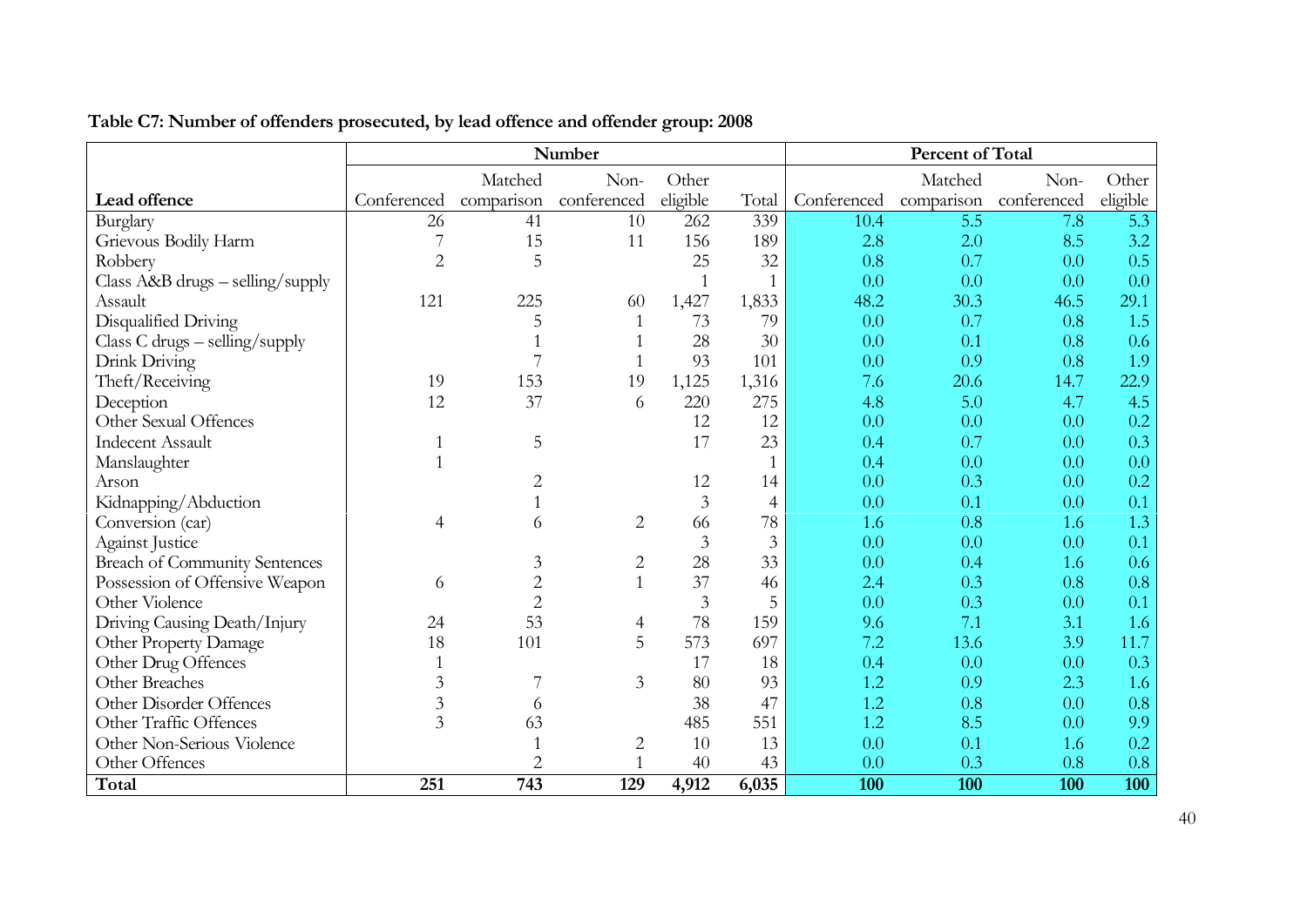|        |             |         | Number                 |          |        | Percent of Total                   |         |      |          |
|--------|-------------|---------|------------------------|----------|--------|------------------------------------|---------|------|----------|
|        |             | Matched | Non-                   | Other    |        |                                    | Matched | Non- | Other    |
| Gender | Conferenced |         | comparison conferenced | eligible | Total  | Conferenced comparison conferenced |         |      | eligible |
| Female | 134         | 369     | 99                     | .924     | 2,526  | 28.6                               | 26.6    | 29.3 | 23.5     |
| Male   | 334         | 1,019   | 239                    | 6,251    | 7,843  | 71.4                               | 73.4    | 70.7 | 76.5     |
| Total  | 468         | 1,388   | 338                    | 8,175    | 10,369 | 100                                | 100     | 100  | 100      |

**Table C8: Number of offenders prosecuted, by gender and offender group: 2009**

**Table C9: Number of offenders prosecuted, by ethnic group and offender group: 2009**

<span id="page-40-1"></span><span id="page-40-0"></span>

|                 |             |            | Number      | Percent of Total |        |             |            |                  |          |
|-----------------|-------------|------------|-------------|------------------|--------|-------------|------------|------------------|----------|
|                 |             | Matched    | Non-        | Other            |        |             | Matched    | Non-             | Other    |
| Ethnic group    | Conferenced | comparison | conferenced | eligible         | Total  | Conferenced | comparison | conferenced      | eligible |
| Māori           | 193         | 546        | 184         | 3,924            | 4,847  | 41.2        | 39.3       | 54.4             | 48.0     |
| Pacific peoples | 19          | 62         |             | 266              | 358    | 4.1         | 4.5        | 3.3              | 3.3      |
| Other           | 11          | 22         |             | 111              | 150    | 2.4         | 1.6        | $4.8^{\prime}$   | 1.4      |
| European        | 225         | 671        | 123         | 3,450            | 4,469  | 48.1        | 48.3       | 36.4             | 42.2     |
| Unknown         | 20          | 87         | 14          | 424              | 545    | 4.3         | 6.3        | $\overline{4.1}$ | 5.2      |
| Total           | 468         | 1,388      | 338         | 8,175            | 10,369 | 100         | 100        | 100              | 100      |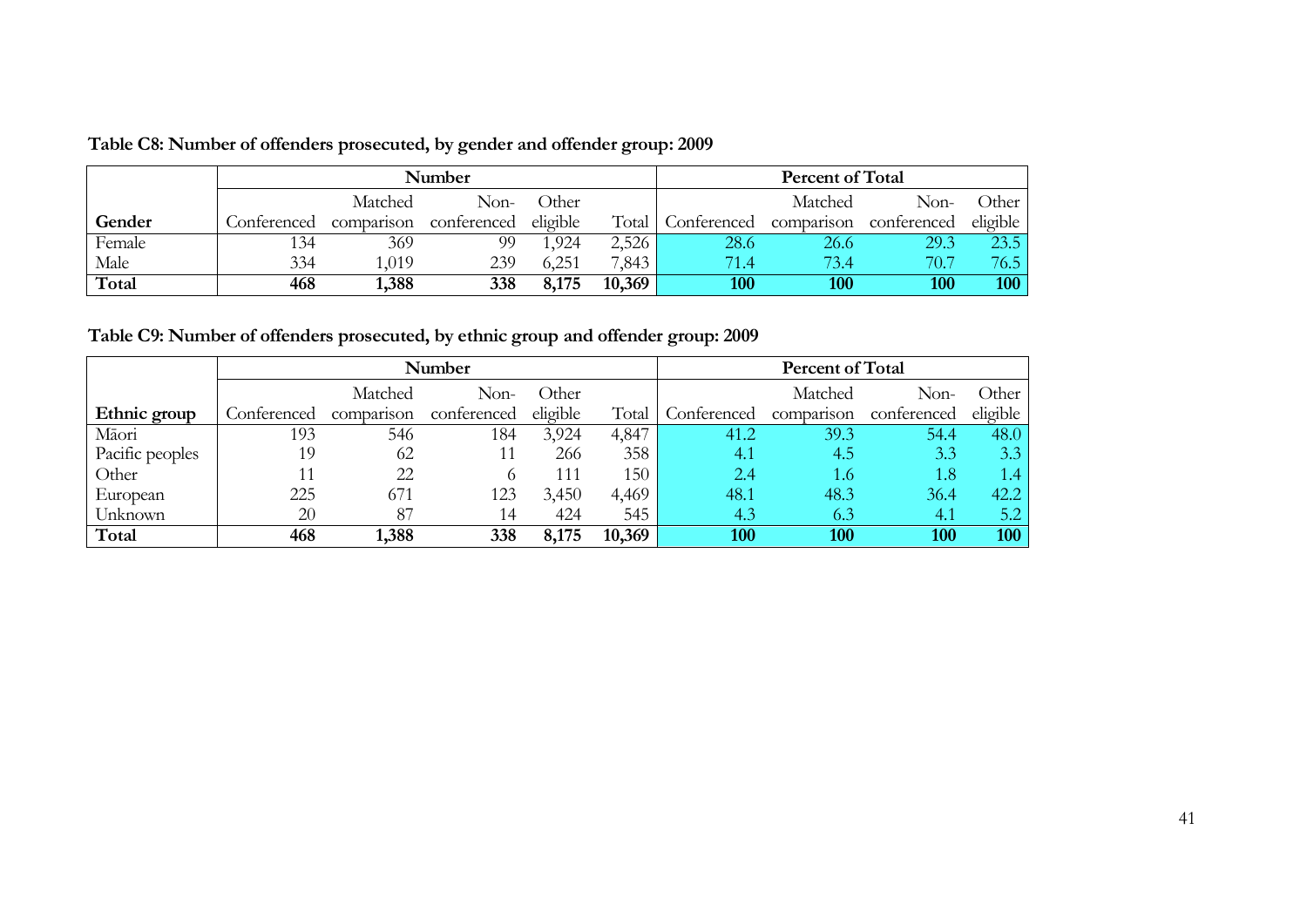|           |             |            | Number      |          |        | <b>Percent of Total</b> |            |             |          |  |
|-----------|-------------|------------|-------------|----------|--------|-------------------------|------------|-------------|----------|--|
|           |             | Matched    | Non-        | Other    |        |                         | Matched    | Non-        | Other    |  |
| Age group | Conferenced | comparison | conferenced | eligible | Total  | Conferenced             | comparison | conterenced | eligible |  |
| 17 to 18  | 89          | 142        | 69          | 1,373    | 1,673  | 19.0                    | 10.2       | 20.4        | 16.8     |  |
| 19 to 20  | 57          | 150        | 47          | 1,167    | 1,421  | 12.2                    | 10.8       | 13.9        | 14.3     |  |
| 21 to 24  | 58          | 235        | 61          | 1,601    | 1,955  | 12.4                    | 16.9       | 18.0        | 19.6     |  |
| 25 to 29  | 53          | 155        | 33          | 1,125    | 1,366  | 11.3                    | 11.2       | 9.8         | 13.8     |  |
| 30 to 34  | 57          | 119        | 31          | 871      | 1,078  | 12.2                    | 8.6        | 9.2         | 10.7     |  |
| 35 to 39  | 44          | 149        | 35          | 772      | 1,000  | 9.4                     | 10.7       | 10.4        | 9.4      |  |
| 40 to 49  | 75          | 266        | 38          | 911      | 1,290  | 16.0                    | 19.2       | 11.2        | 11.1     |  |
| $50$ plus | 35          | 172        | 24          | 355      | 586    | 7.5                     | 12.4       | 7.1         | 4.3      |  |
| Total     | 468         | 1,388      | 338         | 8,175    | 10,369 | 100                     | 100        | 100         | 100      |  |

**Table C10: Number of offenders prosecuted, by age group and offender group: 2009**

**Table C11: Number of offenders prosecuted, by number of previous custodial sentences and offender group: 2009**

<span id="page-41-1"></span><span id="page-41-0"></span>

| <b>Previous</b> |             |            | Number      | Percent of Total |        |             |            |             |          |
|-----------------|-------------|------------|-------------|------------------|--------|-------------|------------|-------------|----------|
| custodial       |             | Matched    | Non-        | Other            |        |             | Matched    | Non-        | Other    |
| sentences       | Conferenced | comparison | conterenced | eligible         | Total  | Conferenced | comparison | conferenced | eligible |
|                 | 424         | 1,131      | 283         | 6,149            | 7,987  | 90.6        | 81.5       | 83.7        | 75.2     |
|                 | 21          | 119        | 23          | 776              | 939    | 4.5         | 8.6        | 6.8         | 9.5      |
|                 |             | 36         | 8           | 362              | 415    | 1.9         | 2.6        | 2.4         | 4.4      |
|                 |             | 29         |             | 234              | 274    | 0.9         | 2.1        | 2.1         | 2.9      |
|                 |             | 13         |             | 169              | 192    | 0.6         | 0.9        | 2.1         | ◠        |
| 5 plus          |             | 60         | 10          | 485              | 562    | 1.5         | 4.3        | 3.0         | 5.9      |
| Total           | 468         | 1,388      | 338         | 8,175            | 10,369 | 100         | 100        | 100         | 100      |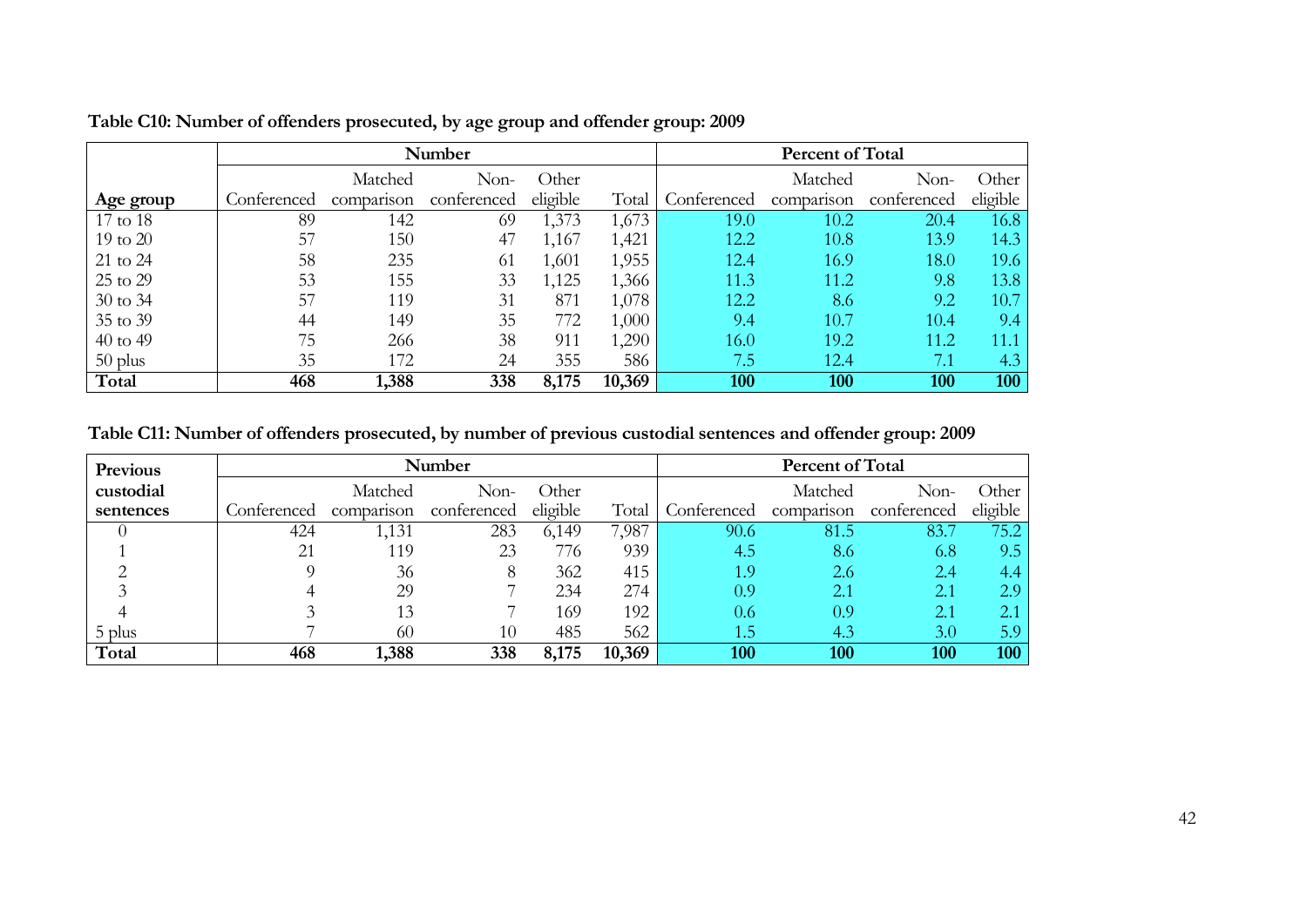|                    |             |            | Number      |          | <b>Percent of Total</b> |             |            |             |          |
|--------------------|-------------|------------|-------------|----------|-------------------------|-------------|------------|-------------|----------|
| <b>Seriousness</b> |             | Matched    | Non-        | Other    |                         |             | Matched    | Non-        | Other    |
| score              | Conferenced | comparison | conferenced | eligible | Total                   | Conterenced | comparison | conferenced | eligible |
| 5 or less          | 152         | 705        | 76          | 4,149    | 5,082                   | 32.5        | 50.8       | 22.5        | 50.8     |
| $>5-10$            |             | 40         |             | 365      | 414                     | 1.1         | 2.9        | 1.2         | 4.5      |
| $>10-30$           | 209         | 426        | 134         | 2,139    | 2,908                   | 44.7        | 30.7       | 39.6        | 26.2     |
| $>30-100$          | 50          | 112        | 54          | 843      | 1,059                   | 10.7        | 8.1        | 16.0        | 10.3     |
| Over 100           | 52          | 105        | 70          | 679      | 906                     | l 1.1       | 7.6        | 20.7        | 8.3      |
| Total              | 468         | 1,388      | 338         | 8,175    | 10,369                  | 100         | 100        | 100         | 100      |

**Table C12: Number of offenders prosecuted, by seriousness score and offender group: 2009**

**Table C13: Number of offenders prosecuted, by sentence and offender group: 2009**

<span id="page-42-1"></span><span id="page-42-0"></span>

|                        | Number      |                |             |          |        | Percent of Total |            |             |          |
|------------------------|-------------|----------------|-------------|----------|--------|------------------|------------|-------------|----------|
|                        |             | Matched        | Non-        | Other    |        |                  | Matched    | Non-        | Other    |
| Sentence               | Conferenced | comparison     | conferenced | eligible | Total  | Conferenced      | comparison | conferenced | eligible |
| Home Detention         | 19          | 40             | 22          | 340      | 421    | 4.1              | 2.9        | 6.5         | 4.2      |
| Community Detention    | 9           | 34             | 12          | 274      | 329    | 1.9              | 2.4        | 3.6         | 3.4      |
| Intensive Supervision  |             | 42             |             | 249      | 317    | 1.9              | 3.0        | 5.0         | 3.0      |
| Community              | 101         | 529            | 151         | 3,763    | 4,544  | 21.6             | 38.1       | 44.7        | 46.0     |
| Fines                  | 36          | 357            | 51          | 2,026    | 2,470  | 7.7              | 25.7       | 15.1        | 24.8     |
| Other Deferment        | 89          | 114            | 40          | 594      | 837    | 19.0             | 8.2        | 11.8        | 7.3      |
| Other conviction       | 14          | 19             | 2           | 90       | 125    | 3.0              | 1.4        | 0.6         | 1.1      |
| Conviction & discharge | 39          | 42             | 10          | 235      | 326    | 8.3              | 3.0        | 3.0         | 2.9      |
| Youth Court Proved     |             |                |             | 3        | 3      | 0.0              | 0.0        | 0.0         | 0.0      |
| Discharged without     |             |                |             |          |        |                  |            |             |          |
| conviction             | 91          | 76             | 23          | 182      | 372    | 19.4             | 5.5        | 6.8         | 2.2      |
| Not proved             | 60          | 133            | 10          | 416      | 619    | 12.8             | 9.6        | 3.0         | 5.1      |
| Other non-conviction   |             | $\overline{2}$ |             | 3        | 6      | 0.2              | 0.1        | 0.0         | 0.0      |
| Total                  | 468         | 1,388          | 338         | 8,175    | 10,369 | 100              | 100        | 100         | 100      |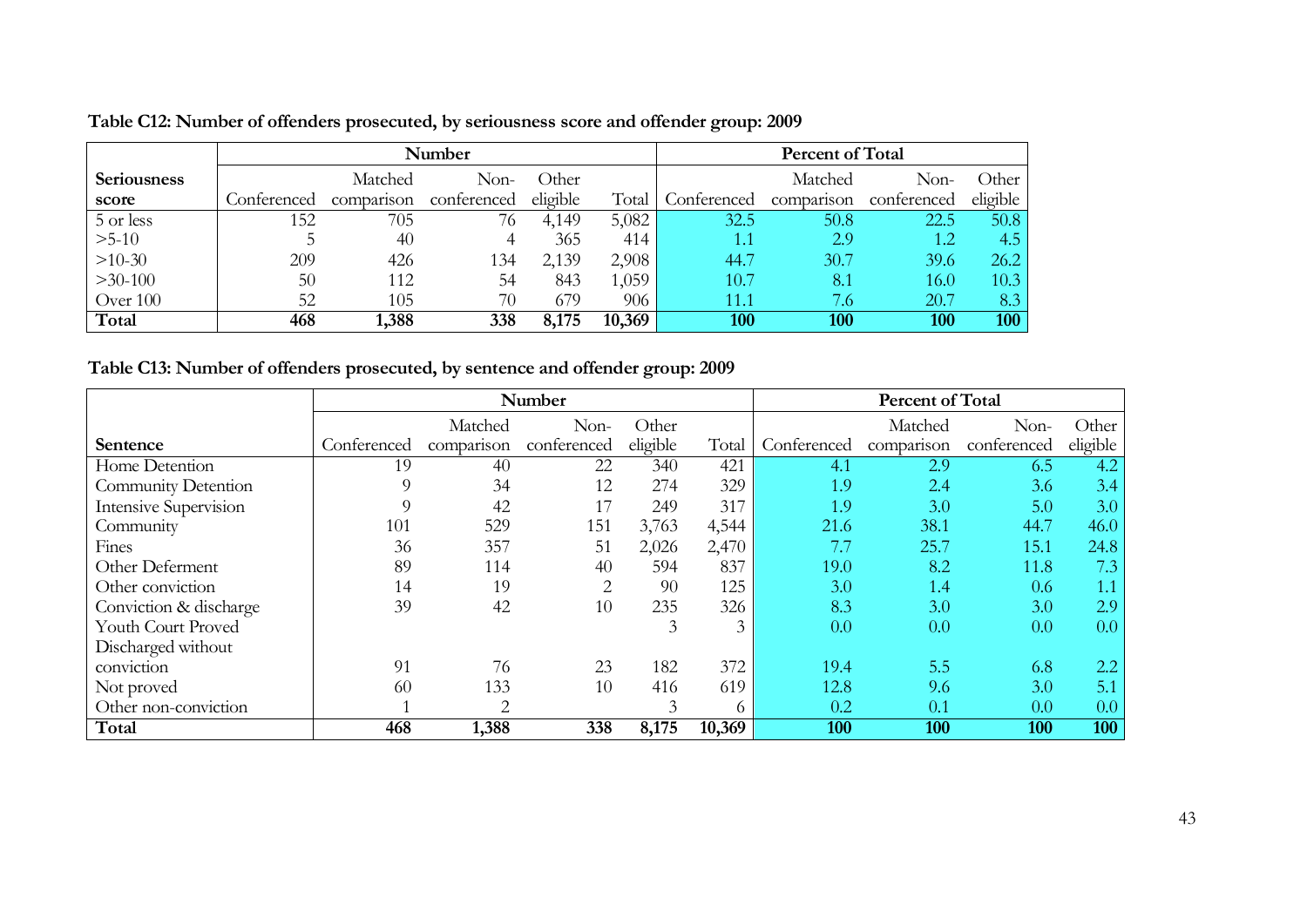<span id="page-43-0"></span>

|                                      |                |                | Number         |          |        |             | Percent of Total |                        |                  |
|--------------------------------------|----------------|----------------|----------------|----------|--------|-------------|------------------|------------------------|------------------|
|                                      |                | Matched        | Non-           | Other    |        |             | Matched          | Non-                   | Other            |
| Lead offence                         | Conferenced    | comparison     | conferenced    | eligible | Total  | Conferenced |                  | comparison conferenced | eligible         |
| Sexual Violation                     |                |                |                |          |        | 0.0         | 0.0              | 0.0                    | 0.1              |
| Burglary                             | 29             | 59             | 32             | 430      | 550    | 6.2         | 4.3              | 9.5                    | 5.3              |
| Grievous Bodily Harm                 | 26             | 46             | 42             | 295      | 409    | 5.6         | 3.3              | 12.4                   | 3.6              |
| Robbery                              | 3              | 5              | $\overline{2}$ | 30       | 40     | 0.6         | 0.4              | 0.6                    | 0.4              |
| Class $A\&B$ drugs – selling/supply  |                |                |                | 3        | 3      | 0.0         | 0.0              | 0.0                    | 0.0              |
| Assault                              | 253            | 530            | 174            | 2,419    | 3,376  | 54.1        | 38.2             | 51.5                   | 29.6             |
| Disqualified Driving                 |                | 6              | $\mathbf{1}$   | 102      | 110    | 0.2         | 0.4              | 0.3                    | 1.2              |
| Class C drugs - selling/supply       | $\overline{c}$ | 3              |                | 41       | 46     | 0.4         | 0.2              | 0.0                    | 0.5              |
| Drink Driving                        | $\overline{2}$ | 16             | 1              | 175      | 194    | 0.4         | 1.2              | 0.3                    | 2.1              |
| Theft/Receiving                      | 21             | 267            | 22             | 1,783    | 2,093  | 4.5         | 19.2             | 6.5                    | 21.8             |
| Deception                            | 14             | 62             | $8\,$          | 389      | 473    | 3.0         | 4.5              | 2.4                    | 4.8              |
| Other Sexual Offences                |                | $\overline{2}$ |                | 18       | 22     | 0.2         | 0.1              | 0.3                    | 0.2              |
| <b>Indecent Assault</b>              |                | 6              | 3              | 33       | 42     | 0.0         | 0.4              | 0.9                    | 0.4              |
| Arson                                | 7              | 4              | $\mathbf{1}$   | 28       | 40     | 1.5         | 0.3              | 0.3                    | 0.3              |
| Kidnapping/Abduction                 |                |                |                | 8        | 9      | 0.0         | 0.1              | 0.0                    | 0.1              |
| Conversion (car)                     | 8              |                | 5              | 118      | 138    | 1.7         | 0.5              | 1.5                    | 1.4              |
| <b>Against Justice</b>               |                |                |                | 9        | 10     | 0.2         | 0.0              | 0.0                    | 0.1              |
| <b>Breach of Community Sentences</b> |                | $\overline{2}$ |                | 57       | 59     | 0.0         | 0.1              | 0.0                    | 0.7              |
| Possession of Offensive Weapon       | 11             | 15             | 3              | 99       | 128    | 2.4         | 1.1              | 0.9                    | 1.2              |
| Other Violence                       |                |                |                | 8        | 10     | 0.0         | 0.1              | 0.3                    | 0.1              |
| Driving Causing Death/Injury         | 34             | 49             | 19             | 129      | 231    | 7.3         | 3.5              | 5.6                    | 1.6              |
| Other Property Damage                | 22             | 124            | 13             | 906      | 1,065  | 4.7         | 8.9              | 3.8                    | 11.1             |
| Other Drug Offences                  |                | 1              |                | 31       | 32     | 0.0         | 0.1              | 0.0                    | 0.4              |
| Other Breaches                       | $\mathfrak{Z}$ | 23             | 6              | 137      | 169    | 0.6         | 1.7              | 1.8                    | 1.7              |
| Other Disorder Offences              | 18             | 13             | $\mathfrak{Z}$ | 77       | 111    | 3.8         | 0.9              | 0.9                    | 0.9              |
| Other Traffic Offences               | 8              | 135            | $\mathbf{1}$   | 777      | 921    | 1.7         | 9.7              | 0.3                    | 9.5              |
| Other Non-Serious Violence           |                | $\overline{2}$ |                | 14       | 16     | 0.0         | 0.1              | 0.0                    | 0.2              |
| Other Offences                       | 4              | 9              |                | 52       | 65     | 0.9         | 0.6              | 0.0                    | 0.6              |
| Total                                | 468            | 1,388          | 338            | 8,175    | 10,369 | <b>100</b>  | <b>100</b>       | 100                    | $\overline{100}$ |

### **Table C14: Number of offenders prosecuted, by lead offence and offender group: 2009**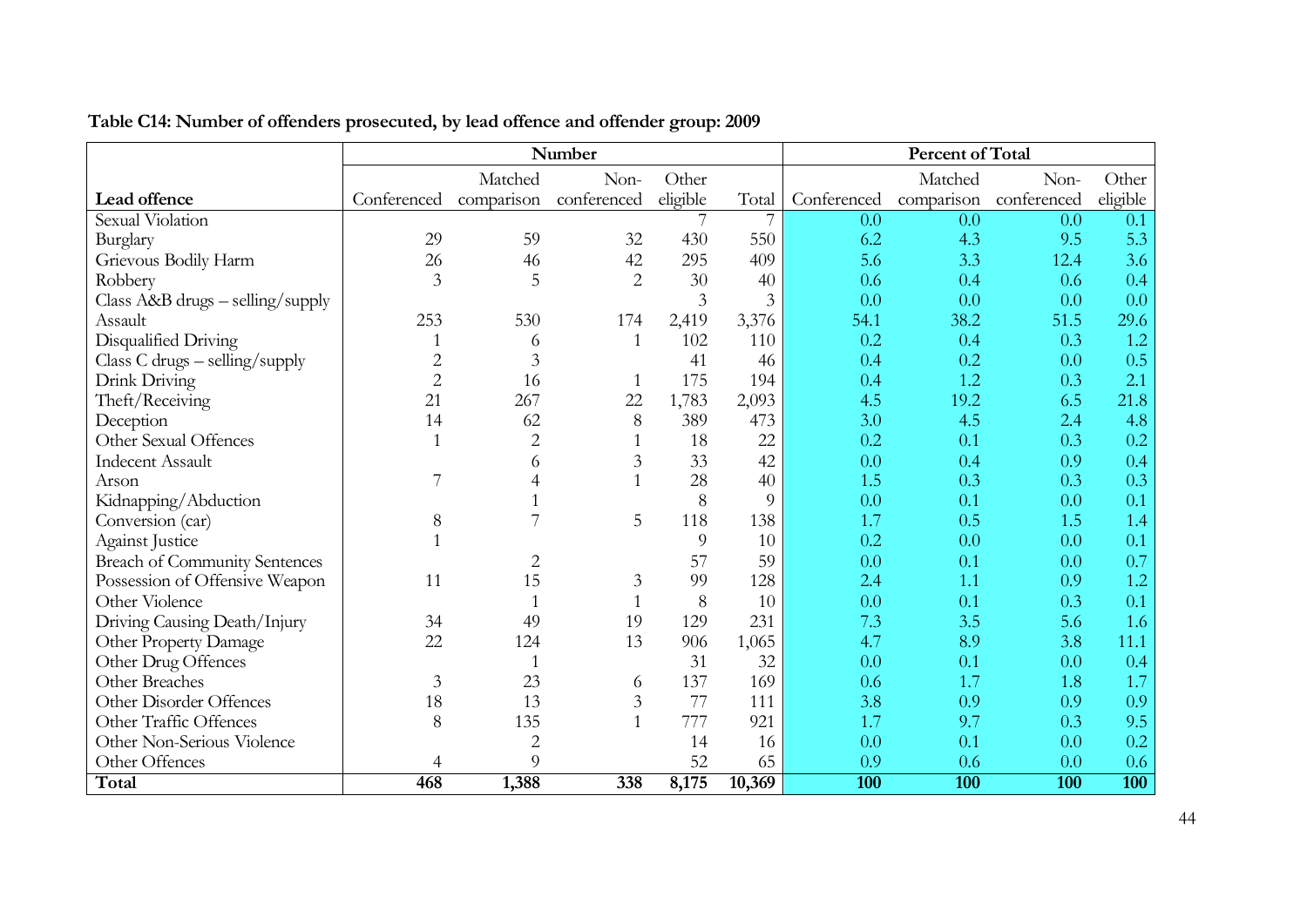## **Appendix D: Variables Used in Logistic Regression Models**

The following predictor variables, relating to each individual, were included as candidates for selection for predicting reoffending. All of these factors chosen are known to be related to reoffending, and are based upon those used by the United Kingdom Ministry of Justice in England and Wales.<sup>35</sup>

- Age at time of cohort case<sup>36</sup> (17 years; 18 years; 19-20 years; 25-29 years; 30-34 years; 35-39 years; 40-49 years; 50 years plus: reference category  $= 21-24$  years).
- Gender (female compared to reference of male).  $\bullet$

 $\overline{a}$ 

- Ethnicity (Māori; Pacific; Other; Unknown: reference category = European).  $\bullet$
- Cohort lead offence this represents the lead offence from the cohort case. This is split into 30 categories.
- Cohort proved outcome yes/no variable indicating whether the offender was proved to have offended for the cohort case.
- Cohort convicted yes/no variable indicating whether the offender was convicted for the cohort case.
- Cohort total number of charges total number of charges in the cohort case.
- Cohort total number of charges (proved) total number of charges in the cohort case that resulted in a proved outcome.
- Cohort total number of charges (convicted) total number of charges in the cohort case that resulted in a conviction.
- <span id="page-44-0"></span>Total number of previous charges – total number of charges in cases prior to the cohort case.  $\bullet$
- Total number of previous charges (proved) total number of charges in cases prior to the cohort case that resulted in a proved outcome.
- Total number of previous charges (convicted) total number of charges in cases prior to the cohort case that resulted in a conviction.
- Total number of previous cases total number of cases prior to the cohort case, in both linear and quadratic forms.  $\bullet$

<sup>35</sup> United Kingdom Ministry of Justice (2008). *Reoffending of adults: new measures of reoffending 2000-2005*.

<sup>&</sup>lt;sup>36</sup> The cohort case is the case containing all charges for which each offender was initially charged with. For conferenced cases, this represents the case involving the charge (or charges) for which a restorative justice conference was held. For all other offenders, this represents their first case in each year involving a restorative justice-eligible charge (or charges). Further, for the purposes of this analysis, a case is defined as all charges resolved on the same day (final court hearing date) for the same person. Note that this differs from how a case is defined on CMS (from 2004 on), but enables a more accurate comparison of the number of cases on CMS with criminal charge data prior to CMS (2003 and earlier).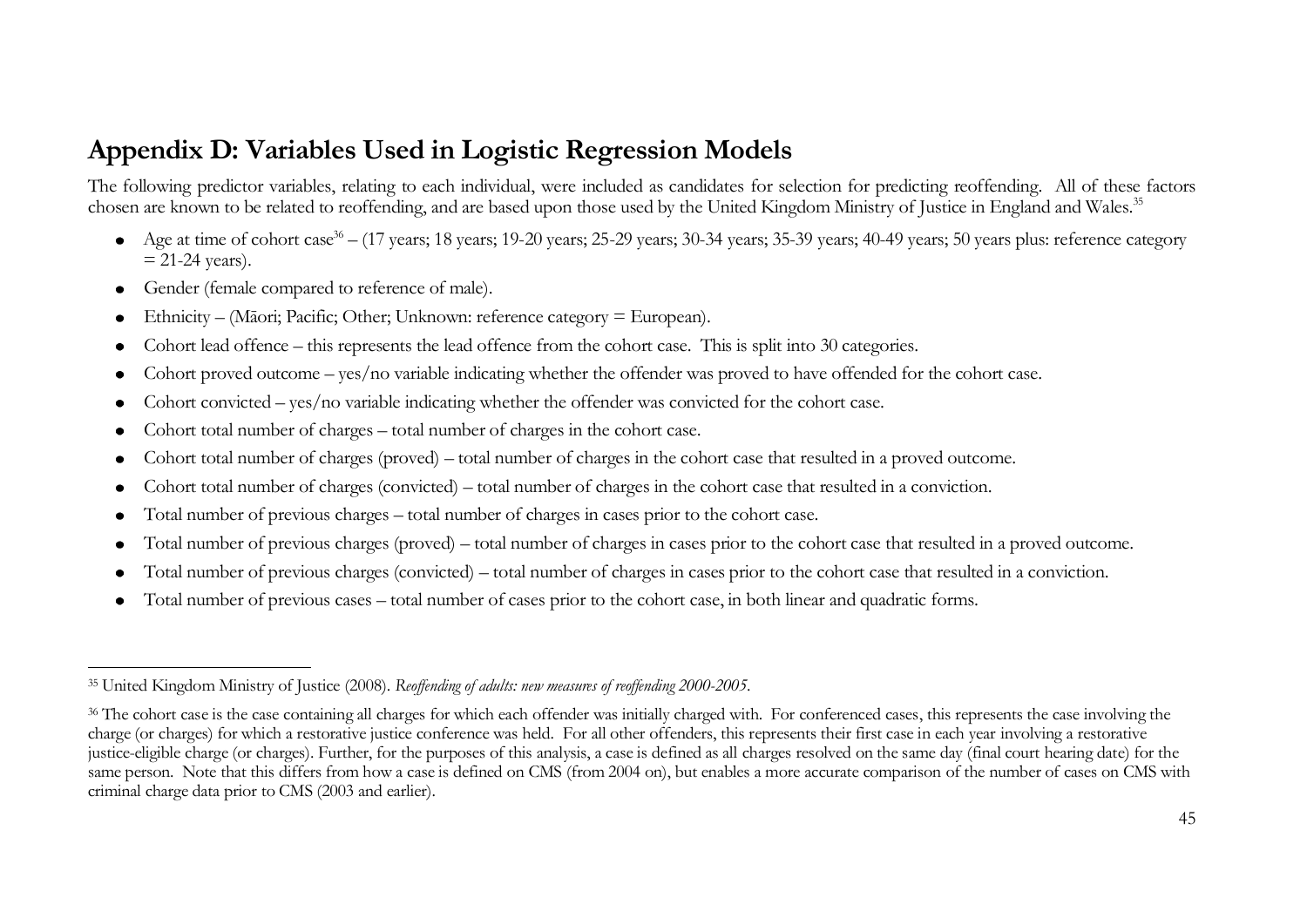- Total number of previous proved cases total number of cases, prior to the cohort case, that resulted in a proved outcome, in both linear and quadratic forms.
- Total number of previous convictions total number of cases, prior to the cohort case, that resulted in a conviction, in both linear and quadratic forms.
- Total number of previous custodial sentences total number of cases, prior to the cohort case, that resulted in a custodial sentence, in both linear and quadratic forms.
- Total number of previous community sentences total number of cases, prior to the cohort case, that resulted in a community sentence.  $\bullet$
- Criminal career length of offender's criminal career (in years), in both linear and quadratic forms.<sup>37</sup>
- Copas rate =  $log_e((\text{Number of previous cases} + 1) / (length of criminal career + 10))$ .<sup>38</sup>
- Copasp rate =  $log_e((Number of previous custoidal sentences + 1) / (length of criminal career + 10)).$ <sup>39</sup>
- Time in prison  $=$   $\log_e$  (estimated time that each offender has spent in prison over their criminal career).<sup>40</sup>
- Female-age interaction of whether offender was female and age group variables.

So as to maximise the predictive ability of each model, a stepwise model selection procedure was used. All the factors are entered in to the model to determine which factors are the most important (in terms of statistical significance) for predicting the probability of an individual reoffending within the specified timeframe. Only those factors which were found to be significant at the p<0.01 level have been included in the model so as to only identify factors that are most strongly related to the probability of reoffending.

Tables D1 and D2 show the variables which were used in each of the logistic regression models for predicting the probability of reoffending, being convicted of a high-level offence, or imprisonment for reoffending, for each year. For each variable that is significant an odds ratio estimate is presented.

<sup>&</sup>lt;u>.</u> <sup>37</sup> Set at a maximum of 28 years as can only track criminal histories back to 1980.

<sup>&</sup>lt;sup>38</sup> The Copas rate controls for the rate at which an individual has been prosecuted during their criminal career; a high value for the Copas rate indicates that the individual has offended frequently over their criminal career. This measure was devised by Copas and Marshall (1999).

<sup>&</sup>lt;sup>39</sup> The Copasp rate controls for the rate at which an individual has built up convictions resulting in a custodial sentence during their criminal career; a high value for the Copasp rate indicates that the individual has incurred prison sentences frequently over their criminal career.

<sup>&</sup>lt;sup>40</sup> Assumes that offenders sentenced to terms of 2 years or less serve 50 percent of their sentence in prison, and those sentenced to terms of more than 2 years serve 65 percent of their sentence in prison.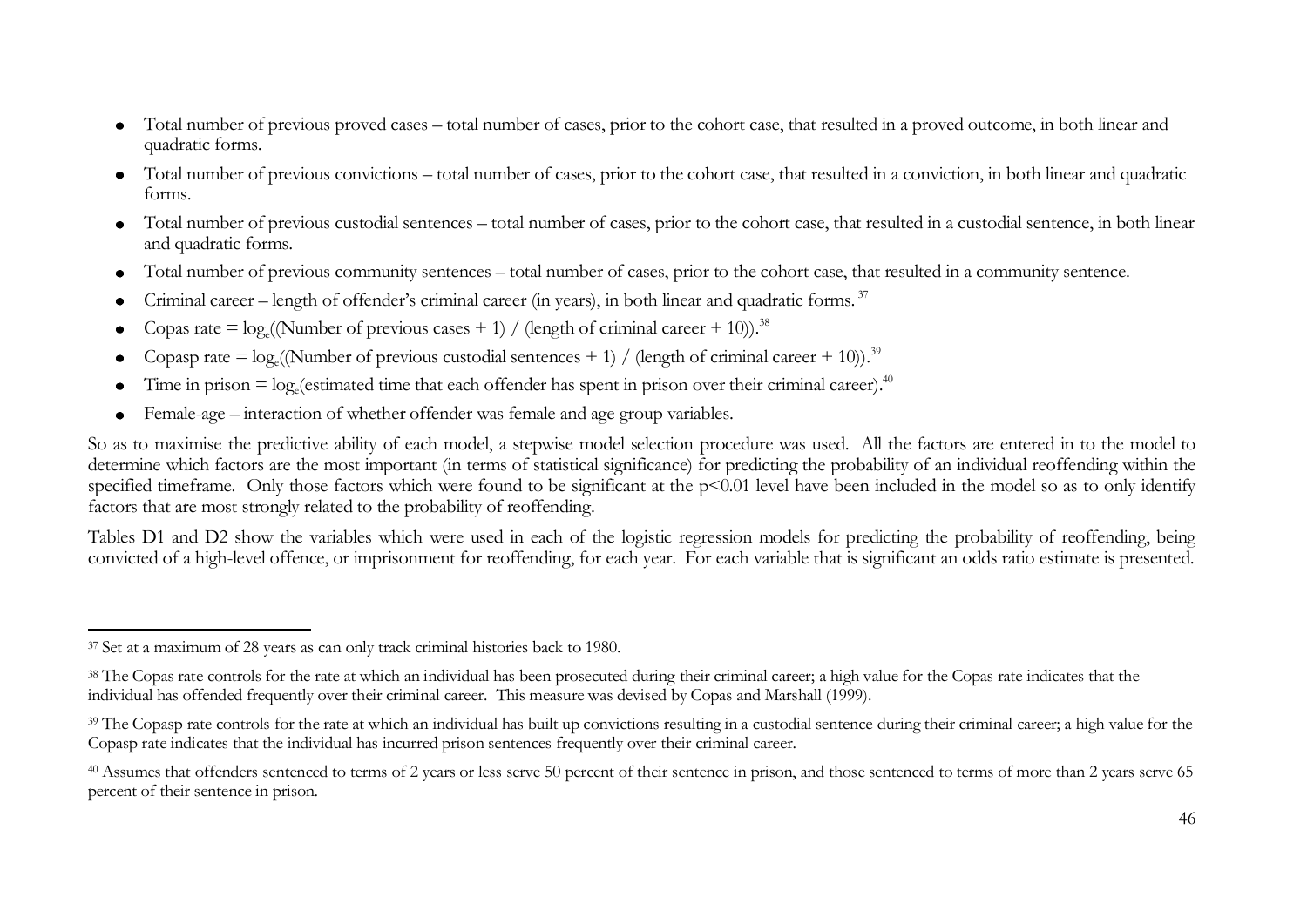Odds ratios, as used in logistic regression, are a method of comparing whether the probability of a certain event, in this case reoffending, being convicted of a high-level offence, or imprisonment for reoffending, is the same for two groups, after adjusting for all the other factors in the model. For example, for age in the reoffending model over one year in 2008, each age-group is being compared to individuals aged 21 to 24 at the time of the first offence in 2008. An odds ratio above one in the model implies that an individual is significantly more likely than someone in the reference sub-group to reoffend over the following 12 months, after adjusting for all other factors in the model. An odds ratio below one implies that an individual is significantly less likely than someone in the reference sub-group to reoffend over the following 12 months, after adjusting for all other factors in the model. For example, the odds of an offender aged 17 in 2008 reoffending over the next 12 months was 4.14 times greater than an offender aged 21-24.

All variables shown with odds ratios are significant at p<0.01, and are sorted in descending order of importance (as measured by Chi-square statistics) for predicting reoffending in the one-year follow-up period for each cohort.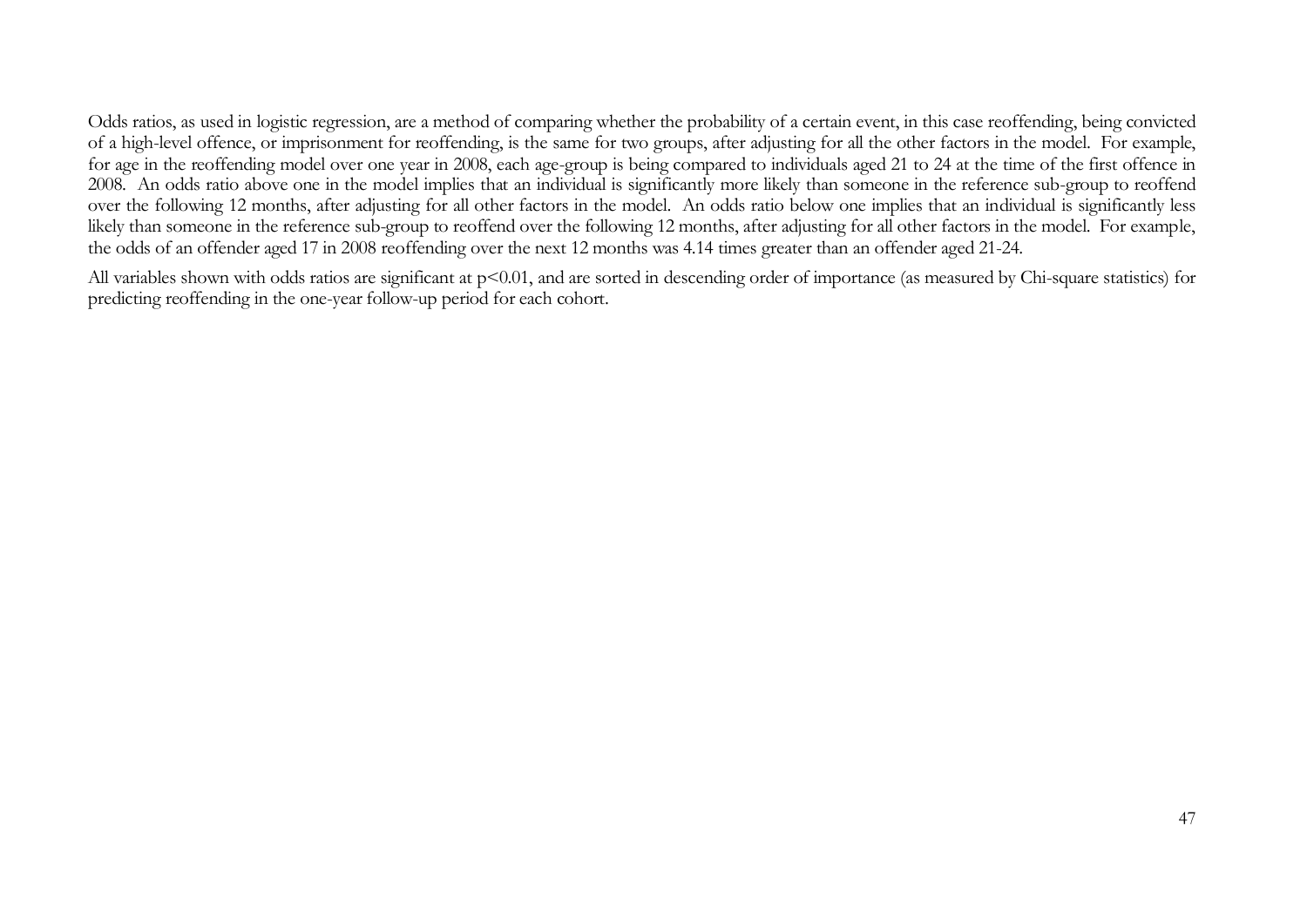|                                                                      | <b>Odds Ratios</b> |           |          |                        |              |           |  |  |
|----------------------------------------------------------------------|--------------------|-----------|----------|------------------------|--------------|-----------|--|--|
|                                                                      | Reoffending        |           |          | High-level reoffending | Imprisonment |           |  |  |
| Variable                                                             | One year           | Two years | One year | Two years              | One year     | Two years |  |  |
| Copas rate (Measure for frequency of offending)                      | 2.969              | 3.223     | 2.114    | 2.155                  | 3.480        | 3.455     |  |  |
| Offender was aged 17                                                 | 4.142              | 4.575     | 2.210    | 2.498                  | 1.686        | 1.990     |  |  |
| Offender was aged 18                                                 | 2.992              | 2.848     |          | 1.568                  |              |           |  |  |
| Offender was convicted for the lead offence                          | 2.478              | 2.586     |          |                        |              |           |  |  |
| Offender was aged 19 to 20                                           | 1.912              | 1.977     |          |                        |              |           |  |  |
| Offender was Māori                                                   | 1.411              | 1.376     | 1.311    | 1.444                  |              |           |  |  |
| Length of criminal career                                            | 0.969              | 0.962     | 0.977    |                        |              |           |  |  |
| Offender was unknown ethnicity                                       | 0.507              | 0.473     |          |                        |              |           |  |  |
| Offender previously had a proved other breach charge                 | 1.131              | 1.123     |          |                        |              |           |  |  |
| Lead offence was driving causing death or injury                     | 0.321              | 0.331     |          |                        |              |           |  |  |
| Offender was aged 40 to 49                                           | 0.633              | 0.578     |          |                        |              |           |  |  |
| Lead offence was other traffic offences                              | 0.677              | 0.721     |          |                        |              |           |  |  |
| Offender was aged 50 and over                                        | 0.550              | 0.436     |          |                        |              |           |  |  |
| Lead offence was other disorder offences                             | 2.954              |           |          |                        |              |           |  |  |
| Number of charges resulting in a proved outcome in the cohort case   | 1.043              |           |          |                        |              |           |  |  |
| Offender previously had a proved drink driving charge                | 0.934              |           |          |                        |              |           |  |  |
| Offender was female aged 18                                          | 0.527              | 0.492     |          |                        |              |           |  |  |
| Offender was aged 25 to 29                                           |                    |           | 0.623    |                        |              |           |  |  |
| Offender was aged 30 to 34                                           |                    |           | 0.571    |                        |              |           |  |  |
| Lead offence was assault                                             |                    |           |          | 0.760                  |              |           |  |  |
| Lead offence was burglary                                            |                    | 1.660     |          |                        | 1.681        |           |  |  |
| Copasp rate (Measure for frequency of receiving custodial sentences) |                    |           |          | 1.616                  | 1.760        | 1.906     |  |  |
| Offender was female                                                  |                    |           | 0.622    | 0.602                  | 0.592        | 0.536     |  |  |
| Number of charges resulting in a conviction in the cohort case       |                    |           |          |                        | 1.072        | 1.086     |  |  |
| Number of previous prosecutions that resulted in a conviction        |                    |           |          | 0.960                  |              | 0.956     |  |  |
| Offender previously charged with other traffic offence               |                    |           |          | 1.171                  |              |           |  |  |

**Table D1: Variables Used in Logistic Regression Models and Odds Ratio Estimates: 2008**

<span id="page-47-0"></span>Note: All variables shown with odds ratios are significant at p<0.01, and are sorted in descending order of importance (as measured by Chi-square statistics) for predicting reoffending in the one-year follow-up period.